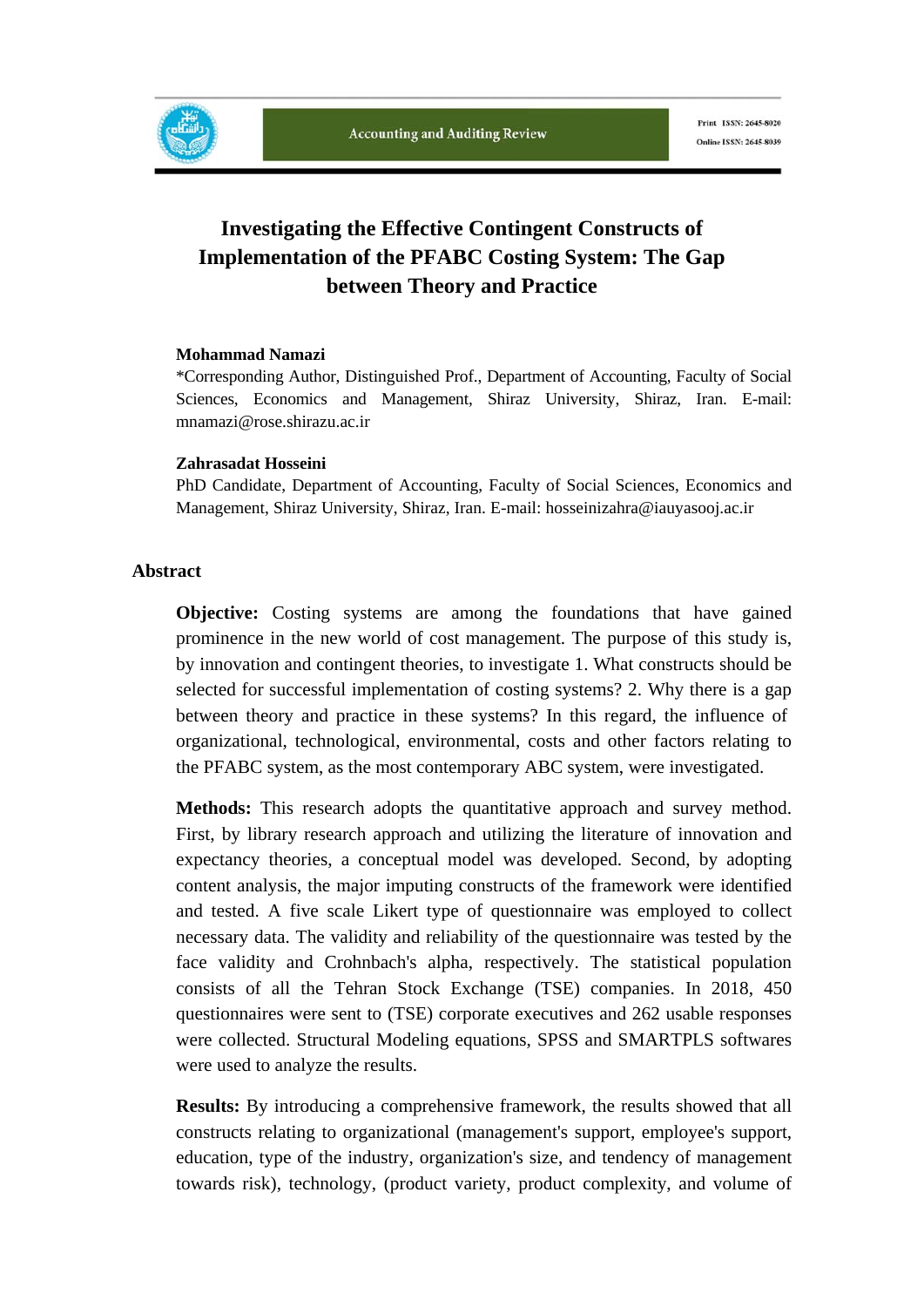the overhead) environment (type of the organization's strategy, competition, role of the government, and culture) cost factors (implementation costs and maintenance costs of the system), and other construct (cost saving, integration of the system, and timing of the system implementation) had a positive and significant effect on the implementation of the PFABC costing system. The environmental factors with the coefficient of (0.997) had the greatest impact, followed by cost factors (0.996), technology factors (0.993) and organizational factors (0.981) respectively. However, there was no significant relationship between the constructs related of other factors (desire to save, system integration and time of system implementation) and implementation of the PFABC costing system.

**Conclusion:** The most important constructs that influence the successful implementation of a costing system are relating to organizational, technological, environmental and cost factors. These are also the major factors responsible for the existence of a gap between theory and practice. The application of ABC, TDABC, and PFABC among TSE firms, was 6.1%, 0.4% and 0% accordingly, hence, there is a huge gap between theory and practice.

**Keywords:** PFABC costing system, Organizational factors, Technological factors, Environmental factors, Cost factors.

**Citation:** Namazi, M., & Hosseini, Z.S. (2020). Investigating the Effective Contingent Constructs of Implementation of the PFABC Costing System: The Gap between Theory and Practice*. Accounting and Auditing Review*, 27(2), 307-333. (*in Persian*)

------------------------------------------------------------

Accounting and Auditing Review, 2020, Vol. 27, No.2, pp. 307-333 DOI: 10.22059/acctgrev.2020.288392.1008261 Received: September 05, 2019; Accepted: February 01, 2020 © Faculty of Management, University of Tehran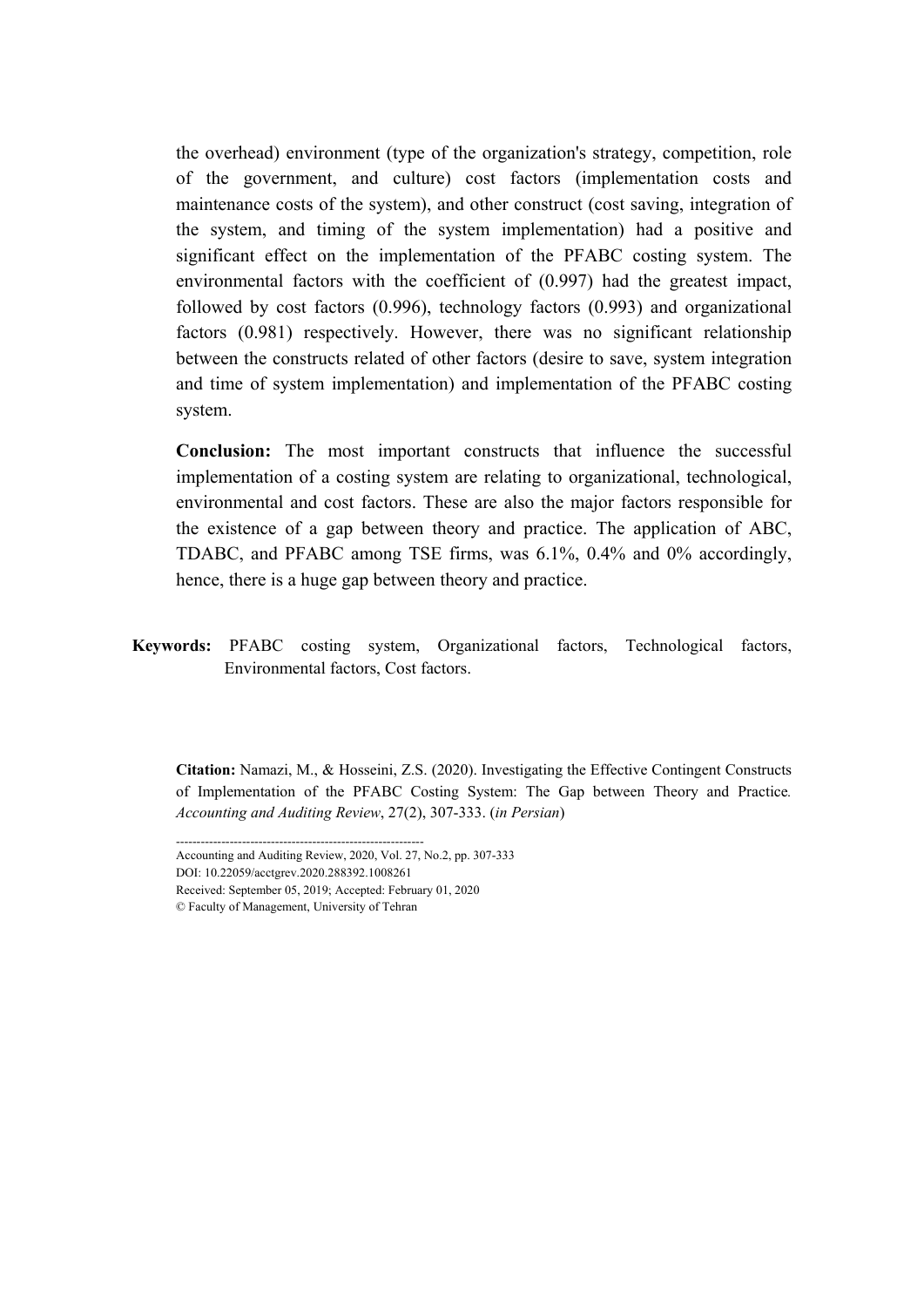بررسی های حسابداری و حسابرسی

# **بررسي سازههاي اقتضايي مؤثر بر اجراي سيستم هزينهيابي بر مبناي فعاليت عملگرا: شكاف بين تئوري و عمل**

#### **محمد نمازي**

\* نويسنده مسئول، اسـتاد ممتاز، گروه حسـابداري، دانشـكده اقتصـاد، مـديريت و علـوم اجتمـاعي، دانشـگاه شـيراز، شـيراز، ايــران. mnamazi@rose.shirazu.ac.ir :رايانامه

#### **زهرا سادات حسيني**

دانشجوي دكتري، گروه حســابداري، دانشــكده اقتصــاد، مــديريت و علــوم اجتمــاعي، دانشـــگاه شـــيراز، شـــيراز، ايـــران. hosseinizahra@iauyasooj.ac.ir :رايانامه

#### **چكيده**

**هدف:** هدف اين پژوهش آن است كه بر اساس نظريههاي اقتضا و نوآوري بررسي كند كـه چـه سـازههـايي بايـد در اجـراي موفـق سيستمهاي هزينهيابي انتخاب شوند و چرا بين تئوري و عمل اين سيستمها فاصله وجود دارد؟ در اين راسـتا تـأثير عوامـل سـازماني، تكنولوژي، محيطي، هزينهاي و ساير عوامل مربوط به سيستم PFABC بهعنوان سومين و جديـدترين نسـل سيسـتم ABC بررسـي شدند.

**روش:** اين پژوهش در زمره پژوهشهاي كمي و پيمايشي قرار ميگيرد. جامعه آماري بررسيشده، كليـه شـركتهـاي بـورس اوراق بهادار تهران بود. پس از توزيع 450 پرسشنامه به مديران شركتها در سال ،1397 در نهايت 262 پرسشنامه قابل استفاده و تكميـل براي تجزيه و تحليل جمعآوري شد. براي آزمون فرضيهها، از معادلات سـاختاري و نـرمافزارهـاي SPSS و SMARTPLS اسـتفاده شد.

**يافتهها:** نتايج پژوهش نشان داد كه كليه سازههاي مرتبط با عوامل سازماني، تكنولوژي، محيطـي و هزينـهاي، بـر اجـراي سيسـتم هزينهيابي PFABC تأثير معنادار و مثبتي دارند و اين يافتهها، شواهد تجربـي بـراي تأييـد نظريـههـاي اقتضـا و نـوآوري، محسـوب ميشوند. عوامل محيطي با ضريب 0/997 داراي بيشترين تـأثير اسـت و پـس از آن، عوامـل هزينـهاي (0/996)، عوامـل تكنولـوژي (0/993) و عوامل سازماني (0/981) قرار دارند. بين سازههاي مرتبط با ساير عوامل (تمايل به صرفهجويي، يكپارچگي سيستم و زمـان پيادهسازي سيستم) و اجراي سيستم هزينهيابي PFABC رابطه مهم و معناداري وجود ندارد.

**نتيجهگيري:** يافتههاي پژوهش، عوامل مهم و ايجادكننده شكاف بين تئوري و عملكرد سيستم هزينهيابي PFABC را نمايان كرده است و نشان ميدهد كه ABC، TDABC و PFABC بهترتيب در 6/1 درصد، 0/4 درصد و صفر درصد شركتهـاي بورسـي پيـاده شدهاند. از اين رو، بين تئوري و عملكرد اين سيستمها شكاف زيادي وجود دارد.

**كليدواژهها:** سيستم هزينهيابي PFABC، عوامل سازماني، عوامل تكنولوژي، عوامل محيطي، عوامل هزينهاي.

**استناد:** نمازي، محمد؛ حسيني، زهراسادات (1399). بررسي سازههاي اقتضايي مؤثر بر اجراي سيستم هزينهيابي بـر مبنـاي فعاليـت عملگرا: شكاف بين تئوري و عمل. *بررسي هاي حسابداري و حسابرسي،* ٢٧(٢)، ٣٠٧- ٣٣٣.

-------------------------------------------------------------------------------------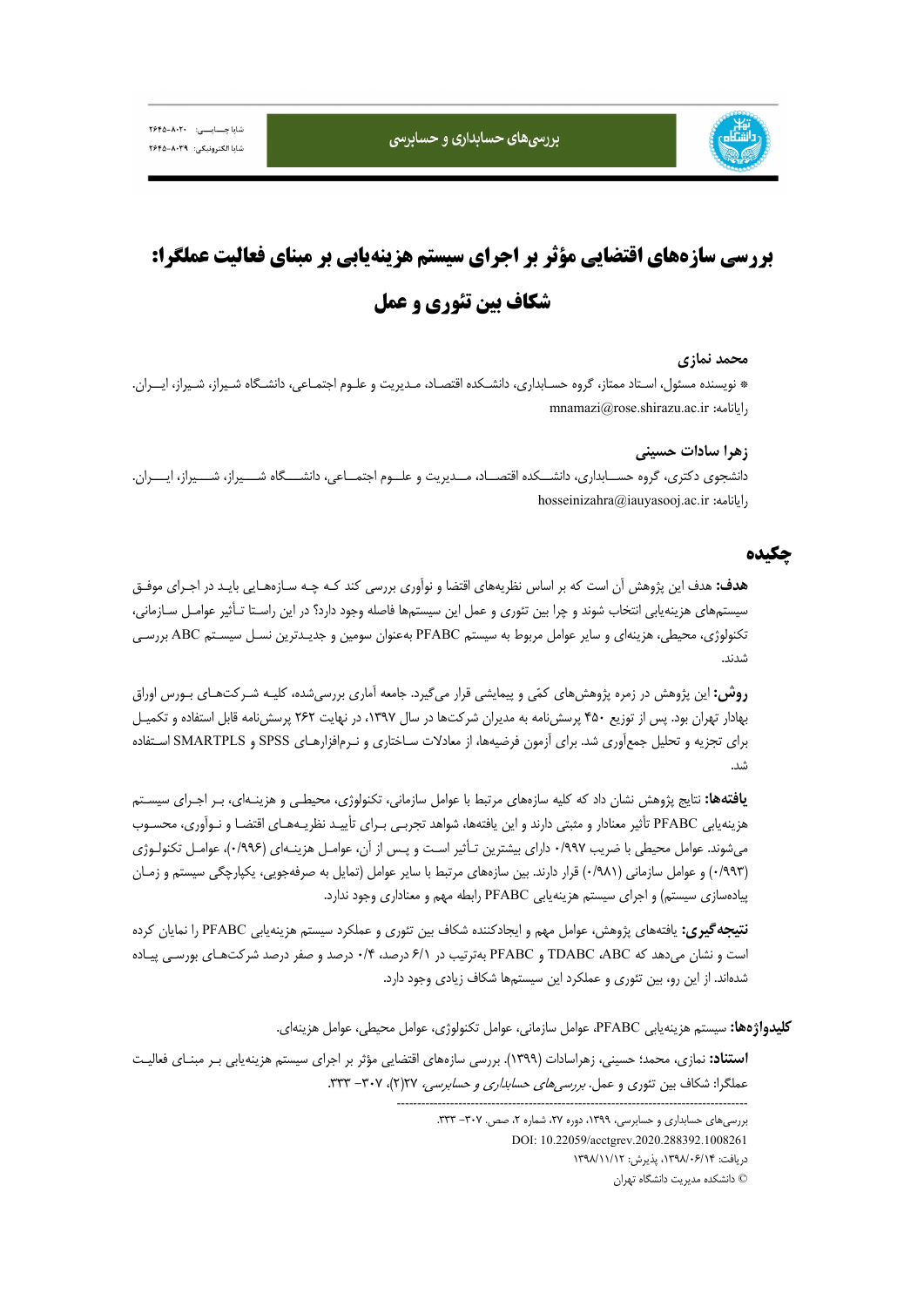#### **مقدمه**

سيستمهاي بهاي تمامشده، هم در زمينه گزارشگري خارجي و هم گزارشگري داخلـي، در سـازمان نقشـي اساسـي ايفـا ميكنند و ذينفعان متفاوت از جمله حسابداران، مديران، حسابرسان و دولت به آنها توجه كردهاند. اين سيسـتمهـا داراي كاربردهاي عمدهاي بهويژه در زمينههاي تصميمگيري بهاي تمامشده موجودي كالا، قيمتگذاري محصولات، مالياتهـا و حتى بازاريابى محصولات هستند (ژوانگ و عيسى $\langle \, \cdot, \, \cdot, \, \cdot \rangle$ . پيادهسازى سيستمهاى جديـد هزينــهيـابى، نشــان<code>دهنـده</code> پيشرفتهاي اخير صورتگرفته در محيط تجاري همچون توسعه تكنولوژي، اقتصاد جهاني، پيشرفتهاي جديد در عرصه مديريت و جهانى شدن است (الهروت، الخداح ً، ٢٠١٧). با وجود ايـن، يكـى از دغدغـههـاى مهـم حسـابدارى مـديريت استراتژيك امروز، شناسايي سازههاي مؤثر بر طراحي و اجراي سيستمهاي نوين هزينهيابي است، بهگونهاي كه موارد بالا را پوشش دهد (عسكرانى و يزدىفر<sup>"</sup>، ٢٠٠٧). بنابراين مشخص نيست، يک سيستم هزينـهيـابى نـوين بايـد شـامل چـه اجزاي كمي و كيفي باشد تا بتواند در تصميمگيري مديران در شرايط رقابتي و استراتژيكي موجود، بهنحو مؤثر بـه نقـش خود عمل كند. پژوهش هاي تجربي (آكينيامي <sup>۲</sup>، ۲۰۱۴؛ عسكراني و يزديفر، ۲۰۰۷ و كپلن و اندرسون <sup>۵</sup>، ۲۰۰۷) نيز نشان دادهاند كه يكي از عوامل مهمي كه باعث استفاده نكردن از سيستمهاي نوين هزينـهيـابي در عمـل شـده اسـت، لحـاظ نكردن سازههاى لازم براى اجراى موفقيتآميز آنهاست (براون، بوث وگياكوب ُ، ۲۰۰۴). بهطور كلى، استقرار يك سيستم مناسب هزينهيابي، به شناسايي عوامل مؤثر بر بهكارگيري آن سيستم از جنبههاي متفاوت درون سازماني و برون سازماني و واكاوي هزينه و فايده آن سيستم، براي سازمان نياز دارد (انواريرستمي، خادميزارع، عليحيدري بيوكي و نشاط، 1390 و نمازي و ناظمي، 1394).

دغدغه گروه ديگرى از نويسندگان حسابدارى مـديريت در ايـن زمينــه (كـپلن و كـوپر <sup>ن</sup>، ١٩٨٨و جانســن <sup>٨</sup> ٢٠١٨)، شكاف بين تئوري و عمل در استفاده از سيستمهاي نوين هزينهيابي است و اين پرسش را به وجود آورده كه چـرا فـنهـاي نوين حسابداري مديريت هزينه كه در محافل دانشگاهي مطرح ميشوند، در عمل يا استفاده نميشوند يـا كمتـر اسـتفاده ميشوند و چگونه ميتوان اين فاصله را كاهش داد (نمازي، 1377 و 1378 و نـوروش و مشـايخي، 1384). ايـن شـكاف باعث شده است كه پيوند محافل دانشگاهي با افراد حرفه حسابداري تضعيف شده و سودمندي سيستمهاي هزينهيابي نيز محك زده نشود.

ادبيات حسابداري مديريت استراتژيك نشان ميدهد كه افزون بر سيستمهاي حسابداري بهـاي تمـامشـده سـنتي، تاكنون سه نسل از سيستمهاي هزينهيابي بر مبناي فعاليت معرفي شدهاند كه عبارتاند از: .1 هزينهيابي بر مبناي فعاليت 1987) (جانسون و كپلن ``، ۱۹۸۷ و كپلن و كوپر، ۱۹۸۸)، ۲. هزينهيـابي بـر مبنـاي فعاليـت زمـانگـرا (TDABC)'`

- 2. Al-Hroot, Al-Qudah 3. Askarany & Yazdifar
- 4. Akinyomi
- 
- 5. Kaplan & Anderson 6. Brown, Booth & Giacobbe
- 7. Kaplan & Cooper
- 8. Jansen
- 9. Activity Based Costing
- 10. Johnson & Kaplan
- 11. Time-Driven Activity-Based Costing

<sup>1.</sup> Zhang & Isa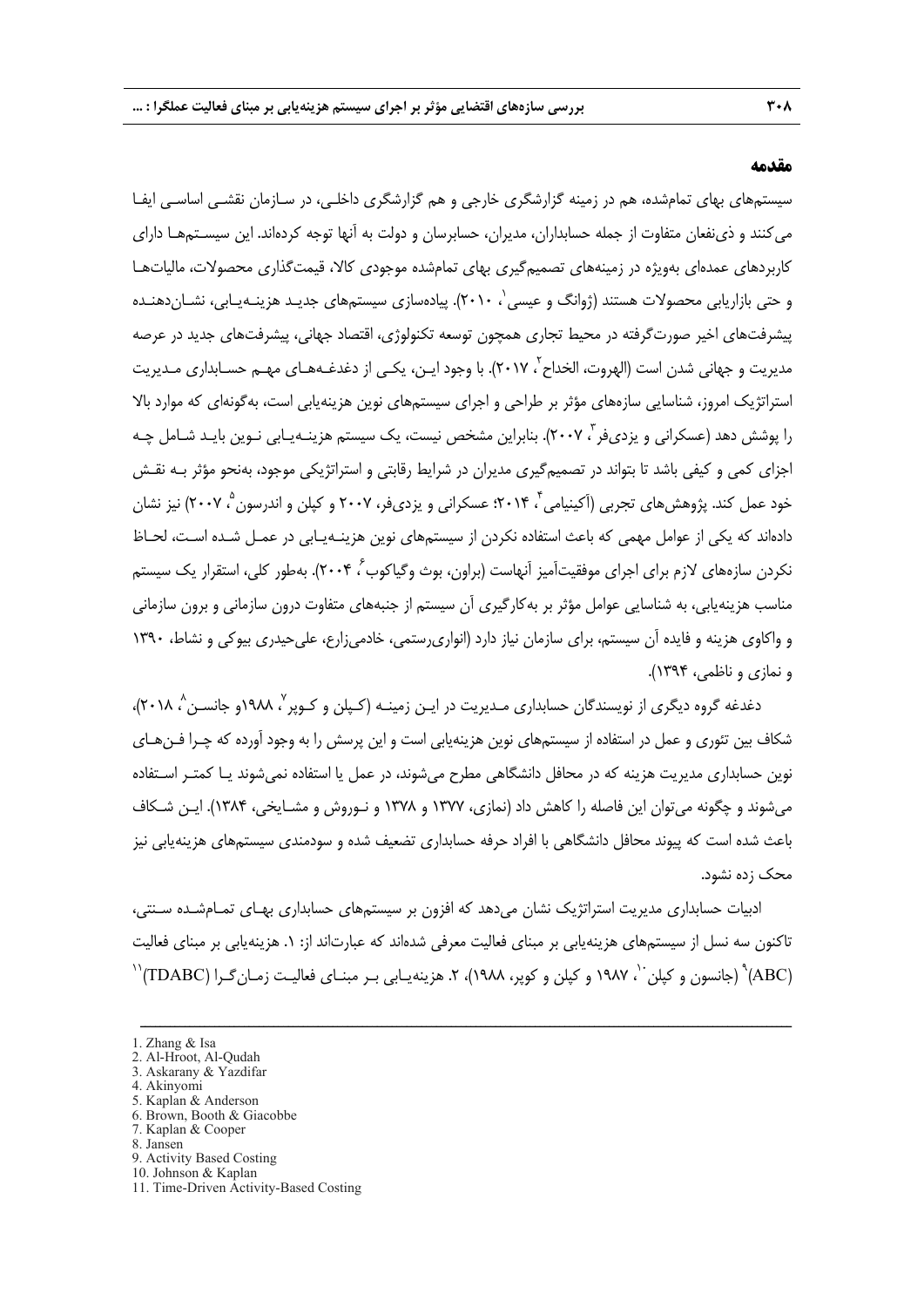$^{7}$ کپلن و اندرسون، ۲۰۰۷ و ژوانگ و عيسى، ۲۰۱۰) و ۳. هزينهيابي بر مبنـاي فعاليـت عمـل $\mathcal{Z}$ ـرا (PFABC) (نمـازي $^{7}$ ، ۲۰۰۹ و کارل و لرد<sup>۳</sup>، ۲۰۱۶). بحث و بررسی ابعاد دو نسل نخست، در سطح وسیعی در دنیا و تا حدی در ایـران صـورت گرفته و هنوز در جريان است (احمدزاده، اعتمادي و پيفه ٔ، ۲۰۱۱؛ كـوثري ْ، ۲۰۱۳ و علـي نـژاد سـاروكلايي، بحرينـي و ، 2013)، اما جنبههاي متفاوت سيستم PFABC و سازههاي مؤثر بر اجراي آن هنوز بهطور جامع بررسي نشـده <sup>6</sup> بزنجاني است. از اين رو، اهميت سازهها و ملاحظات مهم مربوط به اجراي كارا و اثربخش ايـن سيسـتم مغفـول مانـده و دلايـل شكاف بين تئوري و عمل در اين زمينه نيز بررسي نشده است.

هدف اصلي اين پژوهش ارائه چارچوب جامعي براي اجراي موفقيتآميز سيستمهاي هزينـهيـابي نـوين و بـهويـژه سيستم PFABC است و اينكه مشخص كند سازههاي مؤثر بر اجراي اين سيستم چيست و چگونه ميتوان اين سازههـا را در چارچوب عملياتي ارائه كرد و در بين سازههاي مربوط به عوامل اقتضايي<sup>٬</sup> (سازماني، تكنولوژي، محيطي، هزينهاي و و ساير عوامل) كدام عوامل داراي بيشترين تأثير هستند؟ اهميـت ايـن پـژوهش، ارائـه چـارچوبي مفهـومي در خصـوص سازههاي مهم تأثيرگذار بر انتخاب سيستم PFABC در سازمان است. در نهايت اين پژوهش بهدنبـال آن اسـت كـه بـه مديران و ساير ذينفعان، براي فراهم كردن اطلاعات مربوط و بههنگام، سيستم مطلوب هزينهيابياي معرفي كنـد. ايـن امر، مديريت بهتر منابع را حمايت ميكند و كارايي و اثربخشي در زمينه بهكـارگيري سيسـتم هزينـهيـابي را نيـز بهبـود مي بخشد (ريحان اغلو^، ۲۰۰۴). اين پژوهش نهتنهـا باعـث گسـترش مرزهـاي دانـش در زمينـه مبـاني نظـري ادبيـات PFABC ميشود، بلكه در عمل، در خصوص استقرار اين سيستم، از طريق روش پيمايشي مدارك تجربي مهمـي ارائـه كرده و برخي از دلايل وجود شكاف بين تئوري و عمل را در بهكارگيري سيستمهاي نوين PFABC از ديدگاه نظـري و عملي نيز نمايان ميكند.

در ادامه، ابتدا مباني نظري پژوهش بهتفصيل ارائه ميشوند. سپس پژوهشهاي انجامشده در زمينه PFABC ارائـه ميشوند. بهدنبال آن الگوي پژوهش، سازهها و فرضيهها نيز بيان ميشوند و در نهايت يافتهها ارائه شـده و بـه تجزيـه و تحليل نتايج پرداخته خواهد شد.

# **مباني نظري**

# **<sup>9</sup> نظريه اقتضا**

يكي از هدفهاي اصلي اين پژوهش، ارائه چارچوبي براي بررسي مبـاني نظـري سـازههـاي مـؤثر بـر پـذيرش سيسـتم PFABC است. از اين رو، مبانى نظرى اين چارچوب بر پايه «نظريه اقتضا» و «نظريه نوآورى»<sup>۱۰</sup> است. نظريه اقتضا بـر

- 1. Performance Focused Activity-Based Costing
- 2. Namazi 3. Carroll & Lord
- 4. Ahamadzadeh, Etemadi & Pifeh
- 5. Kowsari
- 6. Alinezhad Sarokolaei, Bahreini & Pirmoradi
- 7. Contingent Factors
- 8. Reyhanoghlu
- 9. Contingent Theory
- 10. Innovation Theory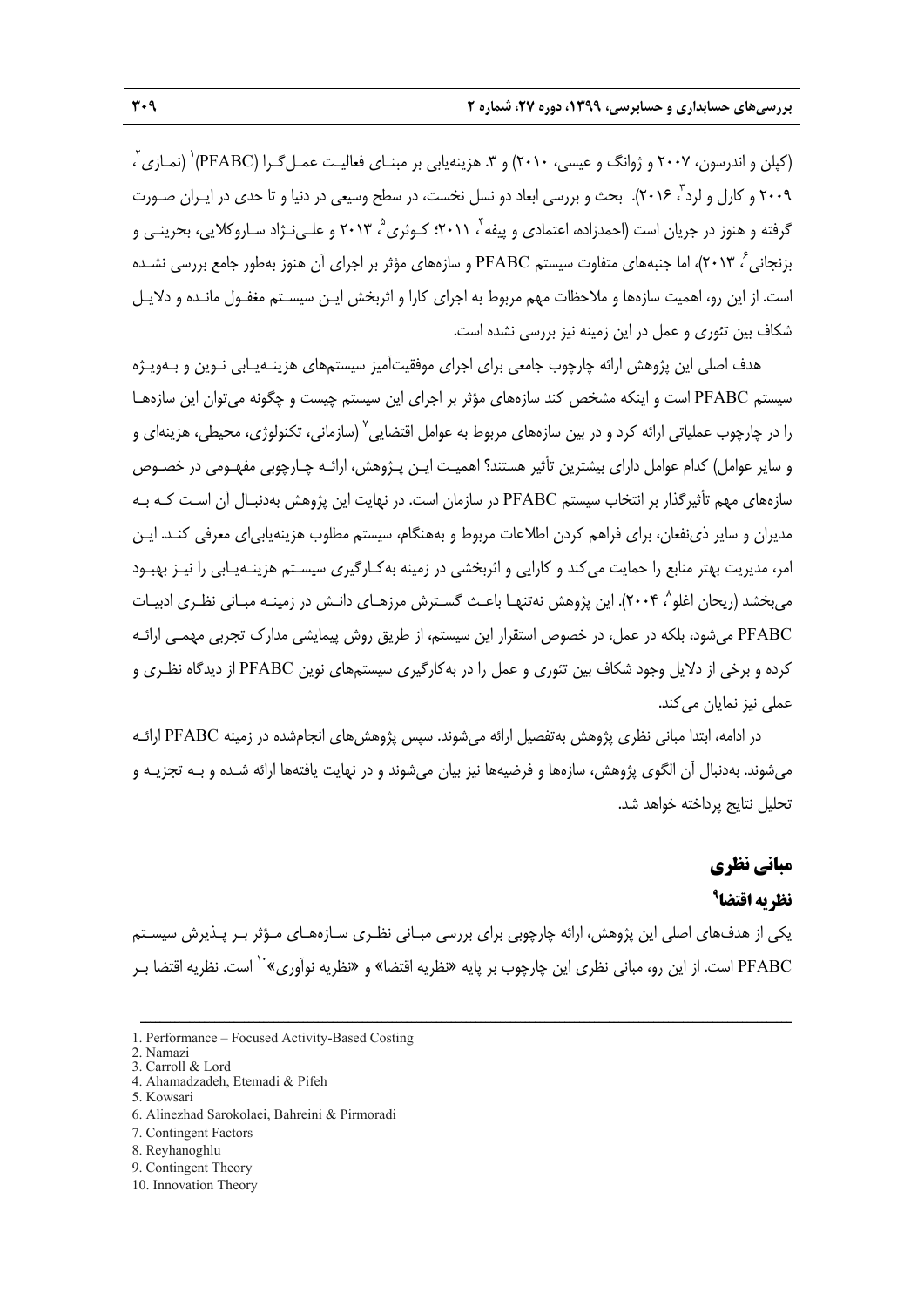اين اصل استوار است كه سودمندي فنون و سيستمهاي حسابداري مديريت به شرايط متغيرهاي مهم و مربوط درونـي و بيروني سازمان متكي است كه بر عمليات سازمان تأثير ميگذارد و در سازمانهاي مختلف، متفاوت است. در واقع نظريـه اقتضا، رويكردي براي بررسي رفتار سازماني است كه در آن بيان ميشود چگونـه عوامـل اقتضـايي از جملـه تكنولـوژي، فرهنگ، محيط برون سازماني، طراحي سازمان و عملكرد مالي و غيرمالي بر پذيرش انواع سيسـتمهـا در سـازمان تـأثير دارند (مادو` ،٢٠١٧،). فرضيه زيربنايي اين نظريه در حسابداري مديريت اين است كه سيستم هزينهيابي منحصر به فردي كه بهطور يكسان براي همه سازمانها كاربرد داشته باشد، وجود ندارد. به گفته ديانتيديلمي، علمبيگي و خطيبي (1395)، اين نظريه زماني ايجاد شد كه ايده وجود نداشتن يك سيستم حسابداري مديريت جامع مناسب براي همه شـركتهـا در همه شرايط به وجود آمد. مفهوم انطباق در نظريه اقتضايي باعث ميشود كه عملكرد سازمان بتواند به تناسب بين عوامل محيطي سازمان و ويژگيهاي منعكسكننده وضعيت سازمان ارتقا يابـد. در ايـن ميـان ريسـك، بـازار رقـابتي، نيازهـاي اطلاعاتي و ملاحظات منفعت ــ هزينه از جمله عوامل تأثيرگذار به شـمار مـي,رونـد. ژوانـگ، نمـازي و عيسـي ' (٢٠١٧) چارچوب اقتضايي زير را براي اجراي موفق سيستم مديريت هزينهها پيشنهاد دادهاند.



ژوانگ و همكاران (٢٠١٧: ١٧٩)

اين شكل نشان ميدهد زماني كه ساختار يك شركت و سيستم هزينهيابي آن به روشي طراحـي مـيشـود كـه بـا متغيرهاي اقتضايي مانند استراتژي، فرهنگ و تكنولوژي تطابق داشته باشـد، ممكـن اسـت سـازمان بـه سـطح عملكـرد بالاتري دست يافته و روند رشد سريعي را تجربه كند. اما زماني كه سازمان در مرحله توسعه قرار دارد، سـطح متغيرهـاي اقتضايي افزايش مييابند. در اين حالت اگر سطح افزايش متغيرهاي اقتضايي با رشد و توسعه سازمان و اطلاعات سيستم هزينهيابي متناسب نباشد، ممكن است به نامناسب شدن ساختار سيستم هزينهيابي و بهدنبال آن عملكرد پايينتـر منجـر شود. بهعلت آنكه شرايط سازههاي دروني و بيروني سازماني با متغيرهاي موجود در سيستم هزينـهيـابي سـازمان همـراه نيستند، تأثير سيستم هزينهيابي استفادهشده در عمل كاهش مييابد. در اين حالت، شكاف بـين تئـوري و عمـل سيسـتم هزينهيابي افزايش مييابد و سازمان بهناچار بايد بهدنبال سيستم نويني بگردد كه بتواند مشكلات روز خود را حل كنـد. از اين رو، ميتوان پيدايش سيستم PFABC و برداشتن فاصله بين تئوري و عمل را در چارچوب اين نظريه تبيين كرد.

<sup>2 .</sup> Zhang, Namazi & Isa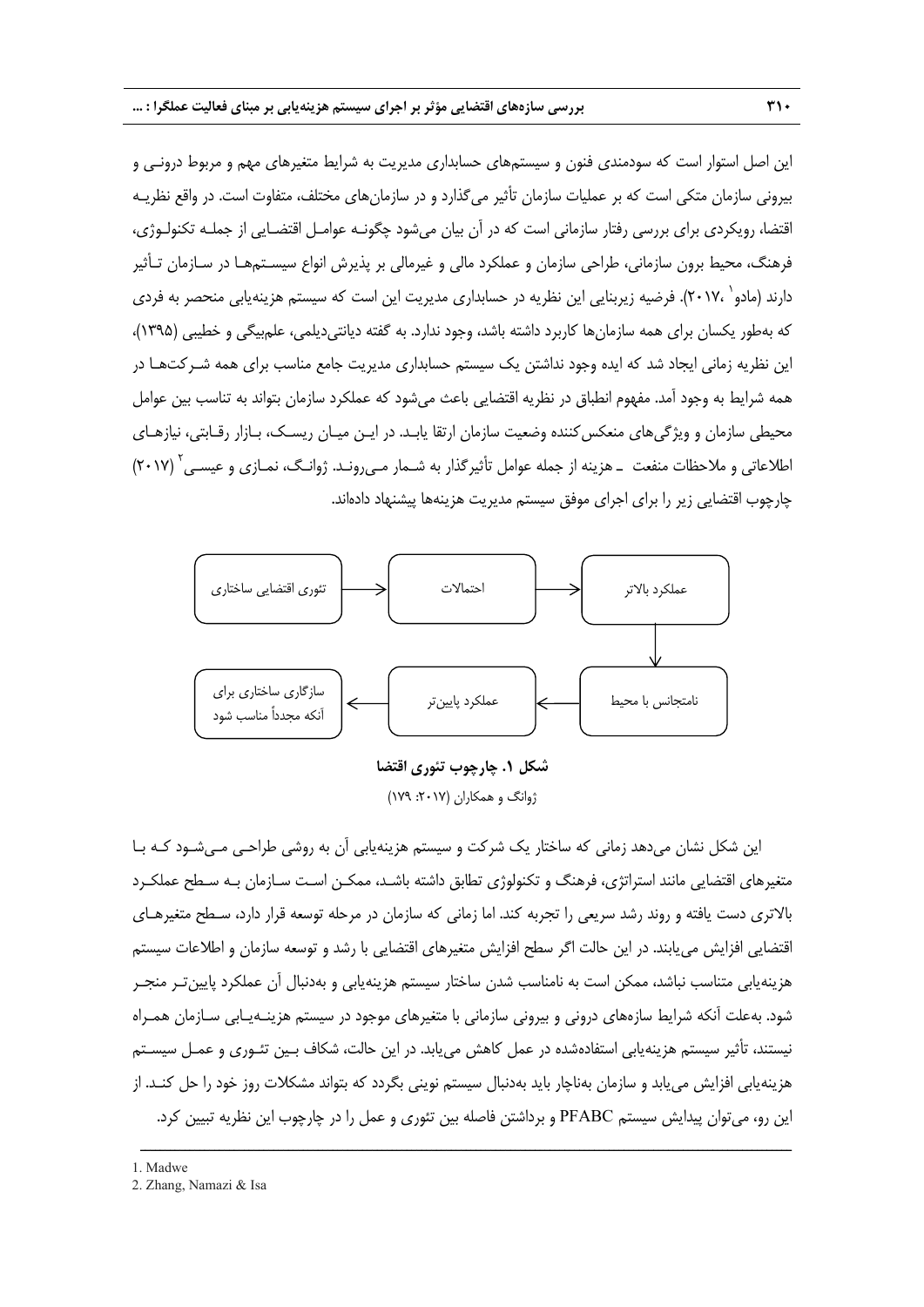# **نظريه نوآوري**

نظريه نوآوري نيز بهعنوان يكي از نظريههاي كاربردي و قابل استفاده در حسابداري مديريت و سيستمهـاي هزينـهيـابي استراتژيك مطرح است. يك تعريف، نوآوري را بهعنوان نخستين استفاده از دانش جديد ميبيند، در حالي كـه در تعريـف ديگر، نوآوري بهعنوان پذيرش يك استراتژي، خدمت، محصول يا سيستم جديد شناخته شـده اسـت (نمـازي و مقيمـي، (2015) <sup>1</sup> 1397). مادو (2017) معتقد است كه نوآوري ميتواند يك «خـدمت» يـا «تكنولـوژي جديـد» باشـد. الاجيلـي نوآوري را يك «عقيده» ميداند كه ممكن است در رابطه با يك برنامه، سيستم، خطمشي، فرايند يا خدمت باشد كـه بـه پاسخ گويي به نيازهاي بازار منجر مي شود. راجرز<sup>۲</sup> (۱۹۹۵) نوآوري را يک «عقيده» يا «عمل» تعريف مي کند کـه توسـط افراد و مؤسسههايي كه آن را مي پذيرند، بهعنوان يک پديده<sup>7</sup> جديد شناخته ميشود. افزون بر آن، وي بيان مـيكنـد كـه اگر فرد در رابطه با آن عقيده دانشي نداشته باشد و فقط آن را بهعنوان يك پديده جديد ببيند، اين همان نـوآوري اسـت. معيار كلي كه در همه تعاريف از نوآوري ديده ميشود، تازه بودن است (عسكراني، اسـميت و يـزديفـر <sup>۲</sup> ۲۰۰۷). تئـوري نوآوري بيان ميكند كه بسياري از تغييرات سازماني در نتيجه ظهور مستقيم اثرهاي نوآوري به وجود ميآيند. اين موضوع بر نوعشناسي آبراهامسون<sup>0</sup> (١٩٩١) استوار است. وي چهار رويكرد را در اين زمينه مطرح مـي *كن*ـد كـه عبـارتانـد از: ١. رويكرد انتخاب كارآمد ً، ٢. رويكرد انتخاب اجبـاري ْ، ٣. رويكـرد مـد ْ و ۴. رويكـرد مـد زودگـذر ْ. در رويكـرد نخسـت، سازمانها بهدلخواه و آزادانه يك تغيير و تكنولوژي وابسته به آن را بر اساس هدف خود انتخاب ميكنند. در رويكرد دوم، سازمان بهدليل قوانين دولتي يا سازماني، به پذيرش تغيير و تكنولوژي مربوطه مجبور ميشود. در رويكرد سـوم، سـازمان به تجويز سازمان(هاي) خارجي، يك تغيير و تكنولوژي آن را ميپذيرد. در اين رويكرد، سـازمان بـا نداشـتن اطمينـان در انتخاب مواجه است. در رويكرد چهارم، سازمانهاي موجود در يك گروه، درون گروه نوآوري را بهعنوان مد ميپذيرند و از ساير سازمانهايي كه آن مد را پذيرفتهاند نيز تقليد ميكنند (نمازي، 2016 ب).

عسكراني و اسميت<sup>۰٬</sup> (۲۰۰۳) و گاسلين'<sup>۱٬</sup> (۱۹۹۷) معتقدند كه فرايندهاي حسابداري مديريت و هزينـهيـابي سـنتي بهاحتمال زياد نميتوانند خود را با نيازهاي اين تغييرات مداوم محيطي هماهنگ كنند، زيرا اين تغييرات به فـراهمسـازي اطلاعات بهروز، دقيق و مفصل نياز دارند. بر اين اساس، پيادهسازي تغييـرات تكنولـوژيكي اخيـر در فراينـدهاي توليـد و انتظار داشتن اطلاعات مفصل و دقيق و در برخي موارد بهروز، همراه با نارساييهاي موجود سازمان ميتواننـد بـه تقاضـا براي فنون حسابداري مديريت نوين و سيستمهاي هزينهيابي بههنگامتر منجر شوند. ظهور و استقرار سيسـتم PFABC را ميتوان از اين ديدگاه بررسي كرد.

- 4. Askarany, Smith, & Yazdifar
- 5. Abrahamson's typology
- 6. Efficient Choice
- 7. Forced Selection 8. Fashion Perspective
- 9. Fad Perspective
- 10. Askarany & Smith
- 11. Gosselin

<sup>1.</sup> Elagili

<sup>2.</sup> Rogers

<sup>3.</sup> Object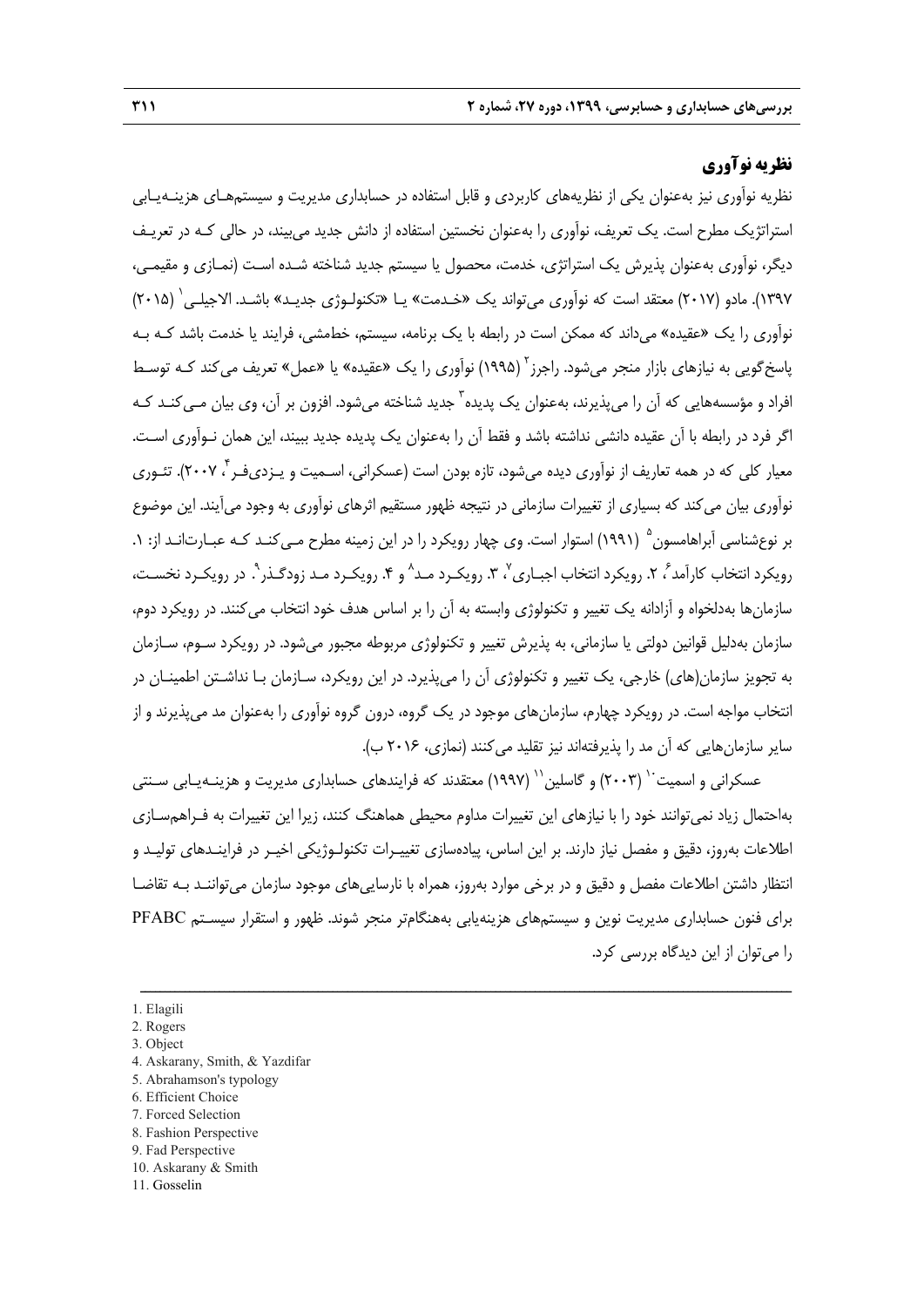## **پيشينه تجربي پژوهش**

تفكرهاي سنتي هزينهيابي تا قبل از دهه 1980 ميلادي رايج بود تا سرانجام در همين دهه، كپلن و كوپر سيسـتم ABC را گسترش دادند. سيستم ABC يكي از پيشرفتهاي بزرگ و در حقيقت يكي از انقلابهاي مهم در زمينه نوآوريهـاي حسابداري مديريت در قرن بيست محسوب ميشود (جانسون و كپلن، 1987 و كوپر و كـپلن، 1988). بـرخلاف سيسـتم هزينهيابي سنتي، سيستم ABCهزينهها را در دو مرحله تخصيص ميدهد كه عبارتاند از: .1 تخصيص هزينه منـابع بـه فعاليتها و ٢. تخصيص هزينه فعاليتها به اهداف هزينه. محركهاي هزينه در هر مرحله نيز ممكن است متفاوت باشد. با وجود مزاياي اين سيستم در مقايسه با سيستم سنتي، معايبي همچون پيچيدگي عمليات، دشواري گردآوري اطلاعـات، پرهزينه بودن بهروزرساني سيستم و ساير مشكلات در رابطه با نگهداري در اين سيسـتم وجـود دارد (كـپلن و اندرسـون، 2007 و نمازي، 2016 الف). اين مشكلات، همراه با اغراقهاي مربوط به سيستم ABC، براي ظهور نسل جديد ديگري در سيستمهاي هزينهيابي، دلايل مهمي شدند (نمازي، 2016 ب). از اين رو، حدود پانزده سال بعد، در سال ،2004 كـپلن و اندرسون نسل دوم اين سيستم يعني هزينهيابي بر مبناي فعاليت زمانگرا (TDABC (را معرفي كردند.

سيستم TDABC بهطور كلي فقط بر محرك زماني تمركز دارد و روش اجراي اين سيستم تا حد زيـادي از ABC متفاوت است (عليiژاد ساروكلايي، ساويز، فتحي مرادلـو و سـليماني دهـاج`، TDABC .(۲۰۱۳) بـراي حـل مشـكلات سيستم قبلي به وجود آمد، اما پذيرش آن در عمل بسيار كندتر از ABC بـود (نمـازي، 2016 ب). مشـكلات اساسـي در رابطه با TDABC عبارتاند از: .1 احتمال منحرفكننده بودن يا پارازيت داشتن اطلاعـات جمـعآوريشـده توسـط ايـن سيستم و بهدنبال آن كاهش اعتبار اين اطلاعات در مقايسه با ABC متـداول، ٢. مشـكل خطـر اخلاقـي و ٣. يكپارچـه نبودن اين سيستم و نياز به وجود دو سيستم در سازمان يكي براي محاسـبه بهـاي تمـامشـده و ديگـري بـراي بررسـي عملكرد (نمازي، 2009). از اين رو، نمازي در سال 2009 براي حل مشكلات و معايب مربوط به دو سيستم TDABC و ABC، نسل سوم آن را با نام «هزينهيابي بر مبناي فعاليت عملگرا (PFABC «(معرفي كرد.

سيستم PFABC برخلاف ABC و TDABC سيستم هزينهيابي يكپارچهاي است كـه نـهتنهـا بهـاي تمـامشـده اهداف هزينه (محصول، خدمت، مشتري و غيره) را بهگونهاي دقيق بـر اسـاس فعاليـتهـا و محـركهـاي هزينـههـاي تعهدشده و انعطافپذير مربوط محاسبه ميكند، بلكه به ارزيابي عملكرد هزينههاي توليـد و تعيـين كـارايي، اثربخشـي و بهرهوري فرايندهاي سازمان نيز ميپردازد. بنابراين ميتواند در تصميمگيريهاي مختلف به مديران و حسـابداران كمـك كند. سيستم PFABC از اين لحاظ شبيه به ABC است كه به شناسايي فعاليتهاي اصلي نياز دارد و از ايـن لحـاظ بـا TDABC متفاوت است كه ميزان استفاده هر فعاليت از منابع، مشخص و بر اساس محركهاي هزينه، متفاوت است. در واقع همين انعطافپذيري، اين سيستم را از سيستمهاي ABC وTDABC مجزا ميكند. شكل ،2 گامهاي نهگانه مربوط به پيادهسازي اين سيستم را نشان ميدهد.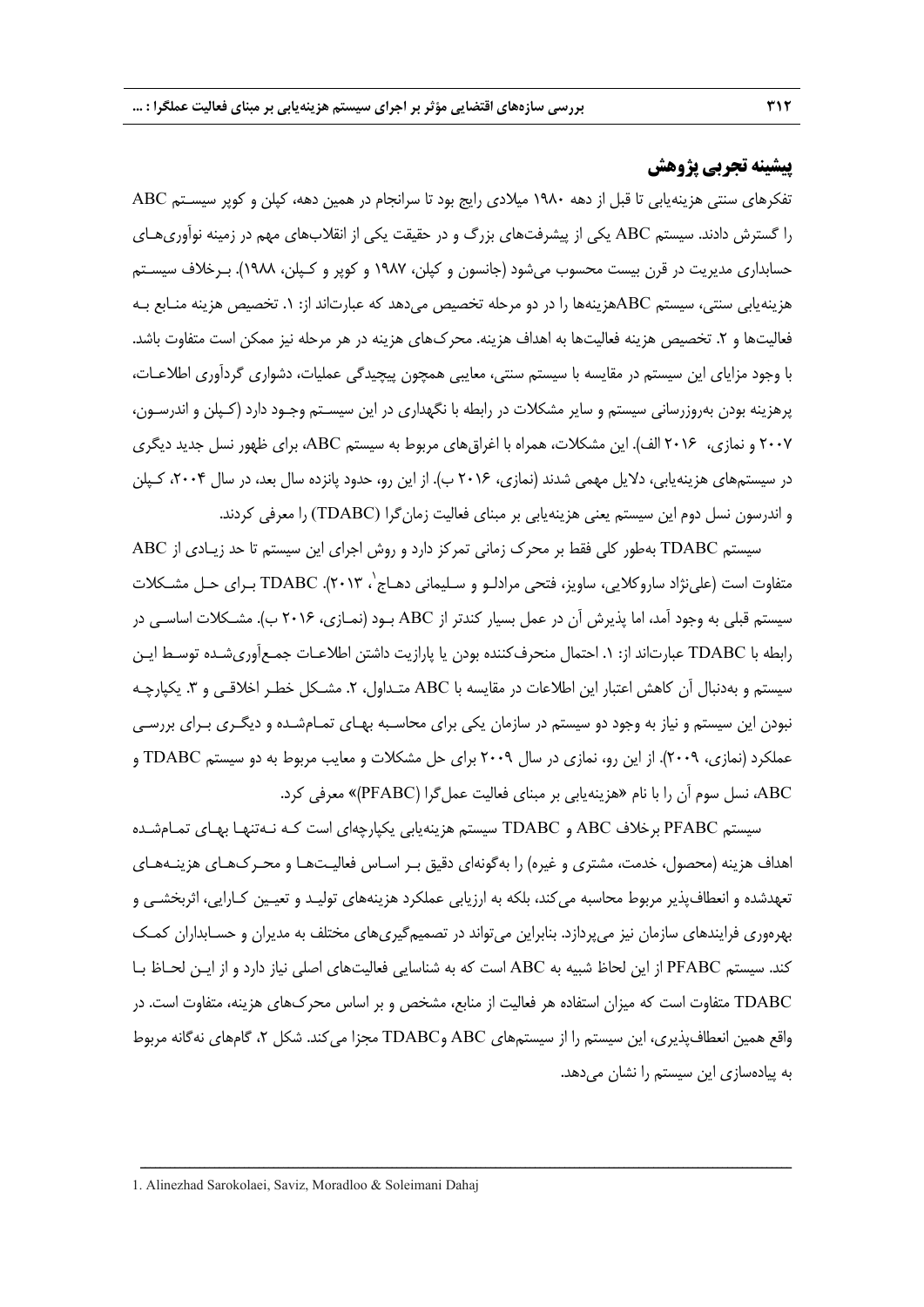

**شكل .2 گامهاي پيادهسازي سيستم PFABC**  نمازي (:2009 36)

عمده پژوهشهاي انجامشده در زمينه PFABC به شرح زير هستند:

نمازي (2009) در مقالهاي با عنوان «هزينهيابي بر مبناي فعاليت عملگرا (PFABC(: سومين نسل از هزينـهيـابي بر مبناي فعاليت»، براي نخستين بار سيستم PFABC را معرفي كرد. هدف اين مقالـه، اشـاره بـه كمبـودهـاي سيسـتم TDABC و معرفي يك سيستم جديد هزينهيابي است كـه بتوانـد معايـب سيسـتمهـاي قبلـي (ABC و TDABC (را كاهش دهد.

كوثري (٢٠١٣) در مقاله «تغيير در مدل هاي هزينه يابي از سنتي تا PFABC»، تغييرات در الگوهاي هزينـهيـابي و مقايسه اين تغييرات و مزاياي اين سيستمها را بيان ميكند. وي سيستم هزينهيابي سنتي را بررسي كرده و با ذكر معايب آن، سيستمهاي جديد هزينهيابي، ABC و TDABC را توصيف ميكند. در نهايت به پيدايش PFABC اشـاره كـرده و يكي از مزاياي اين سيستم را انعطافپذيري آن در تخصيص هزينهها ميداند.

علينژاد ساروكلايي و همكاران (2013) به بررسي سيستم PFABC فازي پرداختند. به عقيـده آنهـا ايـن سيسـتم برخلاف TDABC كه تأكيد زيادي بر محرك زماني دارد، با انتخاب چندين محرك هزينه، بـا انعطـافپـذيري بيشـتري هزينهها را به فعاليتها تخصيص ميدهد. همچنين PFABC با استفاده از محركهاي مناسب هزينه، هزينههاي واقعـي را بهطور جداگانه به هر فعاليت تخصيص ميدهد. اما نويسندگان مـدعيانـد كـه ايـن سيسـتم هزينـهيـابي ماننـد سـاير سيستمهاي هزينهيابي با ابهام و قطعيت نداشتن در برآورد استانداردها بهعنوان ورودي سيستم روبهرو است كـه هـدف از اين مقاله توصيف اين مشكلات و رفع آنها است. براي اين منظور از اعداد مثلثي فازي بهره گرفتـه شـد. آنهـا در نهايـت عنوان كردند كه اين سيستم جديد در مقياس وسيعي كاربرد دارد.

كارل و لرد (2016) نقش فزاينده حسابداري بهاي تمامشده را با استفاده از سيستم PFABC براي بيمارستانهـاي آمريكا بررسي كرده و نتيجه گرفتند كه سيستم PFABC به مديران كمك ميكند تا محركهـاي صـحيح هزينـههـا را ارزيابي كنند. همچنين اين سيستم را يك ابزار قوي برنامهريزي و ارزيابي عملكرد دانستند كه ميتوانـد انـواع انحرافـات همچون انحراف نرخ، كارايي و حجم عمليات بيمارستانها را شناسايي كند.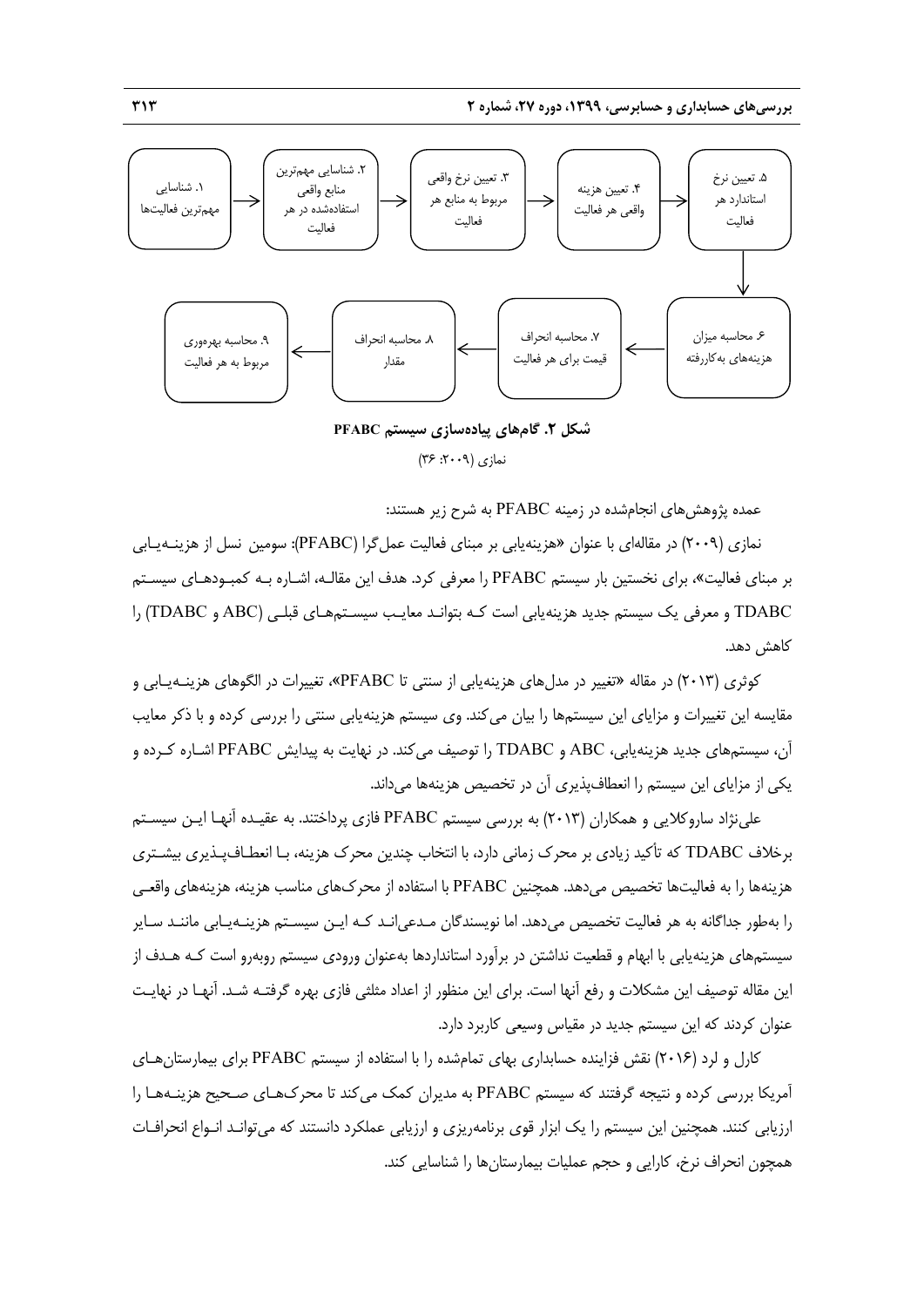حسون` (۲۰۱۹) نقش سیستم هزینهیابی PFABC را در دستیابی به تعالی (برتری) سازمانی<sup>۲</sup> در بانک بـابیلون<sup>۳</sup> در عراق بهطور تجربي بررسي كرد. براي گردآوري دادهها، از مصاحبه با رئيس بخشهاي متفاوت بانك بهره گرفته شد. بـر اساس نتايج پژوهش، بخشهايي از بانك كه از سيستم PFABC استفاده كردهاند در مقايسه با ساير بخـشهـا، قابليـت بالاي سودآوري با حداقل انحرافات دارند. همچنين مشخص شد آن بخشها، در مقايسه با ساير بخشهاي بانك عملكرد شايان توجهي دارند.

اسماعيلي زاده مقري، كردلويي و ورمزيار<sup>٢</sup> (٢٠١٩) به ارزيـابي سيسـتم محاسـبه هزينـه سـپردههـا در بانـك سـينا پرداختند و با استفاده از سيستم PFABC مدلي براي فعاليتهاي متمركز در بانك سينا ارائه كردند. از اين رو، همه انـواع سپردهها با استفاده از روش توصيفي و سازوكار PFABC بررسي شدند. يافتههاي پـژوهش نشـان دادنـد كـه بانـك بـا استفاده از اين سيستم هزينهيابي ميتواند حساب جاري را بهعنوان سپرده آزاد در نظـر بگيـرد. ايـن در حـالي اسـت كـه هزينههاي اين نوع سپرده، بايد براي چند سال قبل در نظر گرفته ميشدند و قيمـت آنهـا بيشـتر از سـپردههـاي هزينـه سرمايهگذاري كوتاهمدت بودند. همچنين بر اساس اين مدل، كل سپردههاي بانـك بـهطـور مناسـبي قابليـت سـودآوري داشتند و هزينه سپردهها بسيار كمتر از بهاي بودجهشده بود.

علي (٢٠١٩) در يک پژوهش تجربي به پيادهسازي نه گام سيستم PFABC در كارخانه تايرسازي عراق كه يكـي از زيرمجموعههاي مهم وزارت صنايع و معادن عراق است و توليد تايرهاي مختلف با ابعاد گوناگون را به عهده دارد، اقدام كرد. يافتههاي پژوهش وي نشان دادند كه سيستم در مقايسه با سيستمهاي هزينهيابي موجود، سيستم مؤثرتري اسـت و انحرافات هزينههاي توليد (مواد اوليه، كار مستقيم و سربار كارخانه) و كارايي و اثربخشي فرايندهاي كارخانه را بـهخـوبي نشان ميدهد. بنابراين، مديران، حسابداران و تصميمگيرندگان ميتوانند بـراي ارزيـابي عملكـرد كارخانـه در عمـل از آن استفاده كنند.

در پژوهشهاي داخل، قديمپور و شاهوليزاده (1393) مدلهاي سنتي هزينهيابي تا PFABC را بررسي كردند. آنها ابتدا تاريخچه سيستم هزينهيابي سنتي و معايب آن را ذكر كردند و در ادامه، سيستمهاي هزينهيـابي مبتنـي بـر فعاليـت ABC وTDABC را بيان كردند. پس از اشاره به مزايا و معايب هر يك از اين سيستمها، در نهايت به سيستم PFABC اشاره كرده و آن را بهطور نظري واكاوي كردند.

نمازي و شمس الديني (١٣٩۵) به بررسي تجربي تأثير منحني يادگيري ً بر سيستم PFABC پرداختند. اين پژوهش بر اساس روشهای «مدل میانگین زمان انباشته»<sup>۷</sup> و «مدل نهایی هزینه تجمعی»<sup>۸</sup> بر سیستم PFABC انجـام شـد. بـا چهل عدد بتاي متفاوت، انواع انحرافات هزينههاي قابل انعطاف و تعهدشده محاسبه شده و ميانگينهـاي بـهدسـتآمـده آزمايش شدند. نتايج حاصل از آزمون فرضيهها نشان دادند كه بـين انحرافـات حاصـل از دو مـدل ذكرشـده و انحرافـات

<sup>1.</sup> Hassoun

<sup>2.</sup> Institutional Excellence

<sup>3.</sup> Bank of Babylon

<sup>4.</sup> Esmaeilizadehmoghri, Kordlouie & Varmazyar

<sup>5.</sup> Ali

<sup>6.</sup> Learning Curve

<sup>7.</sup> Average Accumulated Time Model

<sup>8.</sup> Marginal Cumulative Cost Model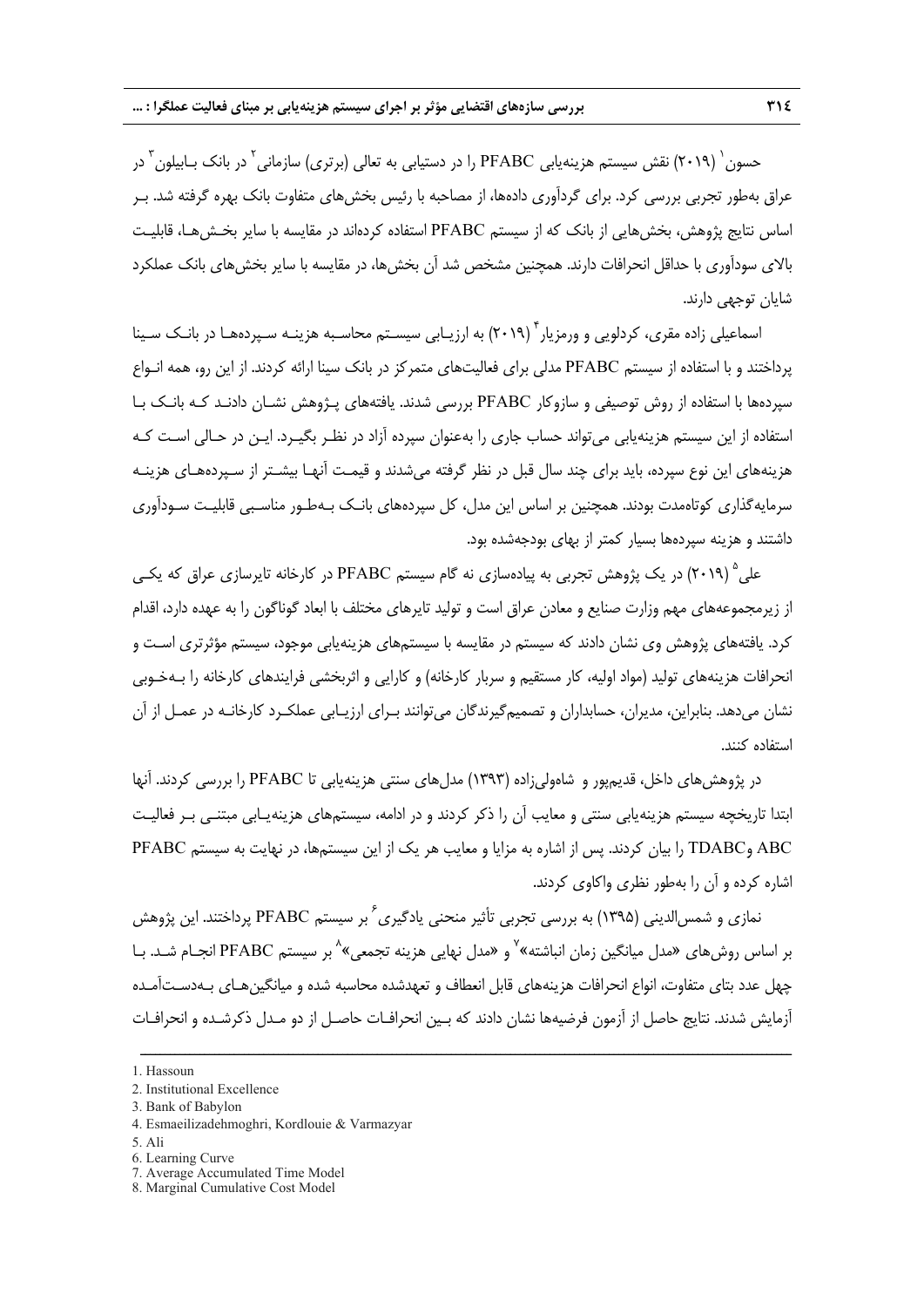حاصل از اين دو مدل با انحرافات محاسبهشده قبل از در نظر گرفتن اثر منحني يادگيري، تفاوت معناداري وجود دارد. اين انحرافات شامل انحراف مقدار، اثربخشي، كارايي و بهرهوري هزينه قابل انعطاف و سه انحراف بودجه، ظرفيـت و كـارايي مربوط به هزينههاي تعهدشده است. نتايج بهطور كلي نشان ميدهند كه منحني يادگيري و روش محاسبه آن، بـر بهـاي تمامشده، انحرافات هزينه و بودجه حاصل از PFABC تأثير مهمي دارد.

1 طوسـي و چمـيكـارپور (1398) بـا تلفيـق روش PFABC و TC بـه كنتـرل هزينـههـا و كـاهش انحرافـات و محدوديتهاي روشهاي متداول مديريت هزينه پرداختند. جامعه آماري، شامل 26 متخصص مدير مالي در شركتهـاي ساختماني است كه مصاحبه از آنها طي خرداد 96 تا ارديبهشت 97 انجام شد. نتايج بررسي نشان دادند كـه ايـن تلفيـق، ريشهيابي انحرافات و كاهش هزينهها را ساده مي كند. همچنين، امكان كنترل انحراف بودجه را نيز فراهم مي كند.

محسني و وفاييپور (1398) به اولويتبندي عوامل مؤثر بر PFABC در بيمارستان نمازي شيراز پرداختند. در ايـن پژوهش از روش سلسلهمراتبي بر مبناي روش مقايسات زوجي و درخت تصميم و جدول نهكميتي PFABC بهره گرفتـه شد و تحليل نتايج با استفاده از نسخه 11 نرمافزار choice Expert صورت گرفت. نتايج پژوهش نشان دادند كه شاخص اقتصادي بيشترين تأثير و شاخص سازماني كمترين تأثير را در رابطه با PFABC دارند. از ميان شاخص اقتصادي؛ ساختار هزينههاي موجود، از ميان شاخص سازماني؛ بهروز بودن سيستم و از ميان شاخص فنـي؛ در نظـر گـرفتن منـابع واقعـي مصرفشده توسط هر فعاليت، مؤثرترين عوامل در رابطه با PFABC هستند.

اگرچه پژوهشهاي بالا در خصوص مـوارد مختلـف سيسـتم PFABC و كاربردهـاي آن در واحـدهاي توليـدي و خدماتي در كشورهاي مختلف اطلاعات سودمندي را نمايان كردهاند، امـا تـاكنون در خصـوص اسـتقرار ايـن سيسـتم (و سيستمهاي ABC و TDABC (در شركتهاي بورسي ايران پژوهش جـامعي صـورت نگرفتـه اسـت. افـزون بـر ايـن، چارچوبي علمي كه دربرگيرنده سازههاي مهم اقتضايي اين سيستم بوده و در عين حال بتواند شكاف بين تئوري و عمـل را نيز مشخص كند، عرضه نشده است. در نتيجه كاربرد، سودمندي و فراگيرشدن اين سيسـتم در هالـهاي از ابهـام قـرار گرفته است. هدف اين پژوهش آن است كه براي نخستين بار براي رفع مشكلات بالا اقدام كنـد و بـه گسـترش مبـاني نظري و ارائه مدارك تجربي در اين زمينه بپردازد.

## **الگوي مفهومي**

تدوين الگوي جامع مربوط به سازههاي مؤثر در پذيرش سيستمهاي هزينهيابي مبتني بر فعاليت، دست كم چهـار مسـئله مهم را مشخص مي كند:

- .1 نشان ميدهد پارادايمهاي نظري سازمان در راستاي طراحي و اجراي سيستم هزينهيابي چيست؛
- .2 در هر سازمان با توجه به متغيرهاي بيروني و دروني آن، بايد چه سازههاي اقتضايي مهمي در نظر گرفته شـوند تا سيستم هزينهيابي مربوط اثربخش شود؛
- .3 چرا سيستمهاي هزينهيابي در برخي سازمانها بهگونهاي موفقيتآميز اجرا مـيشـوند، امـا در برخـي ديگـر بـا شكست مواجه ميشوند؛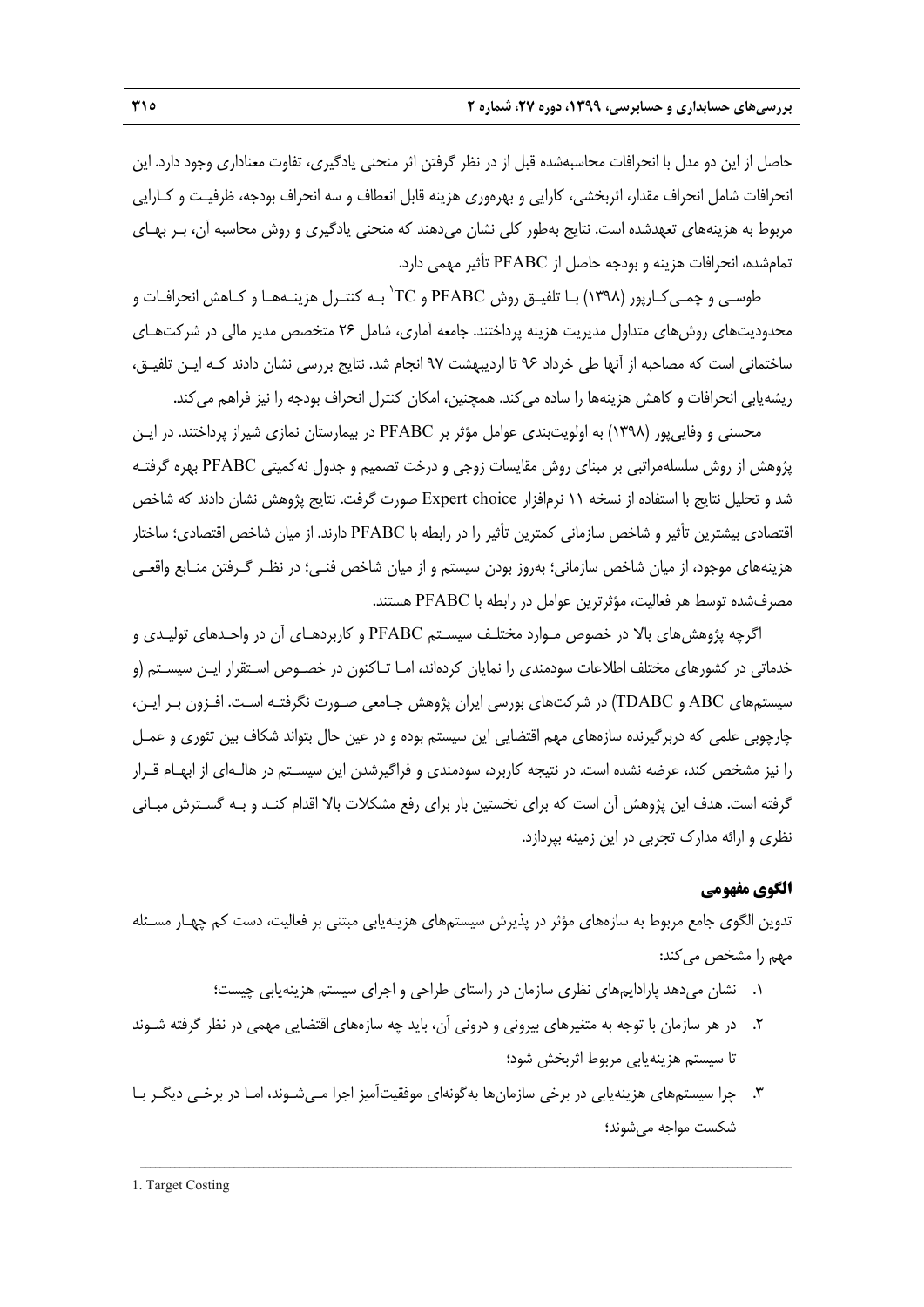.4 چرا در استفاده از سيستمهاي هزينهيابي، بين تئوري و عمل شكاف وجود دارد؟

اگرچه تاكنون در رابطه با سازههاي تأثيرگذار در زمينه ABC و زيرمجموعـههـاي آن، پـژوهشهـايي انجـام شـده (شیلدز<sup>י</sup>، ۱۹۹۵؛ کروموید <sup>۲</sup>، ۱۹۹۸؛ براون و همکاران، ۲۰۰۴؛ ال امیـری و دروری <sup>۳</sup>، ۲۰۰۷؛ عسـکرانی و اسـمیت، ۲۰۰۸؛ آكينيامي، 2013 و 2014؛ الاجيلي، 2015 و مادو، 2017) و در اين زمينه دانش افزايش يافته است، اما الگوي جامعي كـه دربرگيرنده ويژگيهاي بالا باشد و سازههاي اقتضايي سيستم PFABC را بررسي كند، صورت نگرفته است.

ادبيات نظريه نوآوري (آبراهامسون <sup>۴</sup>، ۱۹۹۱؛ راجرز، ۱۹۹۵؛ دامانپور و گوپالاكريشنان <sup>4</sup>، ۱۹۹۸؛ مادو، ۲۰۱۷ و نمـازي و مقيمي، 1397) تاكنون سه دليل مهم براي پذيرش و كاربرد سيستم جديد به شرح زير ارائه كرده است:

- .1 منافع شخصي و كارايي و اثربخشي سيستم جديد در راستاي بهبود عملكرد سازمان؛
- .2 نارضايتي از بهكارگيري سيستمهاي موجود بر اثر تغييرات محيطي و تكنولوژيكي يا عملكرد آنها؛
	- .3 فشار قانوني يا تشويق مشاوران به پذيرش سيستم جديد يا رايج شدن فن جديد.

در اين مقاله، براي استقرار و پذيرش سيستمهاي نوين (PFABC (دليل ديگري ارائه ميدهيم و آن اين اسـت كـه پذيرش، استقرار و بهكارگيري يك سيستم جديد به بررسي و منظور كردن زيرساختها و سازههاي اقتضايي اسـتراتژيكي بستگي دارد كه هنگام تدوين آن در نظر گرفته ميشوند و سازمان بهوسيله آن سيستم ميتواند به مزيـت رقـابتي پايـدار دسترسي يابد. شكل ۳، الگوي كلي پژوهش را بر اساس تئوري اقتضا و نـوآوري و ادبيـات پـژوهش نشـان مـي دهــد. در تدوين الگو سعي شد تا ويژگيهاي سيستم PFABC مد نظر قرار گيرند و سازههاي جـامع اسـتراتژيكي در نظـر گرفتـه شوند كه در نهايت به عملكرد سازمان منجر ميشوند. اين كار در دو گام انجام شد. در گام نخست، با اسـتفاده از تحليـل محتوا، استفاده از سايتهاي داخلي و خارجي معتبر و پيشينه پژوهش (داخلي و خارجي) در زمينه سيستمهاي هزينهيـابي نوين، سازههاي استراتژيكي كه در اجراي سيستم هزينهيـابي PFABC تأثيرگـذار هسـتند شناسـايي شـده و بـر اسـاس محتواي آن، به پنج دسته كلي؛ سازههاي سازماني، سازههاي تكنولوژيكي، سازههاي محيطي، سازههاي هزينهاي و ساير سازهها، تقسيم شدند. علت استفاده از اين طبقهبندي آن است كه شيلدز (1995) بيان ميكنـد، توجـه صـرف بـر عوامـل تكنولوژي و لحاظ نكردن عوامل سازماني، عاملي مهم در موفق نبودن سازمانهـا در پـذيرش، انتشـار و اجـراي سيسـتم ABC است، از اين رو، چارچوبي مبتني بر عوامل سازماني و تكنولوژي مطرح ميكند. براون و همكـاران (2004) افـزون بر دو عامل چارچوب شيلدز، عوامل محيطي و هزينهاي را نيز مطـرح كردنـد. از ايـن رو، در پـژوهش حاضـر سـازههـاي بررسيشده بر اساس چارچوب شيلدز (1995) و براون و همكاران (2004) استفاده شد. شكل ،3 سازههـاي اسـتراتژيك را نشان ميدهد. همچنين ساير سازههاي بررسيشده، با عنوان ساير عوامل، آورده شدهاند.

در گام دوم، بهمنظور بررسي دقيقتر هر سازه، زيرمجموعههاي مربوطه بر اساس واژههاي كليـدي بـالا، شناسـايي شدند. جدول ،1 اطلاعات مربوط به منابع هر سازه و شاخصها را نشان ميدهد.

<sup>1.</sup> Shields

<sup>2.</sup> Crumwiede

<sup>3.</sup> Al-Omiri & Drury

<sup>4.</sup> Abrahamson

<sup>5.</sup> Damanpour & Gopalakrishnan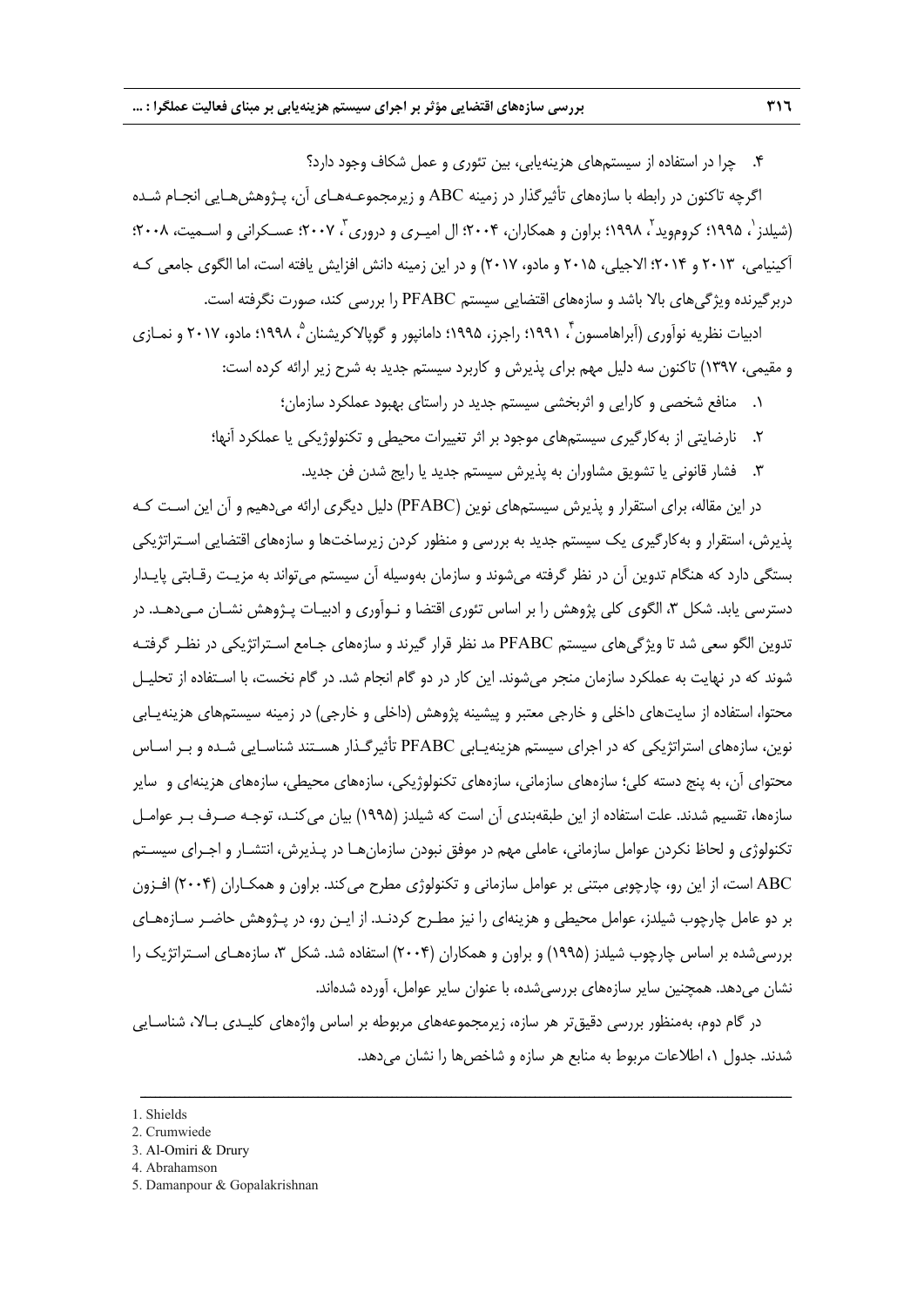

**شكل .3 سازههاي مؤثر بر اجراي PFABC** 

**جدول .1 سازهها و شاخصهاي پژوهش متغيرها (سازهها) و شاخصها براي سنجش متغيرها**

**سازههاي سازماني:** 

**الف) حمايت و پشتيباني مديريت:** تعيين ميزان تأثير اين متغير از طريق اين سازهها امكانپذير است: .1 شـيوه برخـورد مـديران، .2 حمايـت مالي (تشويقي) مديريت ارشد و ٣. حمايت (پشتيباني) روحي مديريت ارشد (براون و همكاران، ٢٠٠۴؛ زوانگ و عيسي، ٢٠١٠؛ آكينيامي، ٢٠١٣؛ الاجيلي، 2015؛ مادو، 2017 و نمازي و ناظمي، 1394).

**ب) حمايت داخلي كاركنان:** تعيين ميزان تأثير اين متغير از طريق اين سازهها امكانپذير است: .1 اعتمـاد كاركنـان بـه سيسـتم، .2 حمايـت مديران مياني از سيستم و ٣. حمايت مديران عملياتي از سيستم (شيلدز، ١٩٩۵؛ براون و همكاران، ٢٠٠۴ و الاجيلي، ٢٠١۵).

**ج) آموزش:** تعيين ميزان تأثير اين متغير از طريق اين سازهها امكانپذير است: .1 مديريت ارشد، .2 مديران ميـاني، .3 مـديران عمليـاتي و .4 كارمندان (شيلدز، 1995؛ براون و همكاران، 2004؛ ژوانگ و عيسي، 2010؛ مادو، 2016 و نمازي و ناظمي، 1394).

**د) نوع صنعت:** تعيين ميزان تأثير اين متغير از طريق سازههاي زير امكانپذير است:

٠١. صنعت شيميايي، ٢. صنعت غذايي، ٣. صنعت بانكي و اعتباري، ۴. صنعت فرآورده نفتي، ۵. صنعت بيمهاي، ۶. صنعت فنـي و مهندسـي و ٧. صنعت خودروسازي (براون و همكاران، ٢٠٠۴؛ ابوسلاما، ٢٠٠٨؛ احمدزاده و همكاران، ٢٠١١ و عسكراني، يزديفر و عسكري '، ٢٠١٠).

**ه) اندازه سازمان:** تعيين ميزان تأثير اين متغير از طريق سازههاي زير امكانپذير است:

.1 زير بيست نفر، ٢. بين بيست تا پنجاه نفر، ٣. بين پنجاه تا صد نفر، ۴. بين صد تا پانصد نفر و ۵. بالاي پانصد نفر (براون و همكـاران، ٢٠٠۴؛ الاميري و دروري،٢٠٠٧؛ ابوسلاما، ٢٠٠٨؛ آكينيامي، ٢٠١٣؛ الاجيلي، ٢٠١۵ و آرورا و راجو<sup>٢</sup>، ٢٠١٧).

**و) تمايل مديريت به ريسك:** تعيين ميزان تأثير اين متغير از طريق سازههاي زير امكـانپـذير اسـت: .1 ريسـكگريـز، .2 ريسـكپـذير و .3 بيتفاوت به ريسك (كپلن وكوپر، 1988).

<sup>1.</sup> Askarany, Yazdifar & Askary

<sup>2.</sup> Arora & Raju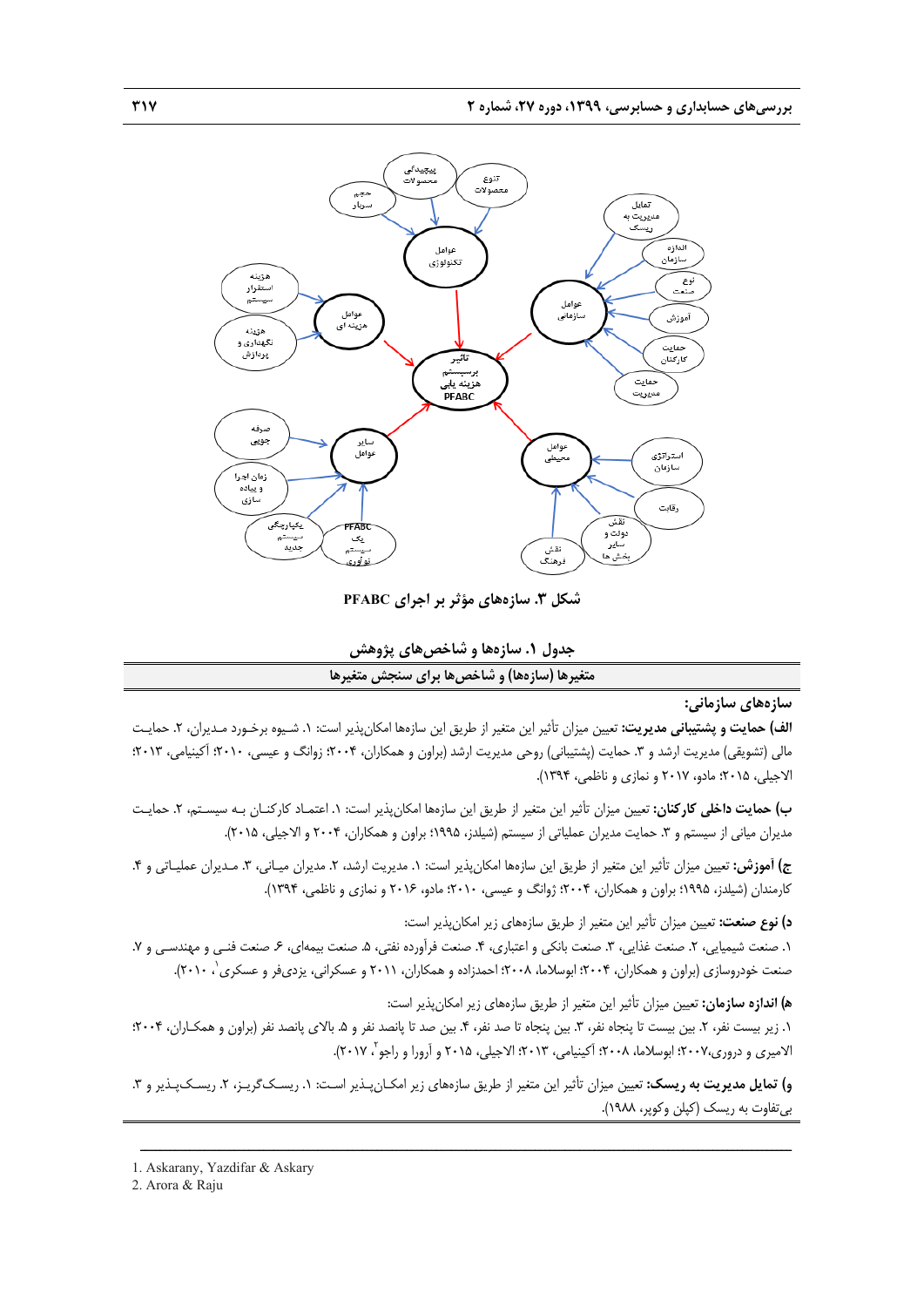| ادامه جدول ۱                                                                                                                                                                                                                                                                                                                                                                                                             |  |  |  |  |  |
|--------------------------------------------------------------------------------------------------------------------------------------------------------------------------------------------------------------------------------------------------------------------------------------------------------------------------------------------------------------------------------------------------------------------------|--|--|--|--|--|
| متغیرها (سازهها) و شاخصها برای سنجش متغیرها                                                                                                                                                                                                                                                                                                                                                                              |  |  |  |  |  |
| سازەھاي تكنولوژى:<br><b>الف) تنوع محصولات: تع</b> یین میزان تأثیر این متغیر از طریق سازههای زیر امکانپذیر است:<br>۱. بین یک تا ده محصول مختلف، ۲. بین ده تا سی محصول مختلف، ۳. بین سی تا شصت محصول، ۴. بین شصت تا صد محصول و ۵. بیش<br>از صد محصول مختلف (کرووم وید، ۱۹۹۸؛ بـراون و همکـاران، ۲۰۰۴: ال امیـری، ۲۰۰۷؛ احمـدزاده و همکـاران، ۲۰۱۱؛ آکینیـامی، ۲۰۱۳ و<br>٢٠١۴؛ الاجيلي، ٢٠١۵ و مادو، ٢٠١٧).                 |  |  |  |  |  |
| <b>ب) پیچیدگی محصولات: تع</b> یین میزان تأثیر این متغیر از طریق سازههای زیر امکانپذیر است:<br>۱. تولید محصول (ات) در بیش از یک مرحله، ۲. استفاده از مواد متفاوت، ۳. استفاده از دستگاههـای پیچیـده و متفـاوت و ۴. نیـاز بـه دانـش و<br>مدیریت فنی بالا (براون و همکاران، ۲۰۰۴).                                                                                                                                           |  |  |  |  |  |
| ج. حجم <b>سربار:</b> تعیین میزان تأثیر این متغیر از طریق سازههای زیر امکانپذیر است:<br>۱. زیر پنجاه میلیون تومان، ۲. بین پنجاه تا صد میلیون تومان، ۳. بین صد تا پانصد میلیون تومان و ۴. بالاتر از پانصد میلیون تومـان (بـراون و<br>همكاران، ٢٠٠۴؛ الاجيلي، ٢٠١۵ و نمازي و ناظمي، ١٣٩۴).                                                                                                                                  |  |  |  |  |  |
| سازەھاي محيطى:<br><b>الف) نوع استراتژی سازمان:</b> تعیین میزان تأثیر این متغیر از طریق سازمهای زیر امکانپذیر است:<br>۱. استراتژی ایندهنگری، ۲. استراتژی تدافعی، ۳. استراتژی تحلیلگری و ۴. استراتژی عکس لعملـی (گاسـلین، ۱۹۹۷ و عسـکرانی و همکـاران،                                                                                                                                                                      |  |  |  |  |  |
| ب) رقابت: تعیین میزان تأثیر این متغیر از طریق سازههای زیر امکانپذیر است:<br>۱. رقابت سازمان در سطح محلی، ۲. رقابت سازمان در سطح منطقهای، ۳. رقابت سازمان در سطح کشوری و ۴. رقابت سازمان در سطح جهانی<br>(براون و همکاران، ۲۰۰۴؛ الامیری و دروری، ۲۰۰۷؛ ابوسلاما، ۲۰۰۸؛ عسکرانی و همکاران، ۲۰۱۰؛ آکینیامی، ۲۰۱۳ و الاجیلی، ۲۰۱۵).                                                                                         |  |  |  |  |  |
| ج <b>) نقش دولت:</b> تعیین میزان تأثیر این متغیر از طریق سازمهای زیر امکانپذیر است: ۱. سازمان امور اقتصادی و دارایی، ۲. سازمان حمایـت از<br>مصرف کننده، ۳. وزارت صنایع و معادن، ۴. مجلس شورای اسلامی، ۵. با تصویب قوانین، ۶. دیوان محاسبات کشـوری، ۷. سـازمان مـدیریت و<br>برنامهریزی، ۸. سازمان حسابرسی، ۹. جامعه حسابدارن رسمی و حسابرسـان و ۱۰. نهادهـای أموزشـی (بـراون و همکـاران، ۲۰۰۴ و نمـازی و<br>ناظمى، ۱۳۹۴). |  |  |  |  |  |
| <b>د) فرهنگ:</b> تعیین میزان تأثیر این متغیر از طریق سازههای زیر امکانپذیر است:<br>۱. فرهنگ رده مدیریت سازمان، ۲. فرهنگ سـازمان، ۳. فرهنـگ محـیط کـار و ۴. فرهنـگ جامعـه (ابوسـلاما، ۲۰۰۸ و نـاگیری&انـدالاگا و                                                                                                                                                                                                          |  |  |  |  |  |

بن ساردي`، ۲۰۱۷).

**سازههاي هزينهاي:** 

**الف) هزينه استقرار سيستم:** تعيين ميزان تأثير اين متغير از طريق سازههاي زير امكانپذير است:

1. زير بيست ميليون تومان، ٢. بين بيست تا شصت ميليون تومان، ٣. بيش از شصت ميليون تومان (كوپر و كپلن، ١٩٨٨).

**ب) هزينه نگهداري و پردازش:** تعيين ميزان تأثير اين متغير از طريق سازههاي زير امكانپذير است: .1 هزينههاي نرمافـزار، .2 هزينـههـاي سختافزار، ٣. هزينههاي تكنولوژي اطلاعات (IT)، ۴. هزينههاي زنجيره ارزش و ۵. ساير هزينهها در سيسـتم (احمـدزاده و همكـاران، ٢٠١١؛ الاجيلي، 2015 و مادو، 2017).

**ساير سازهها:** 

تعيين ميزان تأثير اين متغير از طريق سازههاي زير امكانپذير است: ١. صرفهجويي سيستم، ٢. يكپارچگي سيسـتم و ٣. زمـان اجـراي سيسـتم (راجرز، ۱۹۹۵ و ۲۰۰۲؛ گاسلين، ۱۹۹۷؛ عسكراني و اسميت، ۲۰۰۳، ۲۰۰۷ و ۲۰۰۸؛ ال۱ميري، ۲۰۰۷؛ مـادو، ۲۰۱۶؛ آكينيـامي، ۲۰۱۴؛ نمـازي، 2016b و ناگيريكاندالاگا و بنساردي، 2017).

# **فرضيههاي پژوهش**

با توجه به سازههاي ذكرشده در الگوي مفهومي، فرضيههاي مربوط تدوين شدند كه در جدول 2 مشاهده ميشود.

ــــــــــــــــــــــــــــــــــــــــــــــــــــــــــــــــــــــــــــــــــــــــــــــــــــــــــــــــــــــــــــــــــــ

1. Nagirikandalage & Binsardi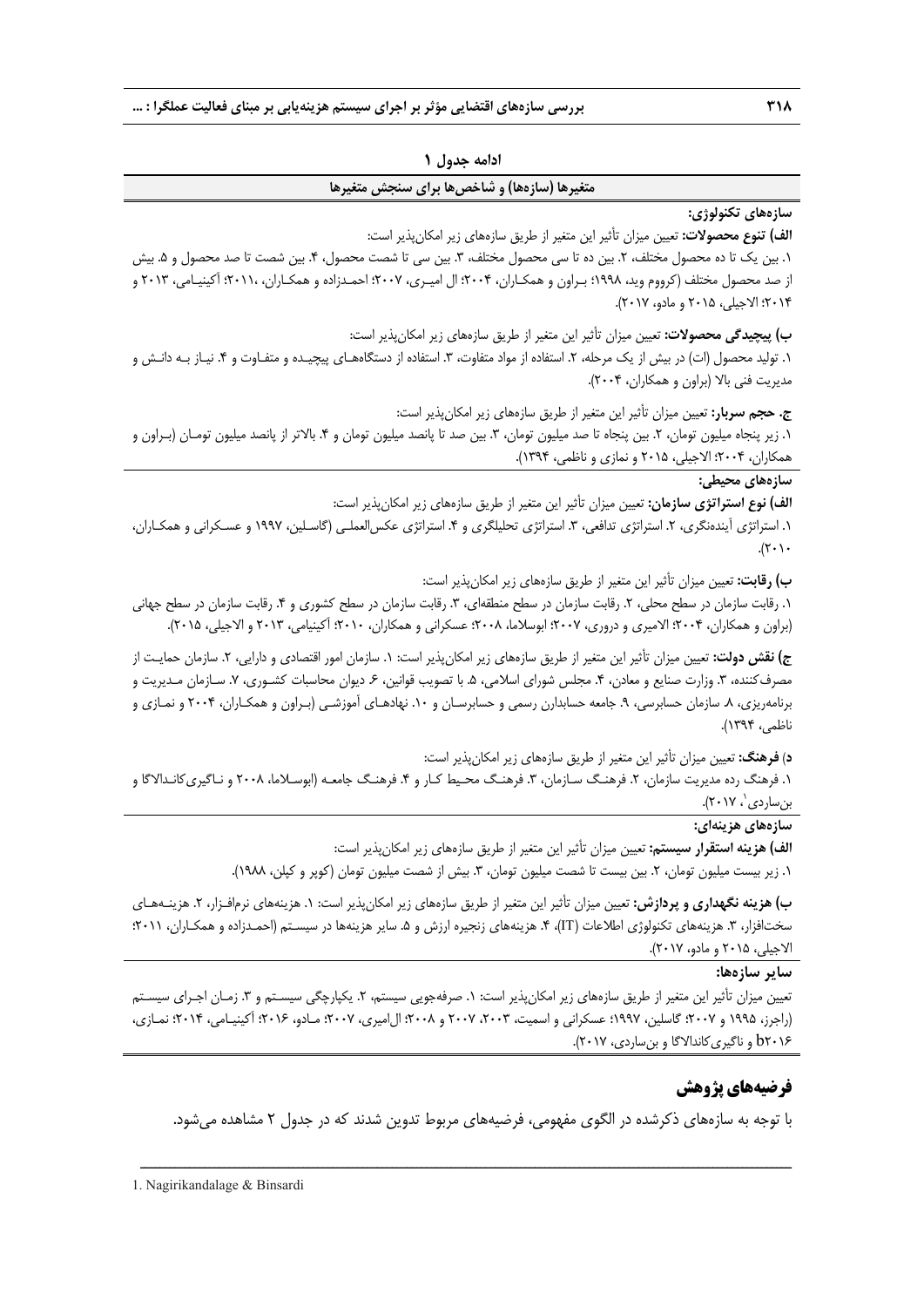#### **جدول .2 فرضيههاي پژوهش**

#### **فرضيههاي اصلي و فرعي**

#### **عوامل سازماني:**

الف) عوامل سازماني در اجراي سيستم PFABC تأثير دارند. 1. حمايت و پشتيباني مديريت در اجراي سيستم PFABC تأثير دارد، ٢. حمايت داخلي كاركنان در اجراي سيسـتم PFABC تـأثير دارد، ٣. آموزش در اجراي سيستم PFABC تأثير دارد، .4 نوع صنعت در اجراي سيستم PFABC تـأثير دارد، .5 انـدازه سـازمان در اجـراي سيسـتم PFABC تأثير دارد و .6 نوع تمايل مديريت به ريسك در اجراي سيستم PFABC تأثير دارد.

#### **عوامل تكنولوژي:**

ب) عوامل مبتني بر تكنولوژي، در اجراي سيستم PFABC تأثير دارند. .1 تنوع محصولات بر اجراي سيستم هزينهيابي PFABC تأثير دارد، .2 پيچيدگي محصولات بر اجراي سيستم هزينهيـابي PFABC تـأثير دارد و ٣. حجم هزينههاي سربار شركت بر اجراي سسيتسم PFABC تأثير دارد.

#### **عوامل محيطي:**

ج) عوامل محيطي، در اجراي سيستم PFABC تأثير دارند. ١. نوع استراتژي سازمان در اجراي سيستم PFABC تأثير دارد، ٢. رقابت در اجراي سيستم PFABC تأثير دارد، ٣. دولت در اجراي سيستم PFABC تأثير دارد و .4 فرهنگ، در اجراي سيستم PFABC تأثير دارد.

#### **عوامل هزينهاي:**

د) هزينه سيستم در اجراي سيستم هزينهيابي PFABC تأثير دارند.

.1 هزينه راهاندازي (استقرار) سيستم در اجراي سيستم هزينهيابي PFABC تأثير دارد و

.2 هزينه نگهداري و پردازش سيستم در اجراي سيستم هزينهيابي PFABC تأثير دارد.

## **ساير عوامل:**

ه) ساير عوامل در اجراي سيستم هزينهيابي PFABC تأثير دارند. .1 صرفه جويي (در زمان و هزينه) در اجراي سيستم هزينهيابي PFABC تأثير دارد، .2 يكپارچگي سيستمPFABC با ساير بخشها، در اجراي سيستم هزينهيابي PFABC تأثير دارد و ٣. زمان پيادهسازي سيستم PFABC، در اجراي اين سيستم تأثير دارد.

# **روششناسي پژوهش**

پژوهش حاضر، كمي و از جمله پژوهشهاي توصيفي ـ پيمايشي است. جامعه آماري پژوهش، كليـه شـركتهـاي عضـو بورس اوراق بهادار تهران در سال 1397 است. از آنجا كه بررسي سازهها، توسط افراد متخصص صورت ميگيرد، مديران بخشهاي متفاوت شركتهاي عضو بورس بهعنوان جامعه در نظر گرفته شدند. چون همواره امكان پاسخگـو نبـودن بـه پرسشنامههاي ارسالي توسط شركتها وجود دارد، كليه شركتهاي فعال در بورس اوراق بهادار انتخاب شدند تـا ميـزان پاسخ و روايي پژوهش افزونتر شود.

# **روش جمعآوري دادهها**

ابتدا منابع مربوط به ادبيات پژوهش و نوآوري، با استفاده از روش كتابخانهاي جمعآوري شده و با استفاده از تحليل محتوا سازهاي استراتژيك مربوط طبقهبندي شدند. سپس از پرسشنامه استفاده شد. پرسشنامه، ابزار اصلي گردآوري اطلاعـات اين پژوهش است. اين پرسشنامه با توجه به ويژگيهاي سيستم PFABC طراحي شد كه مشتمل بر پنج گروه پرسـش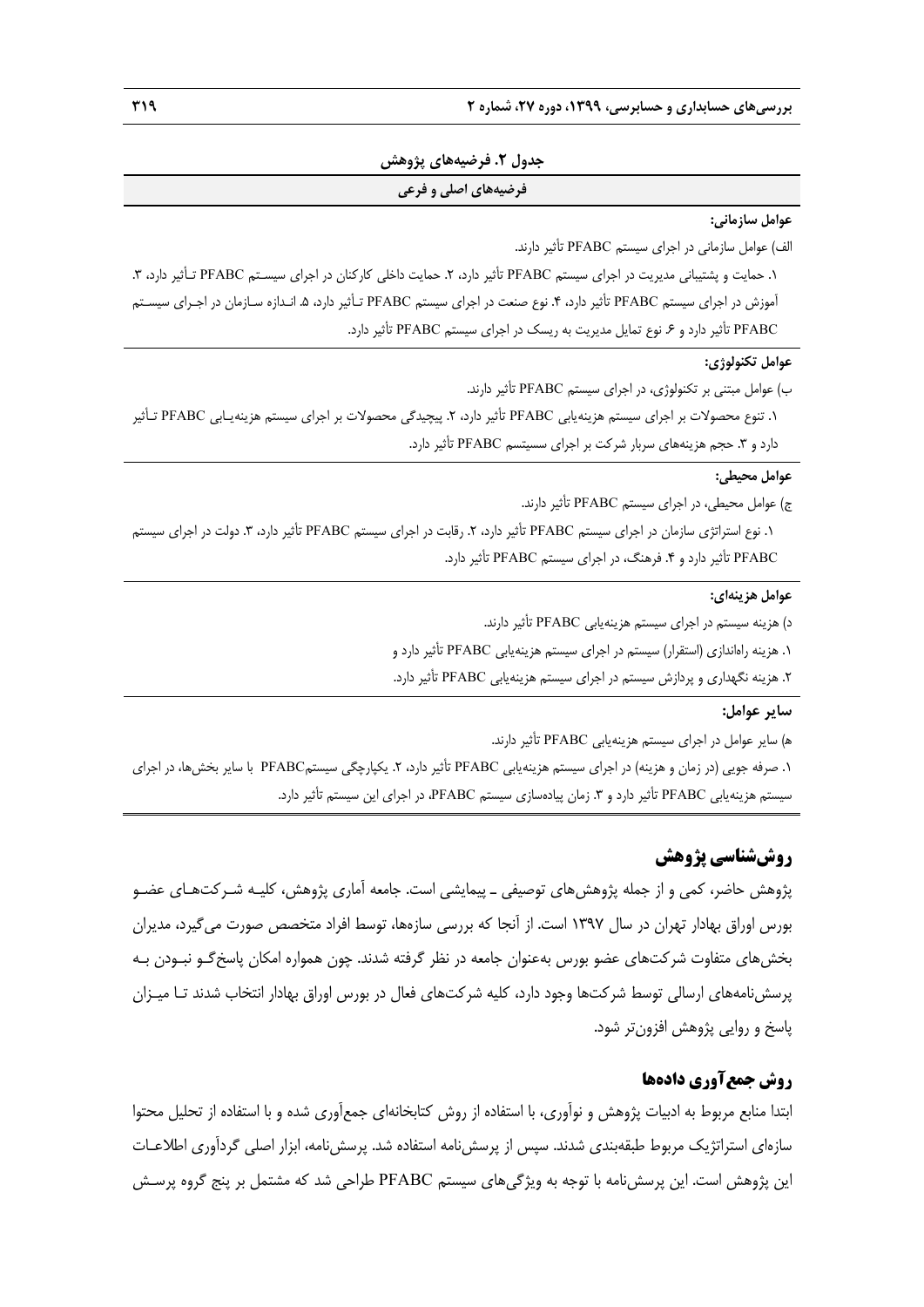(در مجموع 72 پرسش) شامل سازههاي مؤثر بر اجراي سيستم PFABC است. نظر به بديع بـودن سيسـتم PFABC و هدف پژوهش كه بررسي شكاف بين تئوري و عمل آن بود، جامعه آماري فقط مديران شركتهاي بورس اوراق بهادار در نظر گرفته شد تا عملكرد واقعي كاربرد سيستمهاي هزينهيابي در عمل مشخص شود. با توجه بـه اينكـه تعـداد مـديران مربوط به اجرايPFABC در اين جامعه آماري مشخص نبود، نمونهگيري با استفاده از جدول مورگان براي اعداد بـزرگ (100/000 عدد) اعمال شد و حجم نمونه برابر با 384 عدد به دست آمد. بهمنظور جبران پاسخ ندادن بـه پرسـشنامـه و افزايش روايي پژوهش، در مجموع تعداد 450 پرسشنامه ارسال شده و در نهايت 262 پرسشنامه قابل اسـتفاده دريافـت شد. پرسشiامه بهصورت الكترونيكي طراحي و ارسال شد. پرسش هـا بـه دو دسـته تقسـيم مـي شـوند؛ ١. پرسـش هـاي چندگزينهاي: همه پرسش ها مربوط به اطلاعات عمومي در اين بخش قرار دارند. ٢. پرسش هاي طيف ليكرت: اين طيف، پنج طبقه است و به هر طيف، يك عدد نيز داده شد كه نشاندهنده ميزان اهميت هر جواب است. پرسشهاي اين طيف، تأثير سازهها را بر سيستم هزينهيابي PFABC بررسي ميكند: (تأثير خيلي كم (1)، تأثيركم (2)، تأثير متوسط (3)، تـأثير زياد (4) و تأثير خيلي زياد (5)).

در پژوهش حاضر، نوع روايي، صوري است. بدين معنا كه براي سنجش روايـي پرسـشنامـه، از نظرهـاي اسـتادان حسابداري، دانشجويان دكتراي حسابداري و جمعي از افراد شاغل در صنايع متفاوت بهره گرفته شد. همچنين بـا مطالعـه مقالهها، كتابها و همچنين جمعآوري نتايج اوليه، كليه ابهامها مشخص و رفع شدند. پايايي پرسشنامه، از طريق آلفـاي كرونباخ محاسبه و سنجيده شد. آلفاي كرونباخ براي اين پژوهش، تقريباً 82 درصد به دست آمد. بـراي تجزيـه و تحليـل يافتهها از نرمافزارهاي SPSS نسخه 23 و نرمافزار SMARTPLS نسخه 3 بهره گرفتـه شـد. همچنـين بـراي تحليـل آماري فرضيهها، از معادلات ساختاري نيز استفاده شد.

# **يافتههاي پژوهش**

## **يافتههاي توصيفي**

جدول ۳، اطلاعات جامعهشناختي پژوهش را نشان ميدهد. جنسيت پاسـخدهنـدگان نشـان مـيدهـد كـه ۶۴/۱ درصـد پاسخدهندهها مرد بودهاند. سطح تحصيلات همه پاسخدهندگان بالاي فوق ديپلم است و اكثـرا كارشناسـي ارشـد (39/7 درصد) بودهاند. اطلاعات سني نشان داد دامنه سني اكثر اين افراد (41/2 درصد) 40 تا 50 سال است. اكثر پاسخدهندگان (24 درصد) در بخش آموزش سازمان مشغول به فعاليت هستند (با توجه به پيگيريهاي صورتگرفته از ايـن شـركتهـا مشخص شد كه بيشتر، بخش آموزش سازمان خود را مسئول امور پژوهشي ميدانند و اين آمـار بـالا نيـز حمايـتكننـده همين موضوع است).

20/2 درصد پاسخدهندگان از صنايع سيمان و مؤسسههاي سرمايهگذاري هستند. ايـن در حـالي اسـت كـه صـنايع خودروسازي با (۰۴/ درصد) در رده آخر پاسخدهندگان قرار دارند. آمار تجربه كاري نشان داد كه ۳۰/۲ درصد پاسخ گويان داراي تجربه كاري 15 تا 20 سال هستند.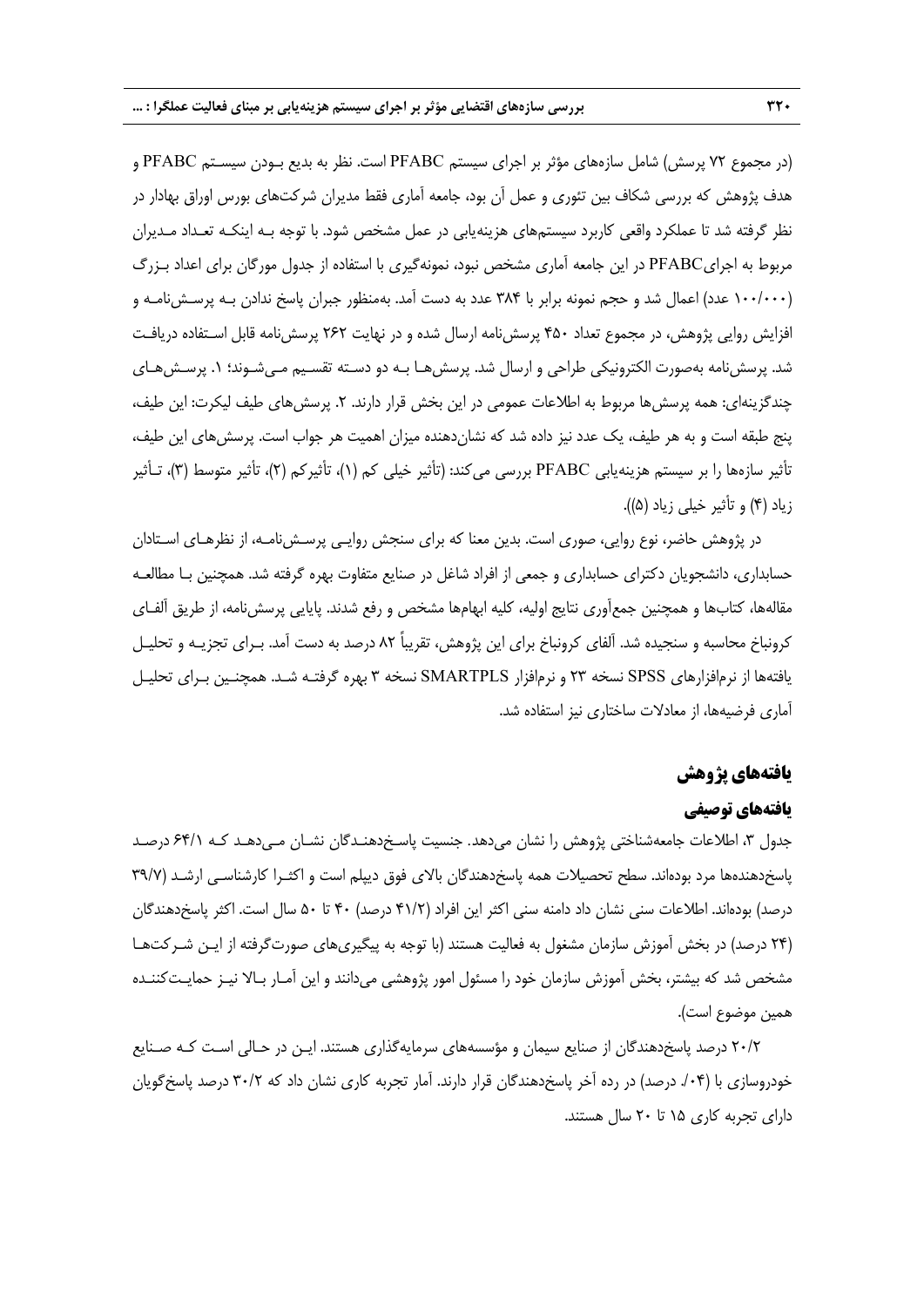| نوع سيستم                              | درصد                         | تجربه<br>کاری      | صنعت                                             | پست سازمانی                                           | درصد                | سن                                    | تحصيلات                                                                 | جنسيت                                      |
|----------------------------------------|------------------------------|--------------------|--------------------------------------------------|-------------------------------------------------------|---------------------|---------------------------------------|-------------------------------------------------------------------------|--------------------------------------------|
| سنتي (۶۱/۴٪)                           | $\cdot/\lambda$              | زیر ۵              | سرمايهگذاري<br>$(\lambda \vee \vee \vee \infty)$ | أموزش (۲۴٪)                                           | $11/\Delta$         | $\mathbf{y} \cdot -\mathbf{y}$        | ديپلم (۰٪)                                                              | زن<br>$(\frac{1}{2}\pi\Delta/\mathcal{A})$ |
| $(\frac{7}{5})$ ABC                    | $\lambda/\gamma$             | $\lambda - \delta$ | بيمه (١/۶٪)                                      | مديرمالي (١۶٪)                                        | $Y\Lambda/Y$        | $\mathfrak{r}_{\cdot-\mathfrak{r}}$ . | كارداني (٨/٨٪)                                                          | مرد<br>$(\frac{7}{5})$                     |
| $(\lambda \cdot / \mathfrak{r})$ TDABC | ۲۸/۲                         | $10 - 1$           | سيمان (٢٠/٢٪)                                    | مديرعامل<br>$(\frac{7}{7})$                           | 41/7                |                                       | كارشناسى<br>$(\frac{1}{2}\frac{1}{2}\frac{1}{2}\frac{1}{2}\frac{1}{2})$ |                                            |
| $(\lambda \cdot)$ PFABC                | $\mathbf{y}\cdot/\mathbf{y}$ | $Y - \delta$       | شیمیایی (۳/۱٪)                                   | حسابدار (١٨/٧٪)                                       | $\frac{5}{4}$       | $5 - \Delta$                          | ارشد (۳۹/۷٪)                                                            |                                            |
| سايرسيستمها<br>$(\frac{7}{77})$        | 14/9                         | بالای ۲۰           | بانک (٧/٣٪)                                      | بخش فروش<br>$(\frac{7}{5})$                           | $\Upsilon/\Upsilon$ | بالای ۶۰                              | دكترا (٢/٢٣٪)                                                           |                                            |
|                                        |                              |                    | خودرو (۰/۴٪)                                     | بخش توليد<br>$(\frac{7}{7})$                          |                     |                                       |                                                                         |                                            |
|                                        |                              |                    | دارویی (۴/۲٪)                                    | كارمند (۶/۵٪)                                         |                     |                                       |                                                                         |                                            |
|                                        |                              |                    | غذايي (٩/٢٪)                                     | سايربخش ها<br>$(\frac{1}{2}(\frac{1}{2}+\frac{1}{2})$ |                     |                                       |                                                                         |                                            |
|                                        |                              |                    | کاشی (۴/۶٪)                                      |                                                       |                     |                                       |                                                                         |                                            |
|                                        |                              |                    | فني (١٤/٤٪)                                      |                                                       |                     |                                       |                                                                         |                                            |
|                                        |                              |                    | نفتى (١/١٪)                                      |                                                       |                     |                                       |                                                                         |                                            |
|                                        |                              |                    | ساير (٢١/٨٪)                                     |                                                       |                     |                                       |                                                                         |                                            |

**جدول .3 يافتههاي توصيفي پاسخدهندگان پرسشنامه** 

**جدول .4 كاربرد سيستمهاي هزينهيابي در صنايع مختلف**

| ساير سيستمها | <b>PFABC</b> | <b>TDABC</b> | <b>ABC</b> | سنتى           | سيستم<br>صنعت    |
|--------------|--------------|--------------|------------|----------------|------------------|
| ١۵           | ۰            | ٠            | ۴          | $\mathbf{r}$ . | سيمان            |
| $\mathbf{y}$ | ۰            | ٠            |            | ٢٢             | سرمايهگذاري      |
| ۶            | ٠            | ٠            | ۰          | $\mathcal{N}$  | بانک             |
| $\mathsf{v}$ | ٠            | ٠            | ٣          | $\mathcal{N}$  | غذايى            |
| ۵            | ۰            | $\bullet$    | ٠          | $\mathsf{Y}$   | کاشی و سرامیک    |
| ٣            | ٠            | ۰            |            | ٩              | فنی و مهندسی     |
| ۵            | ٠            | ١.           |            | ٩              | بیمه و بازنشستگی |
| ۵            | ۰            | $\bullet$    | ٠          | ۶              | دارويي           |
| ٣            | ٠            | ۰            | ٢          | ٣              | شیمیایی          |
| ۰            | ٠            | ٠            |            | ٢              | نفتى             |
| ١            | ۰            | $\bullet$    | ۰          | $\bullet$      | خودروسازى        |
| ۶            | $\bullet$    | $\bullet$    | ٢          | ۴۸             | سايرصنايع        |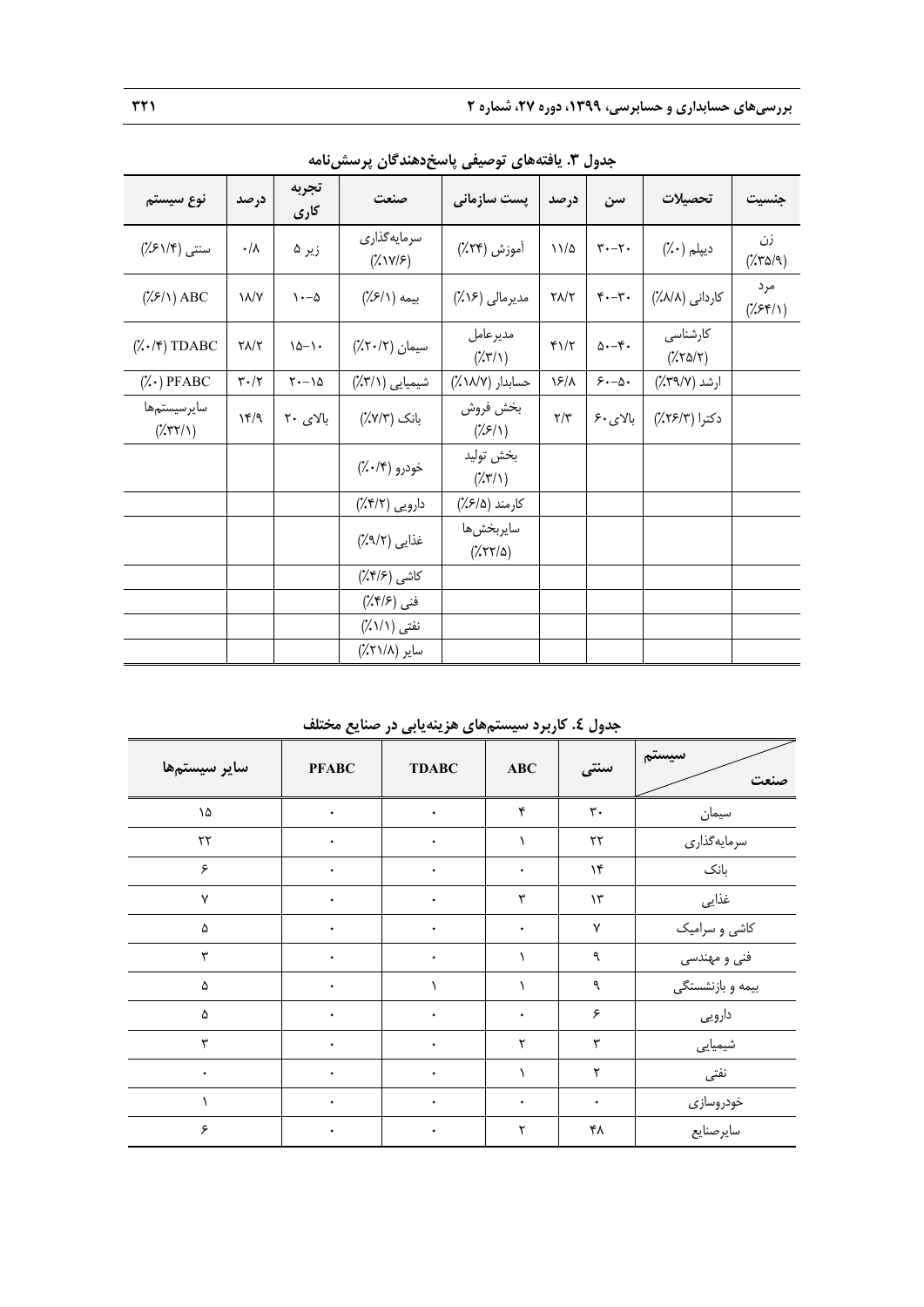بر اساس اين اطلاعات، هيچ شركت بورسي از سيستم PFABC استفاده نميكند. 61/4 درصد شركتها از سيستم هزينهيابي سنتي استفاده ميكنند. 6/1 درصد شركتها از سيستم ABC و 0/4 درصد شـركتهـا از سيسـتم TDABC استفاده مي كنند. ٣٢/١ درصد شركتها نيز از سيستمهايي غير از سيسـتمهـاي ذكرشـده اسـتفاده مـي كننـد. جـدول ۴، يافتههاي مربوطه را در صنايع مختلف نشان ميدهد.

## **يافتههاي استنباطي**

براي تشريح استفاده نكردن شركتهاي بورسي در ايران از سيستم PFABC، دلايل متعـددي وجـود دارد. يكـي از ايـن دلايل، آگاه نبودن سازمانها از اين سيستم و فقدان اطلاعات لازم در زمينه زيرساختها و سازههاي استرتژيكي است كه بايد در اين سيستم لحاظ شود. بنابراين در راستاي هدف پژوهش و مباني نظري اين پژوهش كه پذيرش، اسـتقرار و مـد شدن يك سيستم جديد به شناسايي زيرساختها و سازههاي اقتضايي استراتژيكي مربوط نياز دارد و همچنين بـهمنظـور آزمون الگوي مفهومي و فرضيهها، از آمار استنباطي استفاده شد. جدول ،5 اطلاعات مربوط بـه ميـزان هـمبسـتگي بـين متغيرهاي پژوهش را نشان ميدهد. رابطه بين همه سازهها (غير از سازه سازماني و هزينهاي) معنادار اسـت. شـدت همـه روابط قوي نيست و براي همه رابطهها، همسو است.

| ساير سازەھا                | سازه<br>هزينهاي               | سازه<br>محيطى                | سازه<br>تكنولوژي                                                                   | سازه<br>سازمانی            | سازەھاي مهم PFABC |               |  |
|----------------------------|-------------------------------|------------------------------|------------------------------------------------------------------------------------|----------------------------|-------------------|---------------|--|
| $\cdot$ /٢١۵ <sup>**</sup> | . / .5v                       | $\cdot$ /٣٧٣                 | $\cdot$ /٢ $\Lambda$ ٢**                                                           | $\lambda$                  | همېستگى پيرسون    |               |  |
| $\cdot/\cdot\cdot$         | $\cdot$ /۲۷۷                  | $\cdot/\cdot\cdot$           | $\cdot/\cdot\cdot\cdot$                                                            | $\bullet$                  | معناداري (دوطرفه) | سازه سازمانی  |  |
| ٢۶٢                        | ۲۶۲                           | ۲۶۲                          | ٢۶٢                                                                                | ۲۶۲                        | تعداد             |               |  |
| $\cdot$ /٣١٢**             | $\cdot$ /٢۴۵**                | $\cdot$ /۲۱۶**               | ١                                                                                  | $\cdot$ /٢ $\Lambda$ ٢**   | همېستگى پيرسون    |               |  |
| $\cdot/\cdot\cdot$         | $\cdot/\cdot\cdot$            | $\cdot/\cdot\cdot$           | $\bullet$                                                                          | $\cdot/\cdot\cdot$         | معناداري (دوطرفه) | سازه تكنولوژى |  |
| ٢۶٢                        | ٢۶٢                           | ٢۶٢                          | ٢۶٢                                                                                | ٢۶٢                        | تعداد             |               |  |
| $\cdot$ /۲۴۳**             | $\cdot/\Upsilon\Lambda^{**}$  | $\lambda$                    | $\cdot$ /۲۱۶**                                                                     | $\cdot$ /۲۷۳**             | همبستگي پيرسون    |               |  |
| $\cdot/\cdot\cdot$         | $\cdot/\cdot\cdot$ ۴          | $\star$                      | $\cdot/\cdot\cdot$                                                                 | $\cdot/\cdot\cdot$         | معناداري (دوطرفه) | سازه محیطی    |  |
| ٢۶٢                        | ۲۶۲                           | ٢۶٢                          | ٢۶٢                                                                                | ۲۶۲                        | تعداد             |               |  |
| $\cdot$ /٣٢.               | $\lambda$                     | $\cdot/\Upsilon\Lambda^{**}$ | $\cdot$ /٢۴۵**                                                                     | .1.5v                      | همبستگي پيرسون    |               |  |
| $\cdot/\cdot\cdot$         | ۰                             | $\cdot/\cdot\cdot$ ۴         | $\cdot/\cdot\cdot$                                                                 | $\cdot$ /۲۷۷               | معناداري (دوطرفه) | سازه هزينهاى  |  |
| ٢۶٢                        | ۲۶۲                           | ۲۶۲                          | ۲۶۲                                                                                | ۲۶۲                        | تعداد             |               |  |
| $\lambda$                  | $\cdot/\Upsilon\Upsilon\cdot$ | .754                         | $\boldsymbol{\cdot} / \boldsymbol{\upgamma} \backslash \boldsymbol{\upgamma}^{**}$ | $\cdot$ /٢١۵ <sup>**</sup> | هم ستگی پیرسون    |               |  |
| ٠                          | $\cdot/\cdot\cdot$            | $\cdot/\cdot\cdot$           | $\cdot/\cdot\cdot$                                                                 | $\cdot/\cdot\cdot$         | معناداري (دوطرفه) | ساير سازەھا   |  |
| ۲۶۲                        | ۲۶۲                           | ۲۶۲                          | ٢۶٢                                                                                | ۲۶۲                        | تعداد             |               |  |

**جدول .5 ضريب همبستگي پيرسون بين سازهها** 

\*\*: ضريب در سطح 0/05معنادار است (دوطرفه).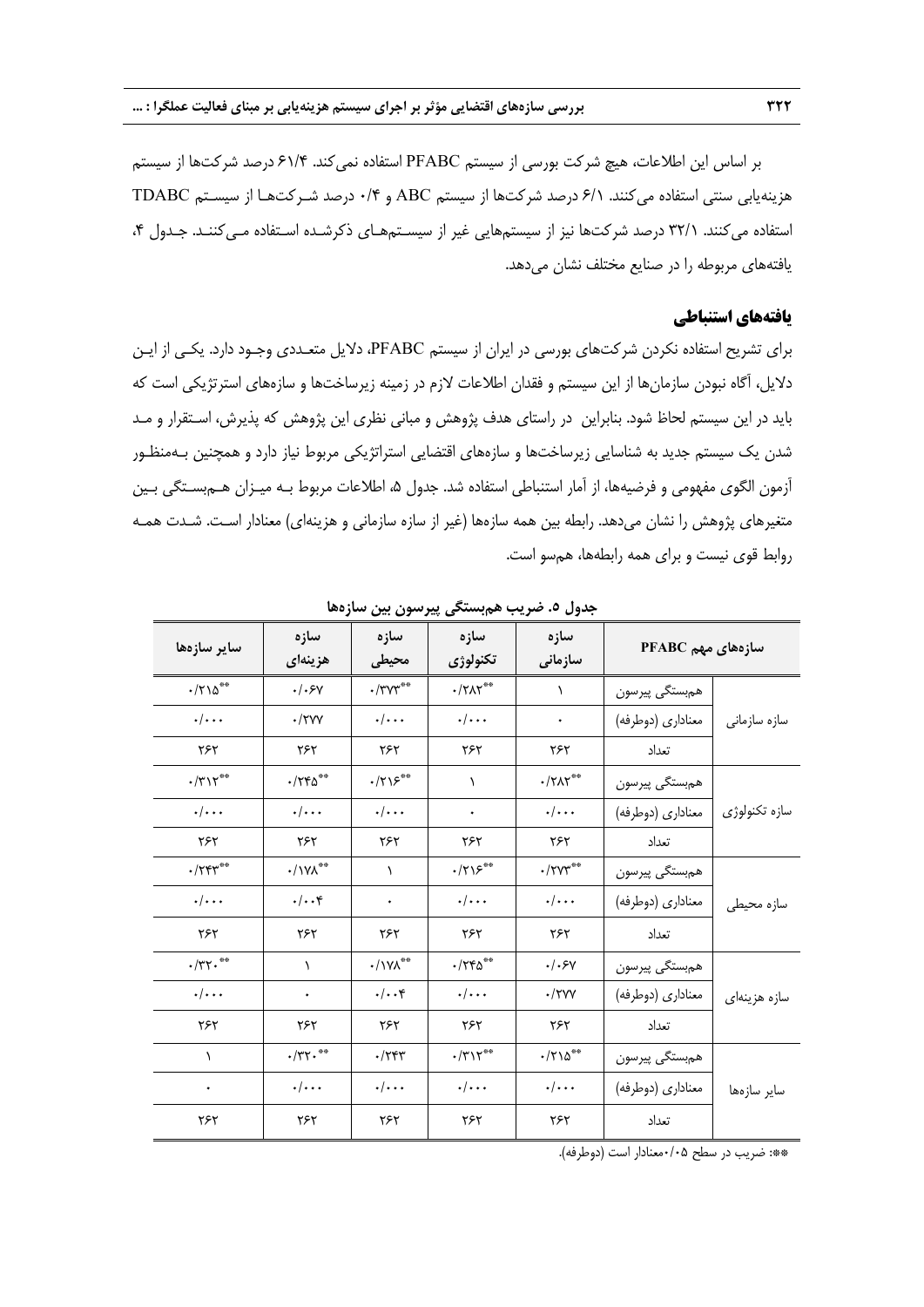با توجه به معنادار بودن روابط مندرج در جدول،5 در راسـتاي تجزيـه و تحليـل و بررسـي فرضـيههـا، از معـادلات ساختاري و نرمافزار SMARTPLS استفاده شد. بر اسـاس اصـول ايـن روش، بعـد از تـدوين سـازههـا، دو نـوع مـدل اندازهگيري انعكاسي و تكويني مطرح ميشوند. در اين پژوهش، الگـو از نـوع تكـويني اسـت، زيـرا سـازههـا، تركيبـي از پرسشها يا سنجهها هستند و بين پرسشها ميتواند هر گونه الگويي (مثبت، منفي يا نبود رابطه) وجود داشته باشـد (آذر و غلامزاده، ۱۳۹۵). جدول ۶، اطلاعات مربوط به الگوي تكويني را نشان ميدهد.

| CR                               | ألفاي<br>كرونباخ | $\mathbf{AVE}$                | <b>VIF</b>                                                                             | آماره t                                    | وزن بيروني<br>(بار بیرونی)                               | بتنون ۰۰ پیشتن میں سی استارہ عیری صلح یعی<br>شاخصهای تکوینی | سازەھاي تكوينى        | عوامل        |
|----------------------------------|------------------|-------------------------------|----------------------------------------------------------------------------------------|--------------------------------------------|----------------------------------------------------------|-------------------------------------------------------------|-----------------------|--------------|
|                                  |                  |                               | 1/51                                                                                   | $\lambda/\cdot$ ۳                          | $.1111 (+1997)$                                          | شيوه برخورد (a ۱)                                           |                       |              |
|                                  |                  |                               | $1/\lambda f$                                                                          | 11/9.7                                     | $1/-77(1)$                                               | حمایت مالی (a۲)                                             | حمايت مديريت<br>ارشد  |              |
|                                  |                  |                               | 1/9.7                                                                                  | $\cdot$ /٢٧٢                               | $.7.77$ ( $.780$ )                                       | حمایت روحی (a۳)                                             |                       |              |
|                                  |                  |                               | <b>\/AYA</b>                                                                           | ۱۳/۶۱                                      | 1/199 (1999)                                             | اعتماد كاركنان (b١)                                         |                       |              |
|                                  |                  |                               | Y/YY                                                                                   | $\Upsilon/\Lambda\Upsilon\Lambda$          | $\cdot/\cdot \Lambda$ ( $\cdot$ /۳۷۸)                    | حمایت مدیر عملیاتی (b٣)                                     | حمايت كاركنان         |              |
|                                  |                  |                               | 1/90                                                                                   | $1/\lambda$ 92                             | $\cdot$ /۴۹۴ $(\cdot$ /۹۰۶)                              | مدیر ارشد (c۱)                                              |                       |              |
|                                  |                  |                               | ۱/۹۵                                                                                   | Y/YYF                                      | $(679)$ ( $-109$                                         | مدیر میانی (c۲)                                             | أموزش                 |              |
| $\cdot/\lambda\mathbf{Y}\lambda$ | YYY              | $\cdot/\lambda$               | 1/Y17                                                                                  | Y/YYY                                      | $\cdot$ / $Y^{\alpha}$ ( $\cdot$ /) $\cdot$ )            | شیمیای <i>ی</i> (d۱)                                        | صنعت                  | سازمانی<br>و |
|                                  |                  |                               | 1/Y17                                                                                  | $\binom{1-\tau}{\tau}$                     | $\frac{1}{r}$ ( $\cdot$ / $\wedge$ $\uparrow$ $\uparrow$ | بانک (d۳)                                                   |                       |              |
|                                  |                  |                               | $\mathbf{Y}/\mathbf{Y}\cdot\mathbf{Y}$<br>5/549<br>$\cdot$ /۳۴۹ $(\cdot / \lambda VV)$ | $(e\tau)$ $\Delta$ $\cdot$ $-\tau$ $\cdot$ |                                                          |                                                             |                       |              |
|                                  |                  |                               | $\mathsf{r}/\cdot\mathsf{v}$                                                           | $f/\gamma$                                 | $\cdot$ /۲۵۷ ( $\cdot$ /۸۹۶)                             | $(e\mathbf{r}) \mathbf{1} \cdots \mathbf{0}$                | اندازه                |              |
|                                  |                  |                               | ۳/۶۴۴                                                                                  | 5/0                                        | $\cdot$ /٣٩٣ ( $\cdot$ /٩١۶)                             | $(e^{\varphi})$ $\Delta$ $\cdots$ $\cdots$                  | (تعداد كاركنان)       |              |
|                                  |                  |                               | $\mathbf{y}/\mathbf{y}$                                                                | $\mathbf{Y}/\cdot\mathbf{Y}$               | $\cdot$ /1۲۵ ( $\cdot$ /1۳۳)                             | بالای ۵۰۰ (e۵)                                              |                       |              |
|                                  |                  |                               | $\lambda/\lambda$ + $\lambda$                                                          | .785                                       | $\cdot / \lambda \$ ( $\cdot / \lambda \$                | ریسک گریز (f ۱)                                             | ریسک                  |              |
|                                  |                  |                               | $\lambda/\lambda \cdot \lambda$                                                        | Y/YAY                                      | $\cdot$ /191 ( $\cdot$ /993)                             | بي تفاوت (f ۳)                                              |                       |              |
|                                  |                  |                               | $1/\mathfrak{r}\mathfrak{r}$                                                           | $\mathcal{M}\setminus\mathcal{T}$          | $\sqrt{\frac{1}{2}N(\cdot)}$                             | $(g\gamma)\gamma\cdot\cdots\gamma$                          |                       |              |
|                                  |                  |                               | $\frac{8}{10}$                                                                         | $\mathbf{Y}/\mathbf{Y}\cdot\mathbf{Q}$     | $\cdot$ /٣٣ $(\cdot / \lambda \lambda \lambda)$          | $(g^{\epsilon}) \cdots -\epsilon$ .                         | تنوع محصول<br>(تعداد) |              |
|                                  |                  |                               |                                                                                        | $\mathbf{Y}/\cdot\mathbf{A}\mathbf{Y}$     | Y/91Y                                                    | $\cdot$ /۴۵۵ ( $\cdot$ /۸۴۷)                                | بالای ۱۰۰ (g۵)        |              |
|                                  |                  |                               | $1/\tau\gamma$ ۶                                                                       | $Y/FY\Delta$                               | $\cdot$ /۲۲۱ (۰/۶۶۶)                                     | بیش از ۱مرحله (h۱)                                          |                       |              |
|                                  |                  |                               | $\frac{1}{\sqrt{2}}$                                                                   | 5/979                                      | $\cdot$ /۵۲۷ ( $\cdot$ /۸۳۲)                             | مواد متفاوت (h۲)                                            |                       |              |
| $\cdot/\lambda$ ۶۳               | $\cdot/\lambda$  | $\cdot/\lambda\Delta\Upsilon$ | $1/\gamma$ ۶                                                                           | P/P(Y Y)                                   | $\cdot$ /۲۵۹ ( $\cdot$ /۷۶۶)                             | دستگاه متفاوت (h۳)                                          | پیچیدگی محصول         | تكنولوژى     |
|                                  |                  |                               | 1/F17                                                                                  | $\mathcal{M}/\mathcal{N}$                  | $\cdot$ /۲۹۷ ( $\cdot$ /۷۲۷)                             | دانش فنی بالا (h۴)                                          |                       |              |
|                                  |                  |                               | $\mathbf{r}/\cdot \mathbf{r}$                                                          | Y/9aY                                      | $-(750 (+/10))$                                          | زیر ۵۰ (i۱)                                                 |                       |              |
|                                  |                  |                               | $f/\lambda$                                                                            | $\frac{8}{2}$                              | $\cdot$ /٣١ ( $\cdot$ /٧٧١)                              | بین ۵۰–۱۰۰ (i۲)                                             | حجم سربار             |              |
|                                  |                  |                               | 7/۶۷۶                                                                                  | ۴/۸۴۵                                      | $\cdot$ /٣٢٢ $(\cdot / \lambda \lambda \lambda)$         | بین ۵۰۰–۵۰۰ (i۳)                                            | (میلیون)              |              |
|                                  |                  |                               | $\frac{1}{\gamma}$                                                                     | Y/YQA                                      | $\cdot$ /۲۸۲ ( $\cdot$ /۷۵۹)                             | بالای ۵۰۰ (i۴)                                              |                       |              |

**جدول .6 يافتههاي مدلهاي اندازهگيري تكويني**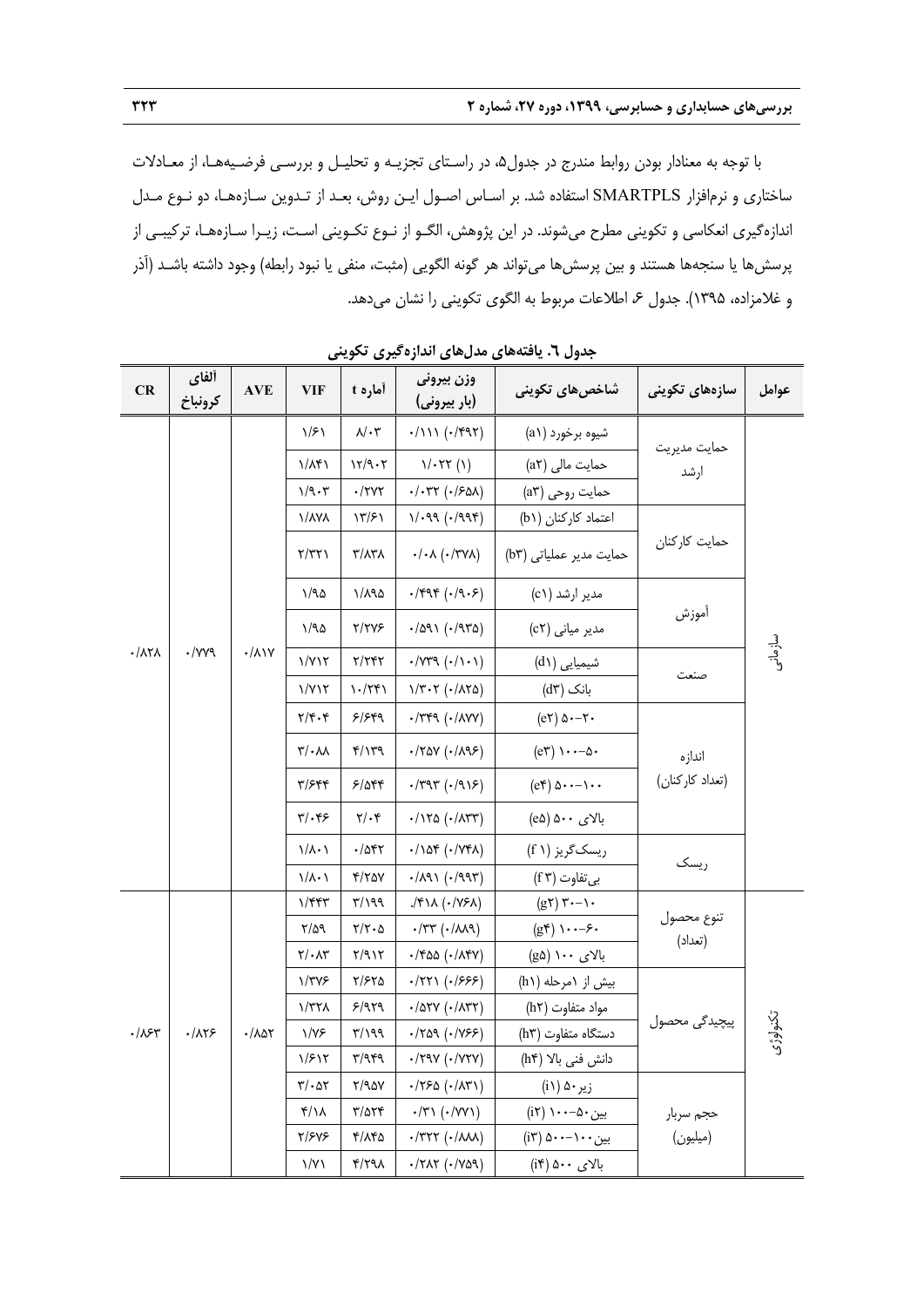| ادامه جدول ٦          |                             |                            |                         |                           |                                                                 |                                                   |                   |                 |  |
|-----------------------|-----------------------------|----------------------------|-------------------------|---------------------------|-----------------------------------------------------------------|---------------------------------------------------|-------------------|-----------------|--|
| CR                    | ألفاي<br>كرونباخ            | <b>AVE</b>                 | <b>VIF</b>              | آماره t                   | وزن بيروني<br>(بار بیرونی)                                      | شاخصهای تکوینی                                    | سازەھاي<br>تكويني | عوامل           |  |
|                       |                             |                            | 1/705                   | 5/1.5                     | $(1/11)$ 326).                                                  | آیندهنگری (j۱)                                    |                   |                 |  |
|                       |                             |                            | 1/7a <sub>r</sub>       | P/NA                      | $.75.9$ ( $.757$ )                                              | عكس العملي (j۴)                                   | نوع استراتژي      |                 |  |
|                       |                             |                            | 1/995                   | $\Delta/\Delta$ 91        | $\cdot$ /۴۶ ( $\cdot$ /۸۹۸)                                     | $(k\Upsilon)$ منطقهای                             |                   |                 |  |
|                       |                             |                            |                         | 1/995                     | <b>Y/161</b>                                                    | $.757 (+1980)$                                    | کشوری (k۳)        | رقابت           |  |
|                       |                             |                            | 1/F9F                   | 5/65                      | $\cdot$ /٣۴٧ ( $\cdot$ /٧٨٢)                                    | حمايت دولت (١١)                                   | حمايت دولت        |                 |  |
| .709                  | $\cdot/\lambda/\lambda$     | $\cdot/\lambda$            | $1/\Delta\Lambda f$     | Y/YYQ                     | $\cdot$ / $\uparrow \uparrow \uparrow$ ( $\cdot$ / $\circ$ 9.7) | صنایع و معادن (۱۳)                                |                   | پر<br>ویک       |  |
|                       |                             |                            | $\frac{1}{5}$           | ۵/۲۱۹                     | $\cdot$ /۲۹۷ ( $\cdot$ /Υ۶)                                     | حسابرسان (١٨)                                     |                   |                 |  |
|                       |                             |                            | $1/F\lambda$ ۶          | <b>Y/TYA</b>              | $\cdot$ /۴۳۱ ( $\cdot$ /۸۲۱)                                    | نهادهای آموزشی (۱۰)                               |                   |                 |  |
|                       |                             |                            | 1/FYY                   | $Y/YY$ .                  | $\cdot$ /YQ $(\cdot$ /921)                                      | مدير (m۱)                                         |                   |                 |  |
|                       |                             |                            | 1/FYY                   | $\mathcal{L}/\mathcal{L}$ | $\cdot$ /٣۶٩ ( $\cdot$ /٧٧٨)                                    | $(me)$ جامعه                                      | فرهنگ             |                 |  |
|                       |                             |                            | $1/\Delta \cdot 7$      | $Y/\Delta\Lambda f$       | $\cdot/\lambda$ ١۴ ( $\cdot$ /٩٧۴)                              | $(n \setminus \mathcal{K} \cdot \mathcal{L})$ زیر |                   |                 |  |
|                       |                             |                            | $1/\Delta \cdot 7$      | 1/950                     | $\cdot$ /۲۷۶ ( $\cdot$ /۷۴۸)                                    | بالای ۶۰ (n۳)                                     | هزينه استقرار     |                 |  |
|                       |                             |                            | Y/YQ                    | $\lambda$ /۵۱۸            | $\cdot$ /٣١ ( $\cdot$ /٨٢٨)                                     | بهروزرسانی نرم افزار (٥١)                         |                   |                 |  |
| $\cdot/\lambda\gamma$ | $\cdot/\lambda$ ۳ $\lambda$ | $\cdot/\lambda\cdot\Delta$ | $Y/Y\Lambda f$          | $\cdot$ /۴۵۳              | $-(100)(.400)$                                                  | بەروزرسانى سختافزار (٥٢)                          |                   | هزینهای (میلیون |  |
|                       |                             |                            | $\mathbf{r}/\mathbf{r}$ | Y/YYQ                     | $\cdot$ /۲۰۳( $\cdot$ /۸۱۶)                                     | $(ITO*)$ هزينه                                    | هزينه نگهداري     |                 |  |
|                       |                             |                            | Y/YYY                   | 5/57                      | $\cdot /$ 191( $\cdot$ /YA9)                                    | زنجيره ارزش (٥۴)                                  |                   |                 |  |
|                       |                             |                            | $\lambda/\lambda$       | 9/۶۵۷                     | $\cdot$ /٢٣١(٧۴٩)                                               | سایر (۵۵)                                         |                   |                 |  |

جدول ۶ نشان مىدهد كه بهدنبال ادبيات معادلات ساختارى (فورنل و لاركر ۱۹۸۱٬)؛ صميمى و محمدى ً، ۲۰۱۱ و آذر و غلامزاده، 1395) براي كليه سازهها، AVE شرط بالاتر از 0/5 را دارد، از اين رو، روايي همگرا برقرار است. ضـريب آلفاي كرونباخ و پايايي مركب براي كليه متغيرها نيز بالاتر از 0/7 است. از اين رو مدل، از پايايي مناسبي برخوردار اسـت. مقدار VIF براي كليه معرفها در دامنه مد نظر (0/5) است كه نشان ميدهد براي سازههاي تكويني، همخطي به سـطح بحراني نرسيده و براي برآورد مدل مسيري PLS در مدل گسترده مشكلي وجود ندارد.

# **آزمون فرضيهها**

رايجترين سنجه استفادهشده براي ارزيابي مدل ساختاري، ضريب  $R^\gamma$  است كه مقدار آن بين صفر تا ۱ اسـت. ايـن معيـار برای اجتناب از اريبی مدلِ های پيچيده استفاده میشود. ضريب تعيين تعديلِشده<sup>۳</sup> نيز پيچيدگی مدل و حجم نمونـه را در نظر ميگيرد كه هر دو ضريب براي همه عوامل بسيار به ١ نزديك هستند. همان گونه كه جدول ٧ نشان مي دهد، عوامل

ــــــــــــــــــــــــــــــــــــــــــــــــــــــــــــــــــــــــــــــــــــــــــــــــــــــــــــــــــــــــــــــــــــ

3. R² Adjusted

<sup>1.</sup> Fornell & Larcker

<sup>2.</sup> Samimi & Mohammadi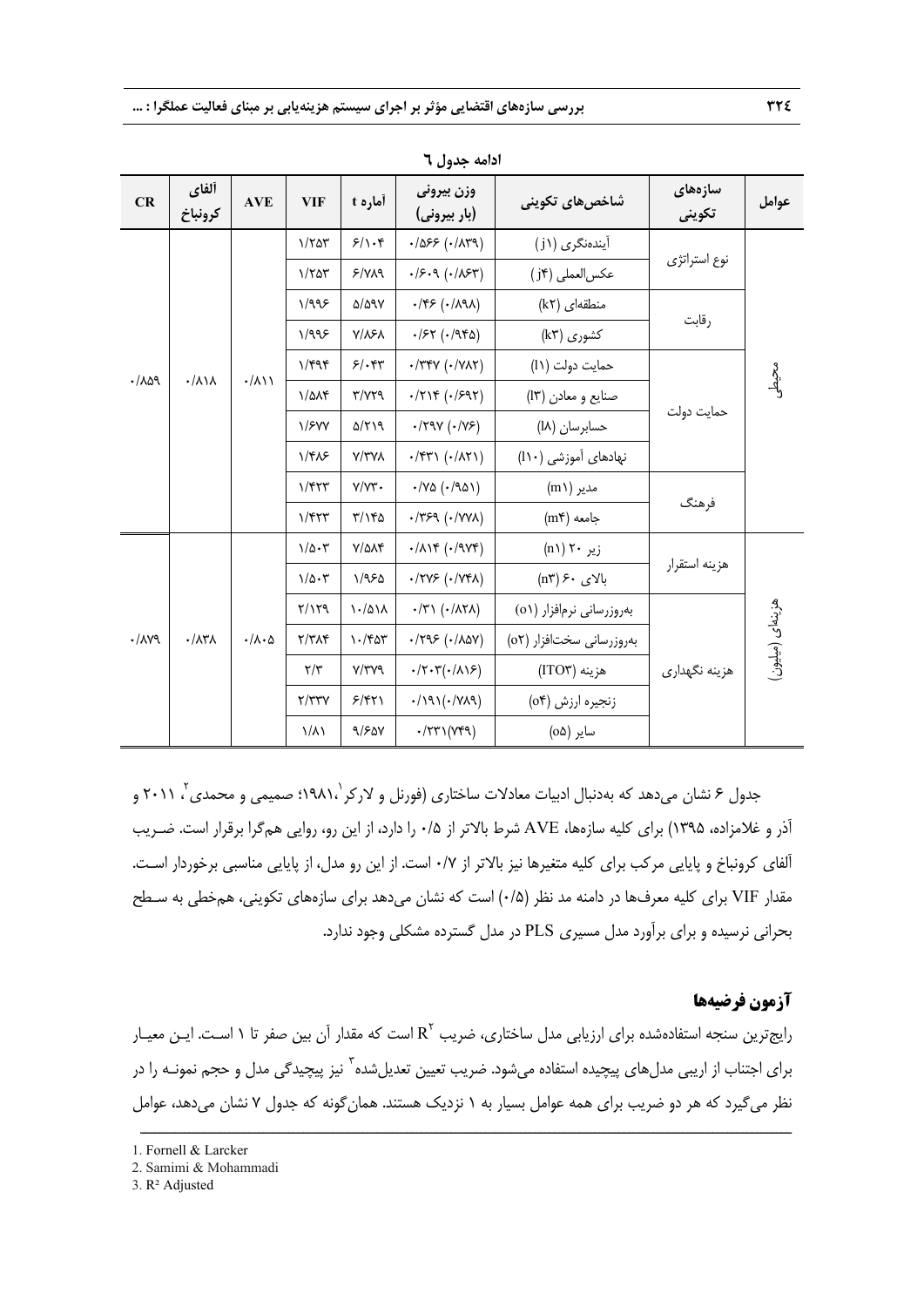محيطي با ضريب 0/997 داراي بيشترين تأثير، بهدنبال آن بهترتيب عوامل هزينهاي (0/996)، عوامل تكنولوژي (0/993) و عوامل سازماني (0/981) قرار دارند. در ميان عوامل محيطي، حمايت دولت با آماره t معادل 17/928 و رقابت با آماره t معادل 16/2 نقش شايان توجهي در انتخاب سيستم هزينهيابي دارند و نوع استراتژي با آماره t معادل 11/276 و فرهنگ سازماني با آماره t معادل 8/064 در ردههاي بعد قرار ميگيرند. در عوامل هزينهاي، نقش هزينه نگهـداري از سيسـتم بـا آماره t معادل 31/049 بسيار اساسي است. در عوامل تكنولوژي، حجم سربار با آماره t معادل 17/139 داراي تأثير مهمـي بر انتخاب سيستم هزينهيابي است و در رده بعد، پيچيدگي با آماره t معادل 10/7 و سپس تنـوع محصـولات توليـدي بـا آماره t معادل 6/062 قرار دارند. در نهايت، عوامل سازماني قـرار دارنـد كـه انـدازه سـازمان بـا t معـادل 19/332 داراي بالاترين تأثير و نوع صنعت با t معادل 1/695 داراي كمترين تأثير بر پذيرش سيستم هزينهيابي PFABC است.

براي آزمون فرضيههاي پژوهش، بايد ضريب مسير (بار عاملي) بههمراه آماره t نيز محاسبه شوند. چنانچـه ميـزان معناداري محاسبهشده در سطح اطمينان 95 درصد، كمتر از 0/.5 باشد، آن فرضيه قبول ميشود و از نظر آمـاري معنـادار است كه در رابطه با كليه فرضيهها اين مقدار، برقرار است. در گـام نخسـت، بـراي طراحـي مـدل سـاختاري، اطلاعـات جمعآوريشده توسط پرسشنامه نشان دادند كه پاسخهاي مرتبط با ساير عوامل، از يك طـرف بـا يكـديگر هـمبسـتگي زيادي دارند و از طرف ديگر، وزنهاي خارجي آنها معنادار نيستند. در نتيجـه مشـخص شـد كـه ايـن عوامـل در اجـراي سيستم هزينهيابي PFABC تأثيرگذار نيستند، بنابراين فرضيه مربوطه رد شد. جدول ،7 نتايج آزمون فرضيههـا را نشـان مي دهد.

| قبول فرضيه | معناداري<br>$(\cdot/\cdot \circ > p)$ | ضريب<br>مسير | أماره t                                        | فرضيهها         | $R^{\dagger}$ | عوامل    |
|------------|---------------------------------------|--------------|------------------------------------------------|-----------------|---------------|----------|
| قبول       | $\bullet$                             | .7.7         | ۸/۸۴۶                                          | حمايت مدير ارشد |               |          |
| قبول       | ۰                                     | .707         | 5/157                                          | حمايت كاركنان   |               |          |
| قبول       | $\bullet$                             | . / 190      | $\Delta/\lambda$                               | آموزش           |               |          |
| قبول       | $\bullet$                             | . /          | ۱/۶۹۵                                          | نوع صنعت        | $. A\lambda$  | سازمانى  |
| قبول       | ۰                                     | .7517        | 19/TTT                                         | اندازه          |               |          |
| قبول       | ٠                                     | $. / \gamma$ | $f/\sqrt{2}$                                   | ریسک            |               |          |
| قبول       | ٠                                     | .799         | 51.55                                          | تنوع محصولات    |               |          |
| قبول       | $\bullet$                             | $.$ /۴۴۳     | $\mathcal{N} \cdot / \mathcal{N}$              | پیچیدگی محصولات | .799          | تكنولوژى |
| قبول       | $\bullet$                             | .785         | V/Y                                            | حجم سربار       |               |          |
| قبول       | $\bullet$                             | .701         | 11/۲۷۶                                         | نوع استراتژي    |               |          |
| قبول       | ۰                                     | $\cdot$ /۳۵۷ | $\frac{5}{7}$                                  | رقابت           |               |          |
| قبول       | ٠                                     | $\cdot$ /۴۸۷ | $N/97\lambda$                                  | حمايت دولت      | .799V         | محيطى    |
| قبول       | ۰                                     | .7799        | $\lambda/\cdot$ ۶۴                             | نقش فرهنگ       |               |          |
| قبول       | $\bullet$                             | .77.9        | 5/177                                          | هزينه استقرار   |               |          |
| قبول       | ۰                                     | .71          | $\mathbf{r}\setminus\mathbf{r}\cdot\mathbf{r}$ | هزينه نگهداري   | .799          | هزينهاى  |

**جدول .7 نتايج آزمون فرضيهها**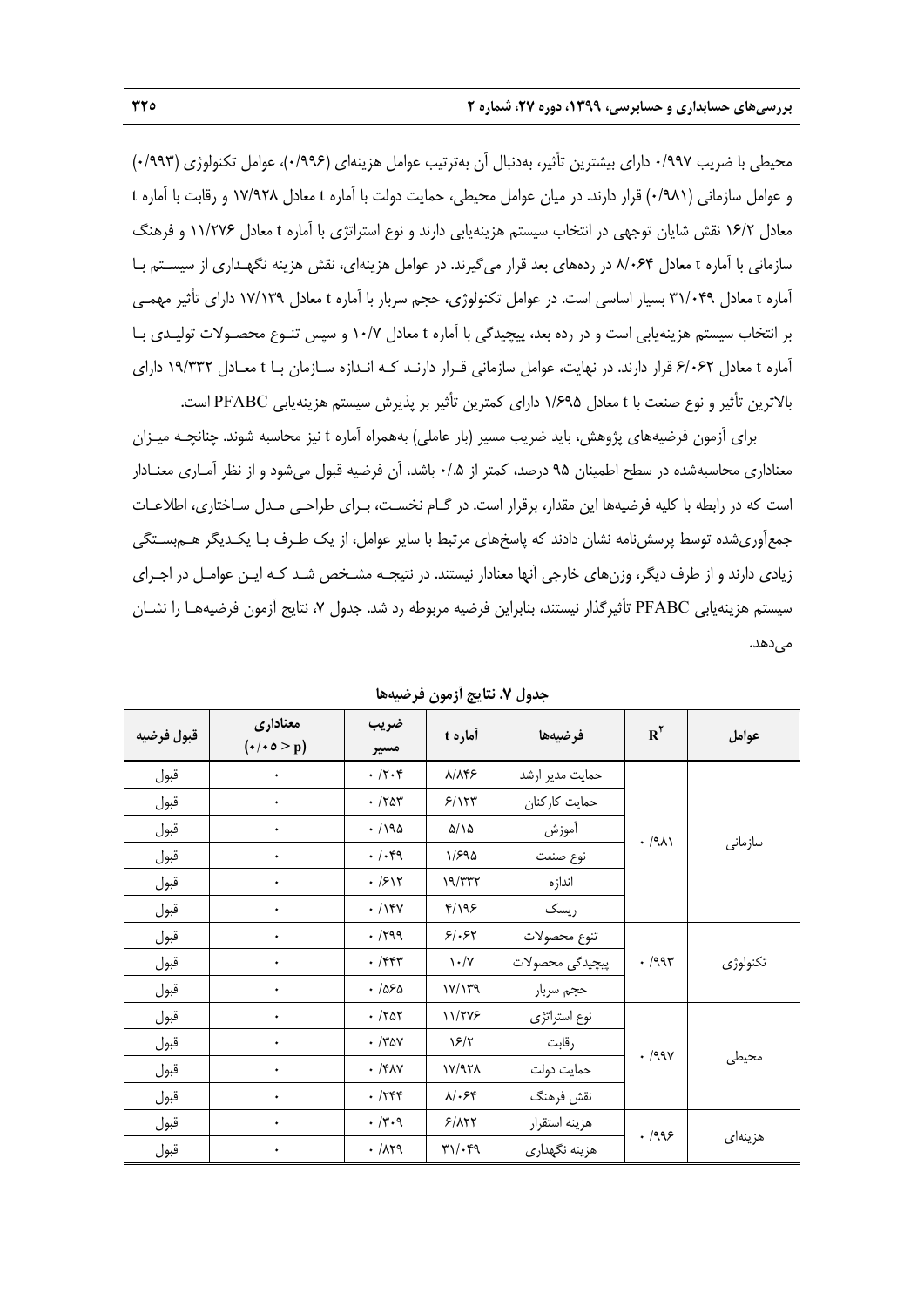پس از طی دو مرحله بالا، در نهایت، مدل ساختاری پژوهش بر اساس روابط بین معرفها و سـازههـا ترسـیم شـد. شكل ۴ جزئيات اطلاعات مربوط را نشان مىدهد.



**<sup>R</sup> <sup>2</sup> مقدار ريب مسيرها و شكل.4 ضر**

همان طور كه شكل بالا نشان مىدهد، مقدار سازه سيستم هزينهيابي PFABC برابر با ۱۹۹۶۰ محاسبه شده است كه مناسب بودن برازش مدل ساختارى را تأييد مىكند. مسير ميان عوامل سازمانى، تكنولوژى، محيطى و هزينــهاى نيــز نشان میدهد که هر یک از این عوامل به چه میزان (درصد) در پذیرش سیستم هزینهیابی PFABC نقش دارند.

#### **و نتيجهگيري بحث**

سيستم هزينهيابي PFABC يكي از انواع نواًورىها در عرصه هزينهيابي و مديريت هزينــه بــه شــمار مــىرود. پــذيرش هرگونه نوآوری، به فاکتورهایی نیاز دارد که باید برای عملیسازی سیستم، مد نظـر قـرار گیرنـد. بـدین منظـور، در ایـن پژوهش نيز چارچوب نويني شناسايي و ارائه شد كه دربرگيرنده سازههاي اقتضايي استراتژيكي اسـت كـه انتظـار مـىرود يشترين تأثير را در اجراى سيستم هزينهيابى داشته باشند. براى هر سازه، فرضيههايى مطرح شده و بـهوسـيله معـادلات ساختاری بررسی شدند تا میزان اهمیت و تأثیر این سازهها و زیرمجموعههای آن بر انتخـاب سیســتم PFABC واکــاوی شوند. نتايج حاصل از آزمون فرضيههاى مرتبط با عوامل سازمانى نشان مىدهند كه عوامل سـازمانى در اجـراى سيسـتم PFABC تأثير مهمي دارند (R<sup>۲</sup> = ۰/۹۸۱). قدرت اين سازه در الگو نيز بسيار بالاست.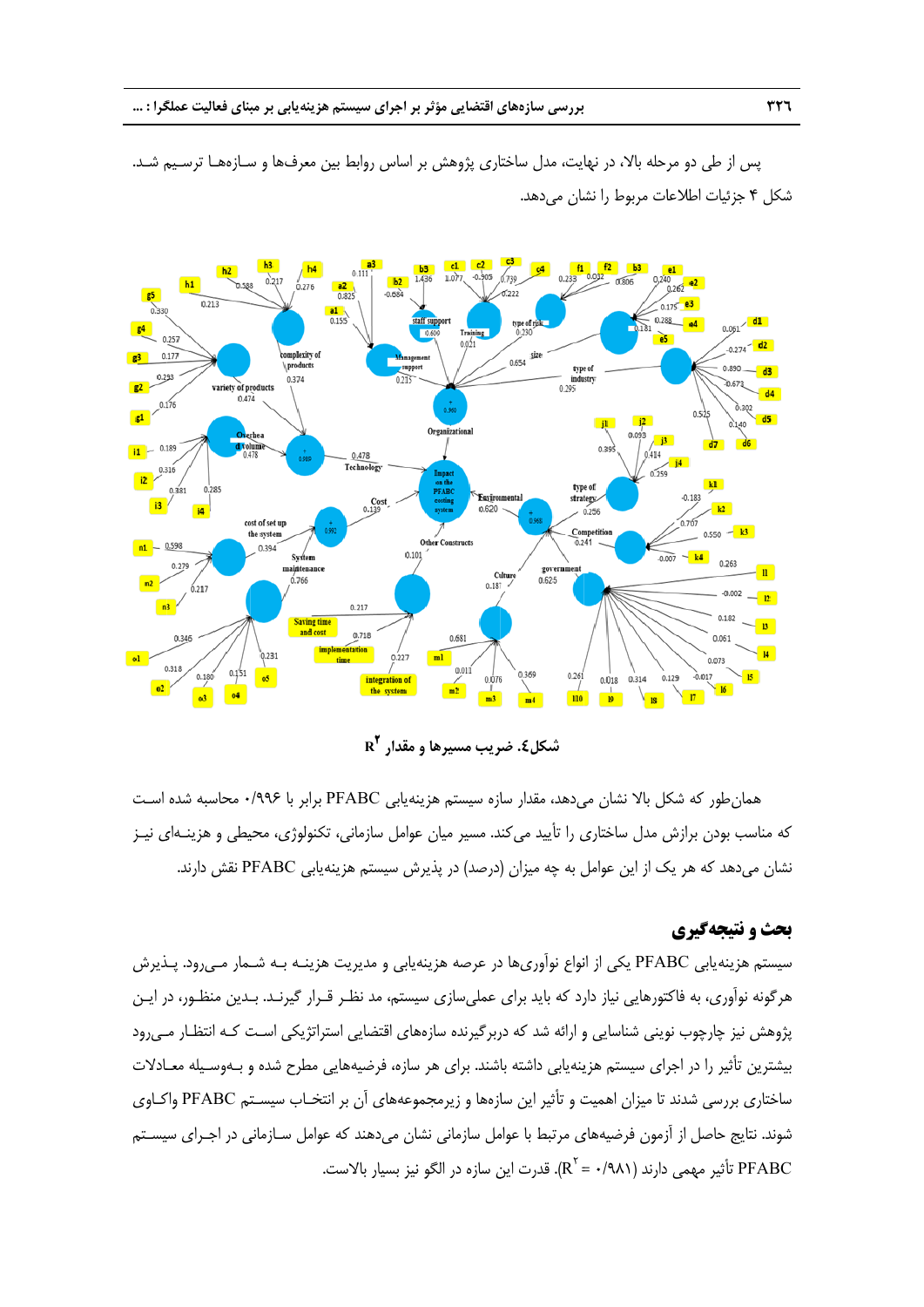يافتههاي مربوط به سازه سازماني و زيرمجموعه آن، مؤيد اين است كه مـديريت ارشـد در هـر سـازمان، از اركـان اساسي به شمار ميرود و عمده تصميمهاي هر سازماني، با نظر مستقيم وي صورت ميگيرد. موفقيتهاي سازماني منوط به همكاري تمام عناصر داخلي است. حمايت كاركنـان از تصـميمهـاي مـديريت نيـز در رأس قـرار دارد. كاركنـان بايـد نوآوريهاي پذيرفتهشده توسط مديريت را قبول كنند تا به همكاري موفقيتآميز منتهـي شـود. پـذيرش و موفـق عمـل كردن هر سيستم يا روش جديد، منوط به ارائه و كسب آموزشهاي لازم مربوطه است. نوع و ماهيت فعاليت هر صـنعت، مشخص كننده اهداف آن صنعت است. يكي از اهداف مهم هر صنعت با هر هدفي، كاهش يا كنترل هزينههـا و محاسـبه آن به صورتي دقيق و واقعي است. ريسك بهمعناي خطر كردن، نيز از جايگاه ويژهاي برخوردار است. اندازه سـازمان (كـه معيار سنجش آن در اين پژوهش، تعداد كاركنان است) مدير را قادر ميسازد تا كارايي را بهبود بخشد و فرصـت آن مهيـا ميشود تا سازمان منحصر به فرد شود. نتايج اين فرضيه با نتـايج حاصـل از پـژوهشهـاي بـراون و همكـاران (2004)، ژوانگ و عيسي (2010)، آكينيامي (2013)، الاجيلي (2015)، مـادو (2017)، محسـني و وفـايي پـور (2019) و نمـازي و ناظمي (1394) همراستاست.

نتايج حاصل از آزمون فرضيههاي مرتبط با عوامل تكنولوژي و زيرمجموعههـاي آن نشـان مـيدهنـد كـه عوامـل تكنولوژي در اجراي سيستم PFABC نيز تأثير مهمي دارند. قدرت اين سازه در الگو نيز بسـيار بالاسـت (١٩٩٣ = R<sup>۲</sup>). دنياي تجارت امروز، توليد محصولات متنوع را براي سازمانها به يك الزام تبديل كرده اسـت. مهـمتـرين عامـل بقـاي سازمانهاي توليدي، توليد محصولات گوناگون و مطابق با سليقهها و نيازهاي گوناگون مشتريان متفاوت است. همچنين، با افزايش تنوع محصولات، نياز به سيستمهاي پيچيده و پيشرفته در مقايسه با قبل، در امر هزينهيابي بسيار اساسي است. متنوع شدن محصولات توليدي مؤسسه باعث ميشود تا به تغييرات خاصي در ماشينآلات و دستگاههاي توليـدي، مـواد متفاوت در توليد و دانش و مديريت فني بالا نياز احساس شود. از طرف ديگر، مهمترين عاملي كه باعث شد سيستمهـاي سنتي هزينهيابي، ديگر پاسخگوي نيازهاي سازمان نباشند، هزينههاي سربار و نحوه تخصيص آن بـه محصـولات اسـت. نتيجه اين فرضيه با نتايج پژوهشهاي كروومويـد (1998)، بـراون و همكـاران (2004)، ابوسـلاما (2008)، عسـكراني و اسميت (2008)، احمدزاده و همكاران (2011)، آكينيامي (2013و2014)، الاجيلي (2015) و مادو (2017) همراستا اسـت. هرچند نتيجه پژوهش ال اميري و دروري (2007)، برخلاف نتيجه پژوهشهاي يادشده است.

نتايج حاصل از آزمون فرضيههاي عوامل محيطي و زيرمجموعههاي آن نشان ميدهنـد كـه عوامـل محيطـي، در اجراي سيستم PFABC تأثير مهمي دارند. قدرت اين سازه در الگو نيز بسيار بالاست (R $^{\rm V}$  = ۰/۹۹۷). رقابـت، در دنيـاي تجارت موضوعي اساسي است. بقاي سازمانها در اين عرصه، منوط به استفاده از روشهاي نوين براي هر سازمان است. همچنين فرهنگ برون و درون سازماني از جمله عواملي هستند كه در مديريت فعاليـتهـا تـأثير مثبـت دارنـد. پـذيرش سيستمهاي جديد و پيچيده هزينهيابي كه بر پايه فعاليتها هستند منوط به وجود افرادي است كه بهدنبال ترويج فرهنگ نوآوري در سازمان هستند. نتايج پژوهشهاي براون و همكـاران (2004)، الاميـري و دروري (2007)، ابوسـلاما (2008)، عسكراني و همكاران (2010)، آكينيامي (2013) و الاجيلي ( 2015) با نتايج حاصل از اين فرضيه همراستاست.

نتايج حاصل از آزمون فرضيههاي مرتبط با هزينهها و زيرمجموعههـاي آن سيسـتم نشـان مـيدهنـد كـه عوامـل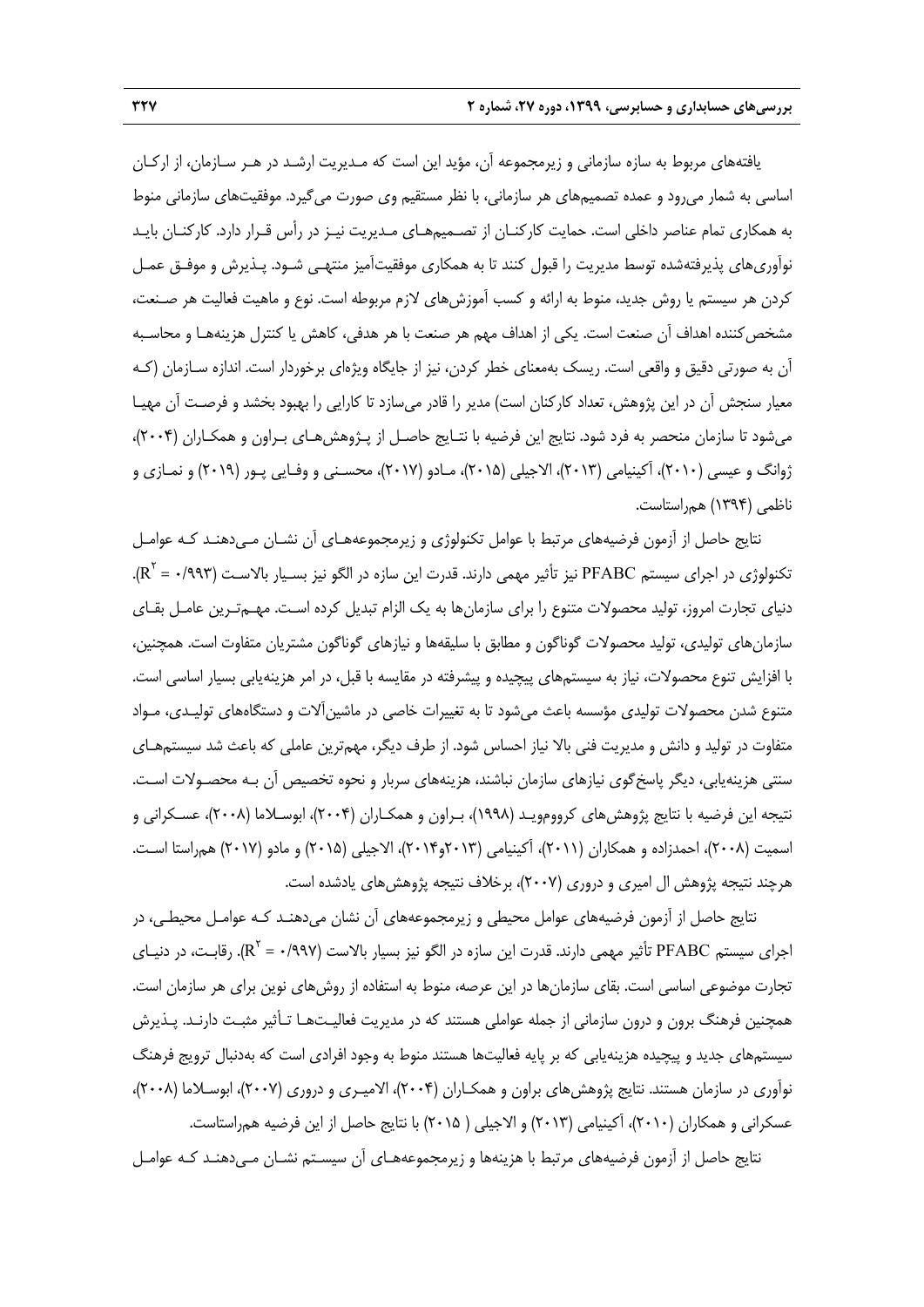هزينهاي، در اجراي سيستم PFABC تأثير مهمي دارند. قدرت ايـن سـازه در الگـو نيـز بسـيار بالاسـت (0/996 = 2 .(<sup>R</sup> استقرار هر سيستم در سازمان، منوط به رعايت اصل هزينه ـ منفعت است. سيستم هزينهيابي نيـز از ايـن قاعـده مسـتثنا نيست. همچنين شايان ذكر است كه پس از استقرار هر سيستم، هزينههاي جـانبي از جملـه هزينـههـاي بـهروزرسـاني، نگهداري و پردازش سيستم نقش مهم و مثبتي دارند و ميتوانند در بقا يا زوال آن سيسـتم تأثيرگـذار باشـند. نتـايج ايـن فرضيه با نتيجه پژوهشهاي كوپر و كپلن (1988) و شيلدز (1995) همراستاست.

فرضيههاي مرتبط با ساير عوامل (صرفهجويي، يكپارچگي سيستم PFABC با ساير بخشها، زمان اجراي سيسـتم PFABC (پذيرفته نشدند. يكي از دلايل محتمل رد فرضيه بالا آن است كه چون اجراي سيستم هزينـهيـابي PFABC منوط به طي نه گام است. به عقيده پاسخگويان اين موضوع نهتنها زمانبر است بلكه براي شركتها صرفهجـويي را نيـز بهدنبال ندارد. از طرف ديگر به نظر ميرسد بهدليل نبود آگاهي و شناخت كـافي شـركتهـا در رابطـه بـا ايـن سيسـتم، يكپارچگي سيستم PFABC با ساير بخشها براي پاسخگويان پذيرفتهشده نباشد. دليل ديگر حاكي از آن است كه چون اين سيستم در شركتهاي بورسي اجرا نشده است، درباره آن بينش خاصي وجـود نـدارد. نتيجـه فرضـيه بـالا بـا نتـايج پژوهش هاي عسكراني و اسميت (٢٠٠٣)، ال|ميري (٢٠٠٧)، آكينيامي (٢٠١۴) و مادو (٢٠١٧) همراستا نيست.

يافتهها، مباني نظريههاي اقتضا و نوآوري (گاسلين، 1997؛ براون و همكاران، 2004؛ عسـكراني و اسـميت، 2008؛ عسكراني و همكاران، 2010؛ الاجيلي، 2015 و مادو، 2017) را نيز تأييد كرده و در اين زمينه مدارك تجربي ارائه كردند. همچنين يافتهها نشان دادند كه كدام سازهها و شاخصهاي استراتژيك بر پـذيرش و اسـتقرار سيسـتم PFABC تـأثير عمدهاي دارند. نتيجه پژوهش نشان داد كه پنج سازه استراتژيك نخست مؤثر در اجـراي سيسـتم هزينـهيـابي PFABC بهترتيب عبارتاند از: .1 سازه هزينه (هزينـه نگهـداري، 0/829)، .2 سـازه سـازماني (انـدازه شـركت، 0/612)، .3 سـازه تكنولوژي (حجم سربار، 0،5۵٪)، ۴. سازه محيطي (دولت، ١٤٨٧) و ۵. سازه تكنولوژي (پيچيدگي محصول، ١٤۴٣).

بر اساس يافتهها با گذشت بيش از 30 سال از فراگير شدن سيستم ABC و 16 سال از انتشار سيستم TDABC و 10 سال از سيستم PFABC، فقط در 6/1 درصد، 0/4 درصد و صفر درصد شركتهاي بورسي بهترتيب از اين سيستمها استفاده ميكنند. يكي از دلايل آن ميتواند مربوط به آشنا نبودن شركتها يـا نبـود زيرسـاختهـايي باشـد كـه در ايـن پژوهش براي سيستمPFABC ارائه شد. همچنين بايد توجه كرد كه اين سازهها بايد با توجه به اصل هزينه ـ منفعـت و موارد استفاده در سازمانها بررسي شوند. در اين پژوهش بخش هزينهاي سازهها بررسـي شـدند و بايـد بخـش هزينـه ـ منفعت توسط هر شركت و بنا بر مقتضيات استفاده از سيستم تعيين شود. همچنين سازههـاي شناسـاييشـده مـيتواننـد بهعنوان دلايلي براي شكاف زياد بين تئوري و عمل سيستم PFABC باشند كـه يكـي از دلايـل آن، بـديع بـودن ايـن سيستم است و با توجـه بـه ادبيـات تئـوري نـوآوري (راجـرز، 1995؛ الاجيلـي، 2015؛ نمـازي 2016b و مـادو، 2017)، توجيهشدني است. از طرفي چون سازههاي بررسيشده بهطور كامل در ايران وجود ندارند، شاهد وجود شكاف بين تئـوري و عمل در اين زمينه هستيم كه اين پديده را ميتوان با توجه به تئوري اقتضا توجيه كرد.

به اعتقاد ما با انتشار سيستم PFABC و بهكارگيري سازههاي اسـتراتژيك معرفـيشـده در ايـن پـژوهش، شـاهد استفاده بيشتر از اين سيستم و كاهش شكاف بين تئوري و عمل خواهيم بود. همچنين همانگونـه كـه پيشـينه پـژوهش نشان داد، انتظار ميرود كه در آينده، كاربرد اين سيستم در داخل و خارج ايران گسترش يابد.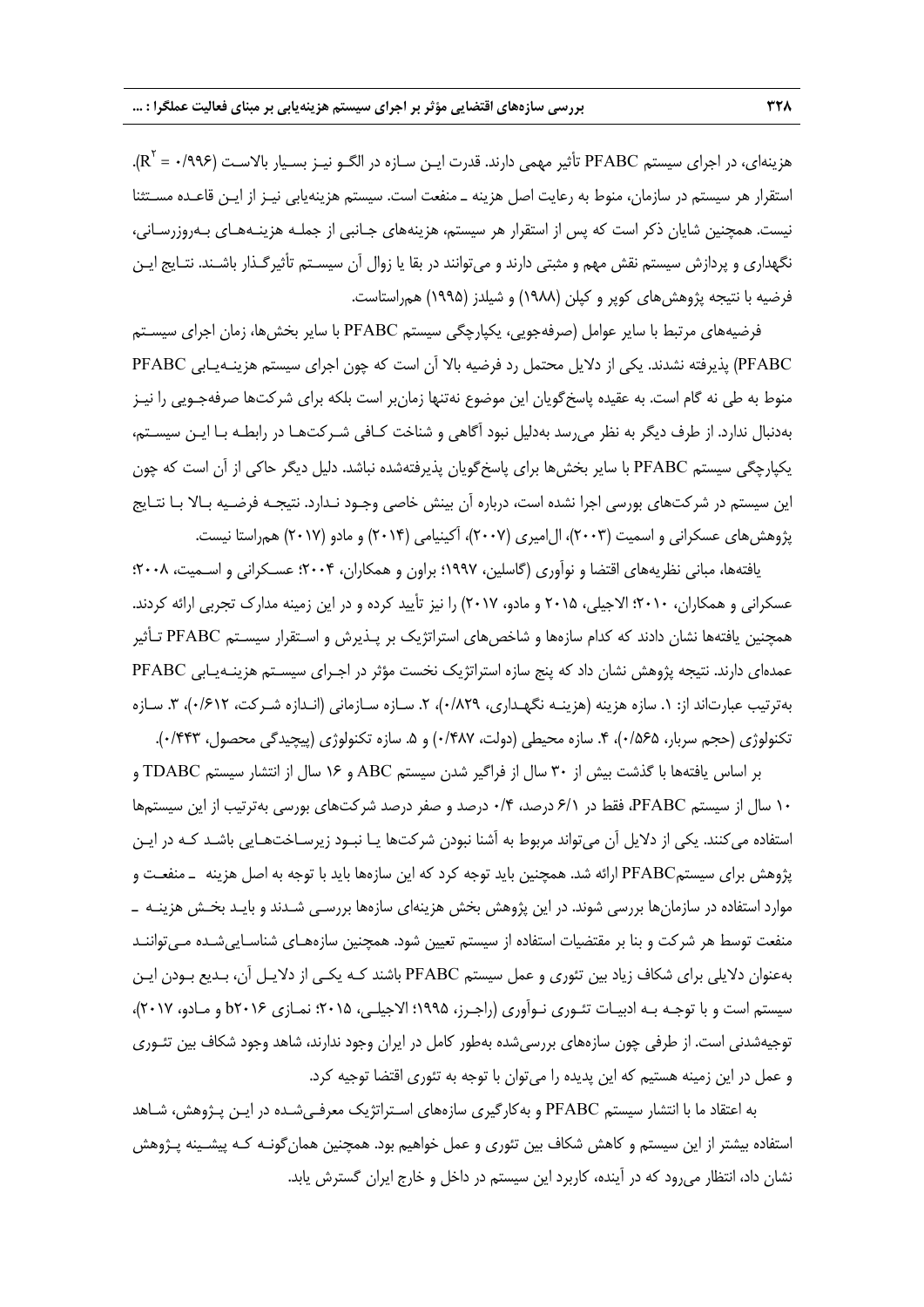## **پيشنهادها و محدوديتها**

پيشنهاد ميشود مديران ردههاي متفاوت، حسابداران و ساير كارمنداني كه بهنحوي در استفاده از سيستمهاي سـازماني از جمله سيستم هزينهيابي نقش دارند، بهطور گستردهاي به سازههاي معرفي شده در اين پژوهش (بهويژه هزينه نگهـداري سيستم، اندازه شركت، حجم سربار، نقش دولت و پيچيدگي محصول) و بهكارگيري آنها در سـازمان خـود بينديشـند و در رابطه با عوامل اقتضايي سازمان خود، آموزش ببينند. همچنين در هر سازمان، بخشي بهعنوان مديريت استراتژيك ايجـاد شود تا به بررسي نوآوريهاي سيستمي بپردازد و سازمان را در راستاي بقا در عرصه رقابت، آشنايي با قـوانين و مقـررات دولتي در رابطه با روشهاي جديد سيستمهاي هزينهيابي و آموزشهاي مورد نياز ياري رساند. بـه دليـل آنكـه برخـي از كاركنان در اكثر مواقع، در برابر تغييرات مقاومت ميكنند، سازمانها و مديران ارشد تـدابيري بينديشـند و از راهكارهـايي همچون مشوقهاي مناسب انگيزشي و مالي براي هماهنگي با اهداف سازماني و ايجاد تغيير در سازمان (همانند پـذيرش سيستمهاي جديد) استفاده كنند. بررسي ساير سازههاي استراتژيك سازماني، تكنولـوژي، محيطـي و هزينـهاي مـؤثر بـر اجراي سيستمهاي هزينهيابي نيز براي پژوهشهاي آينده توصيه ميشود.

اين پژوهش با محدوديتهايي نيز مواجه بوده است كه عبارتاند از: دشـواري گـردآوري اطلاعـات پرسـشنامـه و همكاري نكردن برخي از شركتها، نبود پرسشنامه استاندارد در رابطه با سازههاي بررسيشده، پراكندگي جامعه آماري و احتمال تأثيرگذاري آن بر نتايج حاصل، آشنا نبودن اكثريت پاسخدهندگان با سيستمهاي نوين هزينهيابي و احتمال تـأثير آن در پاسخگويي به پرسشها. با وجود اين محدوديتها، سعي شد روايي و پايايي پژوهش تا حد امكان خدشهدار نشود و يافتهها قابل اطمينان باشند.

# **منابع**

آذر، عادل؛ غلامزاده، رسول (1395). مدلسازي معادلات ساختاري كمترين مربعات جزئي (*SEM-PLS*(. تهران: نگاه دانش. انواري رستمي، علي اصغر؛ خادمي زارع، حسن؛ علـي حيـدري بيـوكي، طـاهره؛ نشـاط، نجمـه (1390). تعيـين محـرك هزينـه در سيستمهاي هزينهيابي بر مبناي فعاليت با استفاده از روشهـاي دادهكـاوي و تحليـل عـاملي. *بررســ <sub>م</sub>عـاي حســابداري و*  $\mathcal{X} \wedge \mathcal{Y}$ حس*ابرسي،* ۱۸(۶۳)، ۲۱ – ۳۸.

ديانتي ديلمي، زهرا؛ علمبيگي، امير؛ خطيبي، حسن (1395). بررسي تأثير عدم اطمينان محيطي بر اثربخشـي ابزارهـاي حسـابداري مديريت. فصلنامه علمي پژوهشي دانش حسابداري و حسابرسي مديريت، ۵ (۱۷)، ۸۷-۹۸.

طوسي، حسين؛ چمي كارپور، آرزو (1398). طراحي سيستم كنترل هزينه براي افزايش قابليت رقابتپذيري در پروژههاي ساختماني بر مبناي تلفيق روش هزينهيابي فعاليت عمل گرا و هزينهيابي هدف. حس*ابداري مديريت*، ١٢(۴٠)، ٣٧-۶۱.

قديمپور، جواد؛ شاه وليزاده، عادل (1393). از مدل سنتي هزينهيابي بر مبناي فعاليت تا مدل هزينهيابي بر مبناي فعاليت عملگـرا. اولين كنفرانس ملي اقتصاد، مديريت <sup>و</sup> فرهنگ ايراني اسلامي، اردبيل.

محسني، عبدالرضا؛ وفاييپور، روحاله (1398). اولويتبندي عوامل مؤثر بر نسـل سـوم هزينـهيـابي بـر مبنـاي فعاليـت عمـلگـرا (PFABC) (مطالعه موردي: بيمارستان نمازي شيراز). حس*ابداري مديريت*، ١٢(٢٩)، ١٧١-١٨۴.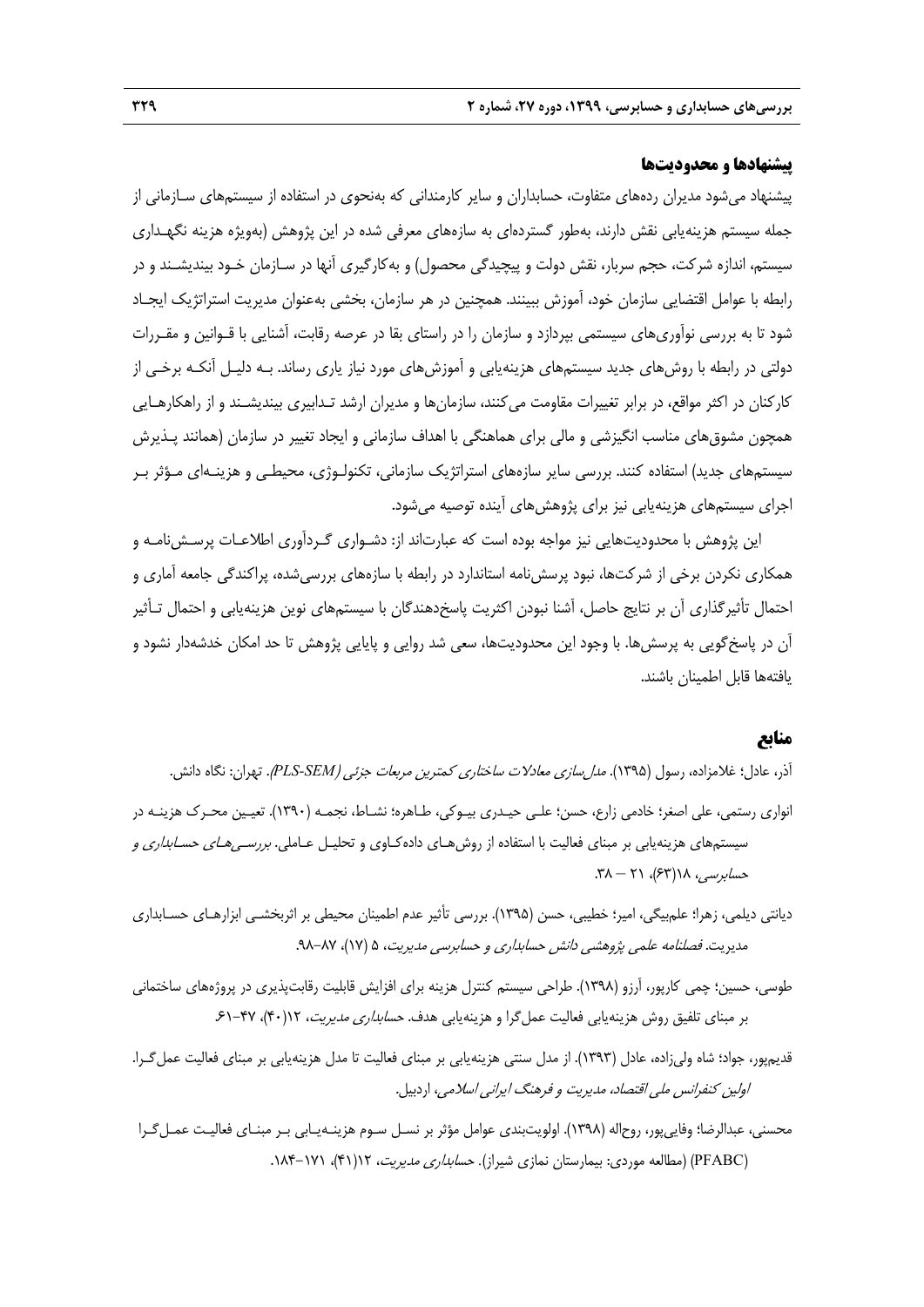- نمازي، محمد (٧٨-١٣٧٧). بررسي سيستم هزينهيابي بر مبناي فعاليت در حسابداري مديريت و ملاحظات رفتاري آن. *بررسي هـاي*  $\cdot \cdot \cdot - \cdot \cdot$ حس*ابداري و حسابرسي، ٢*٨م ٢٧ - ٠٠۶.
- نمازي، محمد؛ شمسالديني، كاظم (1395). بررسي تأثير منحني يادگيري بـر سيسـتم هزينـهيـابي بـر مبنـاي فعاليـت عمـلگـرا (PFABC). فصلنامه علمي پژوهشي حسابداري مديريت، ۹ (۲۹)، ۷۳-۸۷.
- نمازي، محمد؛ مقيمي، فاطمـه (1398). تأثير نوآوري و نقش تعديلي مسئوليتپذيري اجتماعي بر عملكرد مالي شركتها در صـنايع مختلف. بررسي هاي حس*ابداري و حسابرسي، ٢٥*(٢)، ٢٨٩-٣١٠.
- نمازي، محمد؛ ناظمي، امين (1394). تعيين ارزيابي سودمندي اطلاعات بهايابي و عوامـل مـؤثر در بـهكـارگيري سيسـتم ABC از ديدگاه مديران. *پژوهشهاي تجربي حسابداري،* ۱۴(۱۵)، ۲۰۵–۱۲۷.

نوروش، ايرج؛ مشايخي، بيتا (1384). نيازها و اولويت هاي آموزشي حسابداري مديريت: فاصله ادراكي بين دانشگاهيان و شاغلين در حرفه حسابداري. بررسي هاي حسابداري و حسابرسي، ١٢( (۴)، ١٣٣-١۶١.

#### **References**

- Abrahamson, E. (1991). Managerial fads and fashions: The diffusion and rejection of innovations. *The Academy of Management Review*, 16(3), 586-612.
- Ahamadzadeh, T., Etemadi, H., & Pifeh, A. (2011). Exploration of Factors Influencing on Choice the Activity-Based Costing System in Iranian Organizations. *International Journal of Business Administration*, 2 (1), 61-71.
- Akinyomi, O.J. (2013). Assessment of Factors Influencing Costing System Implementation in Nigeria. *International Journal of Information, Business and Management*, *5*(1), 139-149.
- Akinyomi, O.J. (2014). Effects of Product Diversity on Activity-Based Costing System Implementation in Nigeria. *International Journal of Marketing and Technology*, *4*(2), 45- 54.
- Ali, A. M. M. (2019). The role of Performance Focused Activity Based Costing (PFABC) in Productivity Improving and Performance Evaluating, Case study in the General Company for Tire Industry in Najaf–Iraq'. *International Journal of Multidisciplinary Research and Publications*, 2(6), 35-41.
- Alinezhad Sarokolaei, M., Bahreini, M. & Pirmoradi Bezenjani, F. (2013). Fuzzy Performance Focused Activity Based Costing (PFABC). *Procedia-Social and Behavioral Sciences*, 75, 346-352.
- Alinezhad Sarokolaei, M., Saviz, M., Moradloo, M., & Soleimani Dahaj, N. (2013). Time Driven Activity Based Costing by Using Fuzzy Logics. *Procedia-Social and Behavioral Sciences*, 75, 338-345.
- Al-Omiri, M., & Drury, C. (2007). A Survey of Factors Influencing the Choice of Product Costing Systems in UK Organizations. *Management Accounting Research*, *18*(4), 399- 424.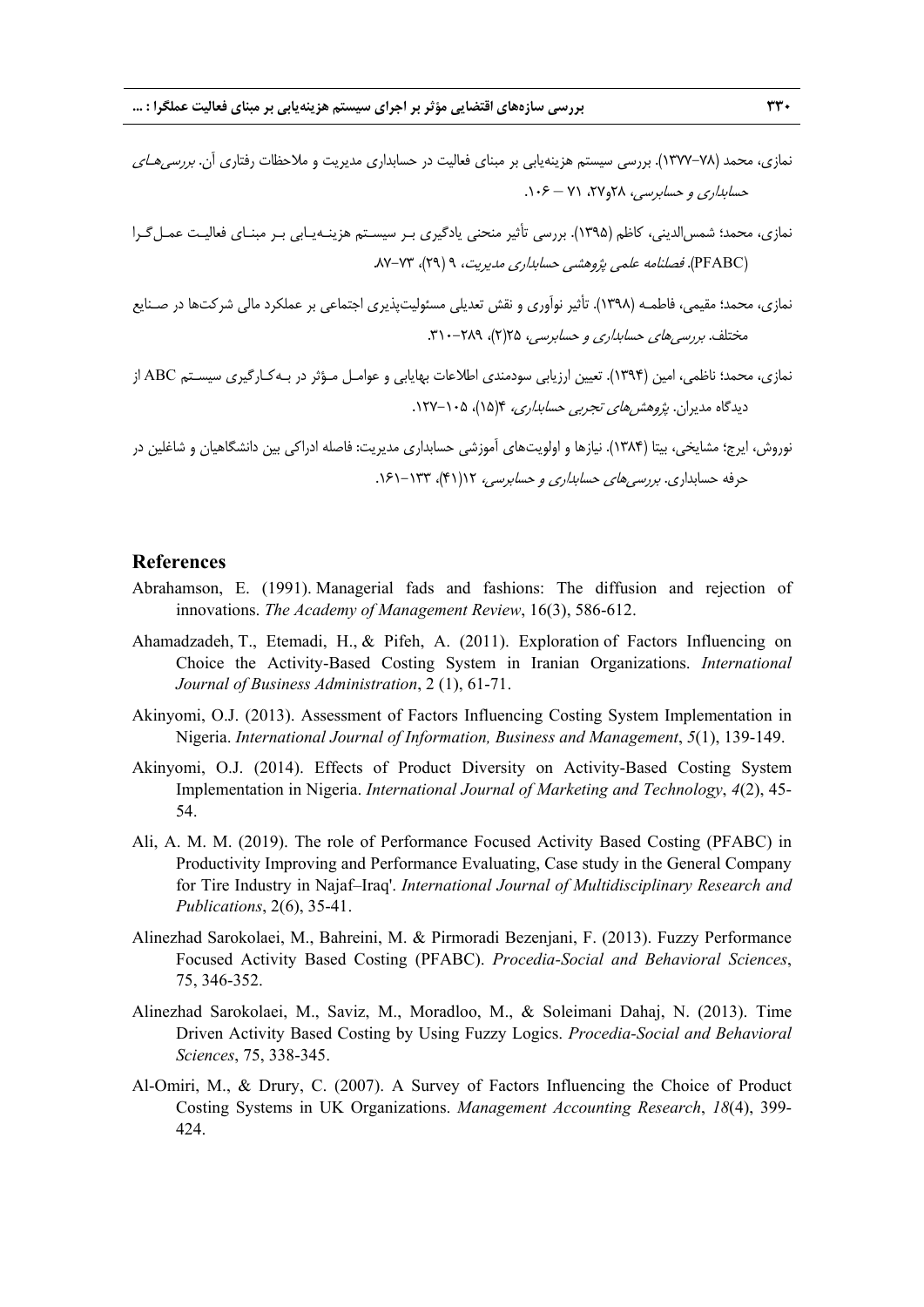- Al-Qudah, L. A. M., & Al-Hroot, Y. A. K. (2017). The Implementing Activity-Based Costing Technique and its Impact on Profitability: A Study of Listed Manufacturing Companies in Jordan. *International Journal of Economics and Financial Issues*, 7 (2), 271-276.
- Anvari Rostami, A.A., Khademi Zare, H., Ali Heydari Bioki, T., & Neshat, N. (2011). Determining the cost stimulus in Activity-Based Costing Systems using Data Mining and Factor Analysis Methods. *Journal of Accounting and Auditing Reviews,* 18 (63), 21-38. (*in Persian*)
- Arora, A. K., & Raju, M.S.S. (2017). The Effect of Firm's Size on the Adoption and Implementation of Activity Based Costing. *Splint International Journal of Professional,* 4(7), 36-40.
- Askarany, D, & Yazdifar, H. (2007). Why ABC is not Widely Implemented? *International Journal of Business,* 7(1), 93-98.
- Askarany, D, Smith, M, & Yazdifar, H. (2007). Technological innovations, activity based costing and satisfaction. *Journal of accounting-Business & management*, *14*, 53-63.
- Askarany, D., & Smith, M. (2003). *The Relationship Between Technological Innovation, Activity Based Costing and Business Size*. Doctoral Dissertation, University of South Australia, Adelaide.
- Askarany, D., & Smith, M. (2008). Diffusion of Innovation and Business's Size: A Longitudinal Study of PACIA. *Managerial Auditing Journal*, *23*(9), 900-916.
- Askarany, D., & Yazdifar, H., & Askary, S. (2010). Supply Chain Management, Activity-Based Costing and Organisational Factors. *International Journal of Production Economics*, 127 (2), 238-248.
- Azar, A., & Gholamzadeh, R. (2016). *Partial Least Squares Structural Equation Modeling.* Tehran: Negahedanesh. (*in Persian*)
- Brown, D., & Booth, P., & Giacobbe, F. (2004). Technology and Organizational Influences on the Adoption of ABC in Australia. *Accounting and Finance,* 44 (3), 329-356.
- Carroll, N., & Lord, J. C. (2016). The Growing Importance of Cost Accounting for Hospitals. *Journal of Health Care Finance*, 43 (2), 171-185.
- Cooper, R., & Kaplan, R. S. (1988). Measure Costs Right: Make the Right Decisions. *Harvard Business Review*, 66 (5), 96-103.
- Damanpour, F., & Gopalakrishnan, Sh. (1998). Theories of Organizational Structure and Innovation Adoption: The Role of Environmental Change. *Journal of Engineering and Technology Management*, *15*(1), 1-24.
- Dianatideilami, Z., Alambeigi, A., & Khatibi, H. (2016). Investigation the Impact of Invironmental Uncertainty on the effectiveness of Management Practices Tools). *Journal of Management Auditing and Accounting Khowledge*, 5(17), 87-98*.* (*in Persian*)
- Elagili, G. (2015). *Adoption Factors for the Implementation of Activity Based Costing Systems: A case Study of the Libyan Cement Industry*. Doctoral Dissertation, and University of Salford.
- Esmaeilizadehmoghri, A., Kordlouie, H.R., & Varmazyar, M. (2019). Performance Focus on Activity Based Costing Model, Evaluation at Sina Bank. *Journal of Inter Disciplinary Research*, 8(2), 110-120.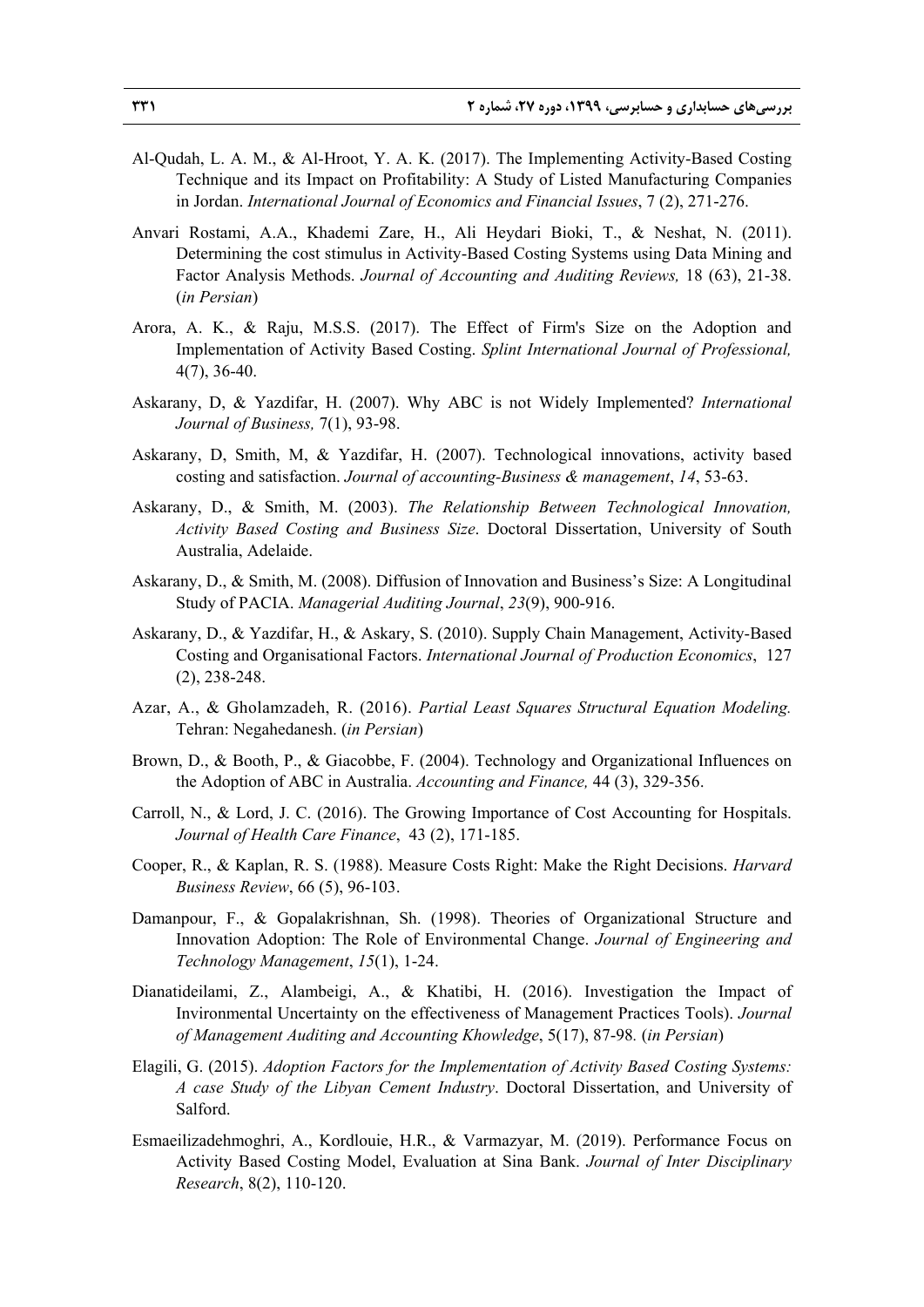- Fawzi Abdalla, A. (2008). *Barriers to Adopting Activity-Based Costing Systems (ABC): An Empirical Investigation Using Cluster Analysis*. Doctoral, Dublin Institute of Technology.
- Fornell, C., & Larcker, D. F. (1981). Evaluating Structural Equation Models with Unobservable Variables and Measurement Error. *Journal of Marketing Research*, *18*(1), 39-50.
- Ghadimpour, J., & Shahvalizade, A. (2014)*.* From the Traditional Activity Based Costing System tho the Performance-Focused Activity- Based Costing (PFABC). *1th National Conference in Economic Management and Iranian Islamic Culture*, University of Isfahan. (*in Persian*)
- Gosselin, M. (1997). The Effect of Strategy and Organizational Structure on the Adoption and Implementation of Activity-Based Costing. *Accounting, Organizations and Society*, 22 (2), 105-122.
- Hair, J. F., Hult, T. G., & Ringle, Ch. M., & Sarstedt, M. (2011). Partial Least Squares Structural Equation Modeling. Kennesaw, Georgia, USA: Taylor & Francis.
- Hassoun, L.N. (2019). The role of Performance Focused Activity Based Costing (PFABC) in the institutional excellence/Field study on Babylon Bank. *Tikrit Journal of Administrative and Economic Sciences*, 4(44), 28-49.
- Jansen, E.P. (2018). Bridging the Gap between Theory and Practice in Management Accounting: Reviewing the Literature to Shape Interventions. *Accounting, Auditing & Accountability Journal*, 31(5), 1486-1509.
- Johnson, T. H., & Kaplan, R. S. (1987). The Rise and Fall of Management Accounting. *Strategic Finance*, 68(7), 22-30.
- Kaplan, R. S., & Anderson, S. R. (2007). Time-Driven Activity-Based Costing: A Simpler and More Powerful Path to Higher Profits. *Harvard Business Press*, 176-195.
- Kowsari, F. (2013). Changing in Costing Models from Traditional to Performance Focused Activity Based Costing (PFABC). *European Online Journal of Natural and Social Sciences: Proceedings*, 2 (3), 2497-2508.
- Krumwiede, K. R. (1998). The Implementation Stages of Activity-Based Costing and the Impact of Contextual and Organizational Factors. *Journal of Management Accounting Research*, 10 (1), 239-277.
- Madwe, M. C. (2017). *Adoption of Activity-Based Costing at Technical and Vocational Education and Training in KwaZulu-Natal*. (Doctoral Dissertation).
- Mohsenei, A., & Vafaei Poor, R. (2019). Prioritizing the Influential Factors on Third Generation of Performance Focused Activity Based Costing (PFABC): (Case Study of Namazi Hospital of Shiraz City). *Journal of Management Accounting,* 12(41), 171-184. (*in Persian*)
- Nagirikandalage, P. & Binsardi, B. (2017). Inquiry into the Cultural Impact on Cost Accounting Systems (CAS) in Sri Lanka. *Managerial Auditing Journal*, 32(4/5), 463-499.
- Namazi, M. (1998-1999). A Review of the Activity Based Costing System in Management Accounting and its Behavioral Considerations. *Journal of Accounting and Auditing Review*, 7(26-27), 71- 106. (*in Persian*)